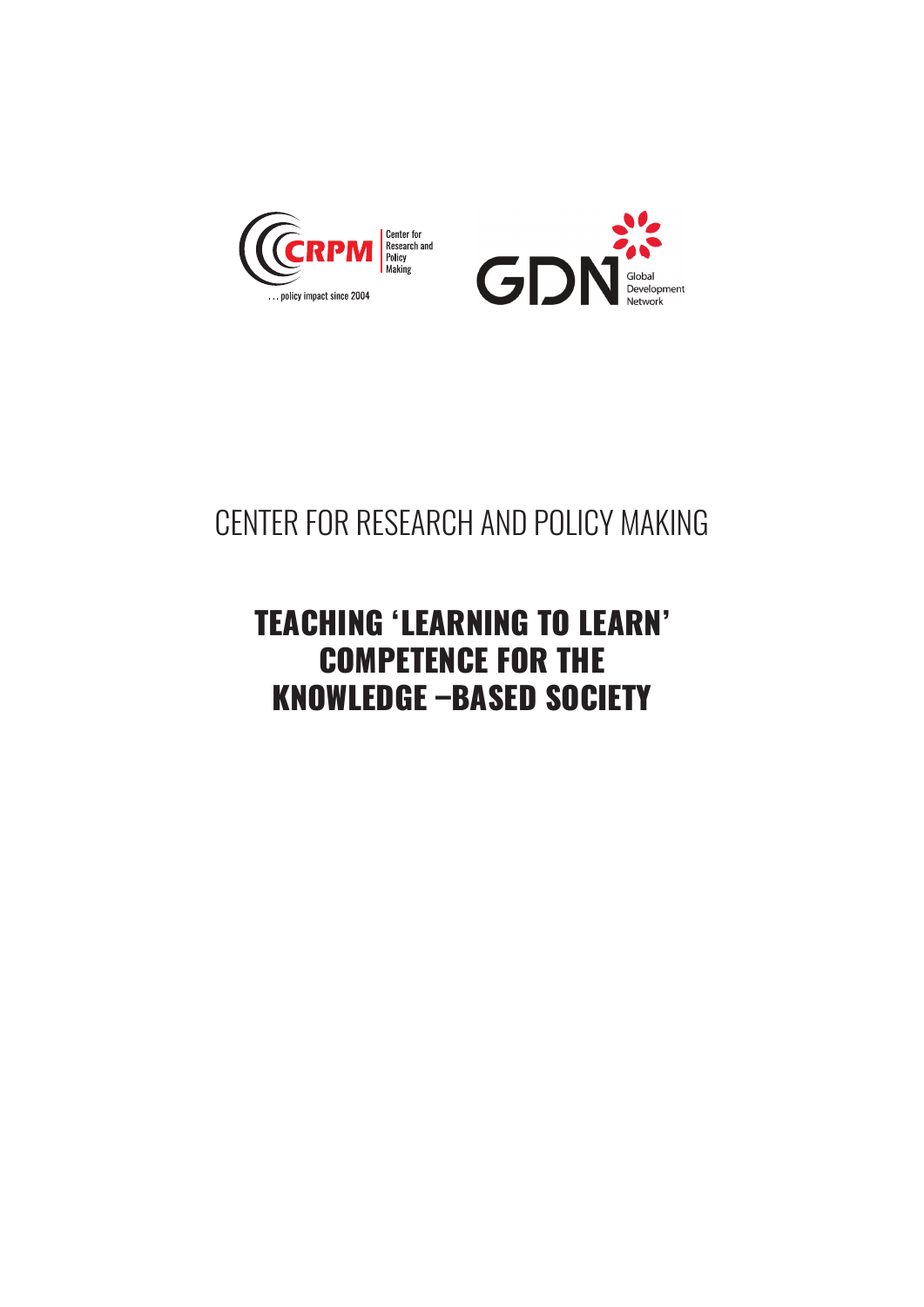**"Research discussed in this publication has been supported by the Global Development Network (GDN). The views expressed in this article are not necessarily those of GDN."** 

#### **Publisher: Center for Research and Policy Making, St. Cico Popovic 6-2/9, 1000 Skopje Author: Ana Mickovska-Raleva**

This publication is based on an CRPM research study funded by the Global Development Network (GDN). The research proposal submitted by CRPM won Second Prize for the Japanese Award for Outstanding Research on Development in the Global Development Awards and Medals Competition of the GDN in 2016.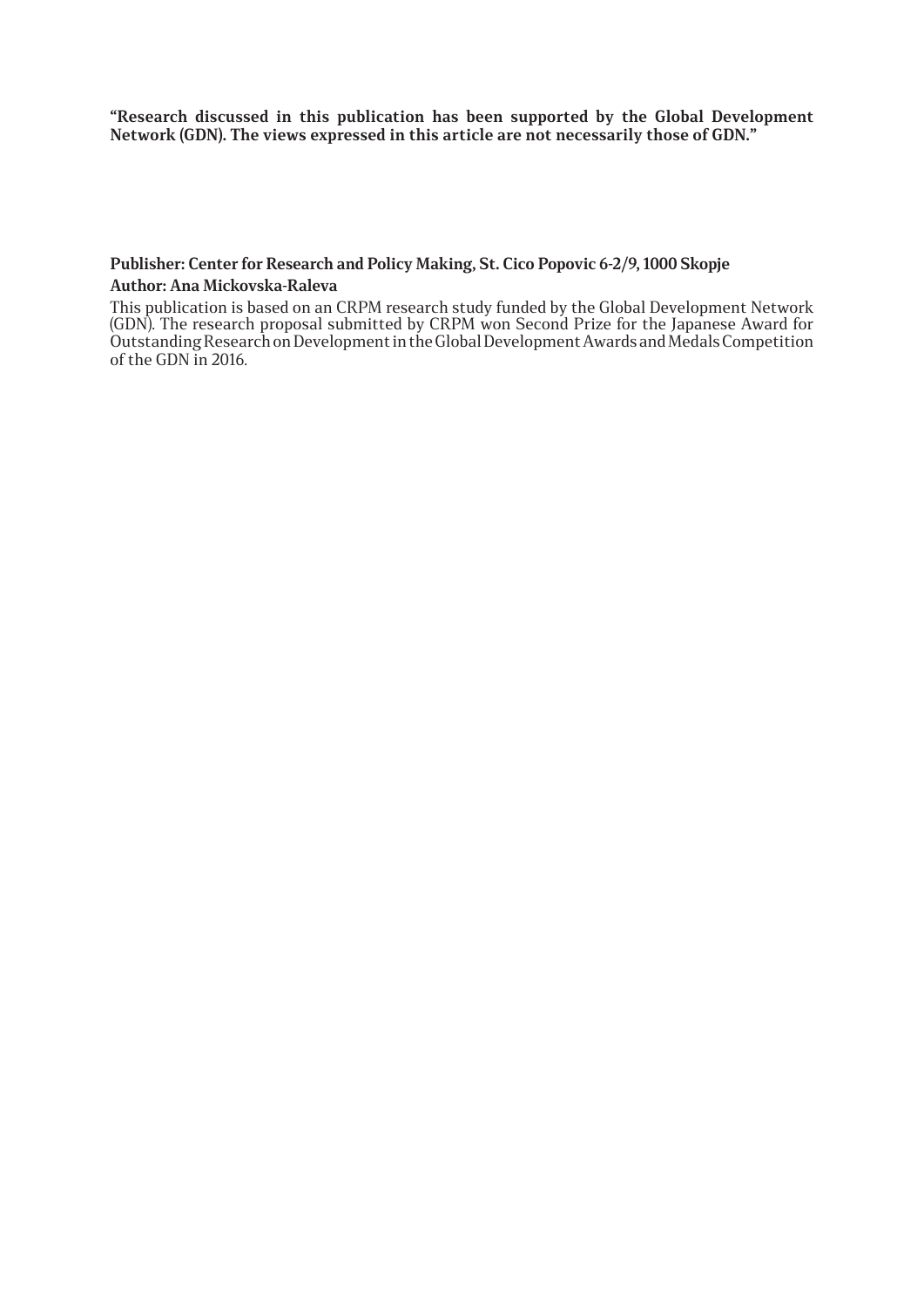# **CONTENTS**

| Frequency and quality of use of methods supporting development of LtL competence23        |    |
|-------------------------------------------------------------------------------------------|----|
| Frequency and quality of use of methods supporting development of the                     |    |
|                                                                                           |    |
| Frequency and quality of use of methods supporting development of the                     |    |
|                                                                                           |    |
| Frequency and quality of use of methods supporting development of the affective dimension |    |
|                                                                                           |    |
|                                                                                           |    |
|                                                                                           |    |
|                                                                                           |    |
|                                                                                           |    |
|                                                                                           |    |
|                                                                                           |    |
|                                                                                           |    |
|                                                                                           | 52 |
|                                                                                           |    |
|                                                                                           |    |
|                                                                                           |    |
|                                                                                           |    |
|                                                                                           |    |
|                                                                                           |    |
|                                                                                           |    |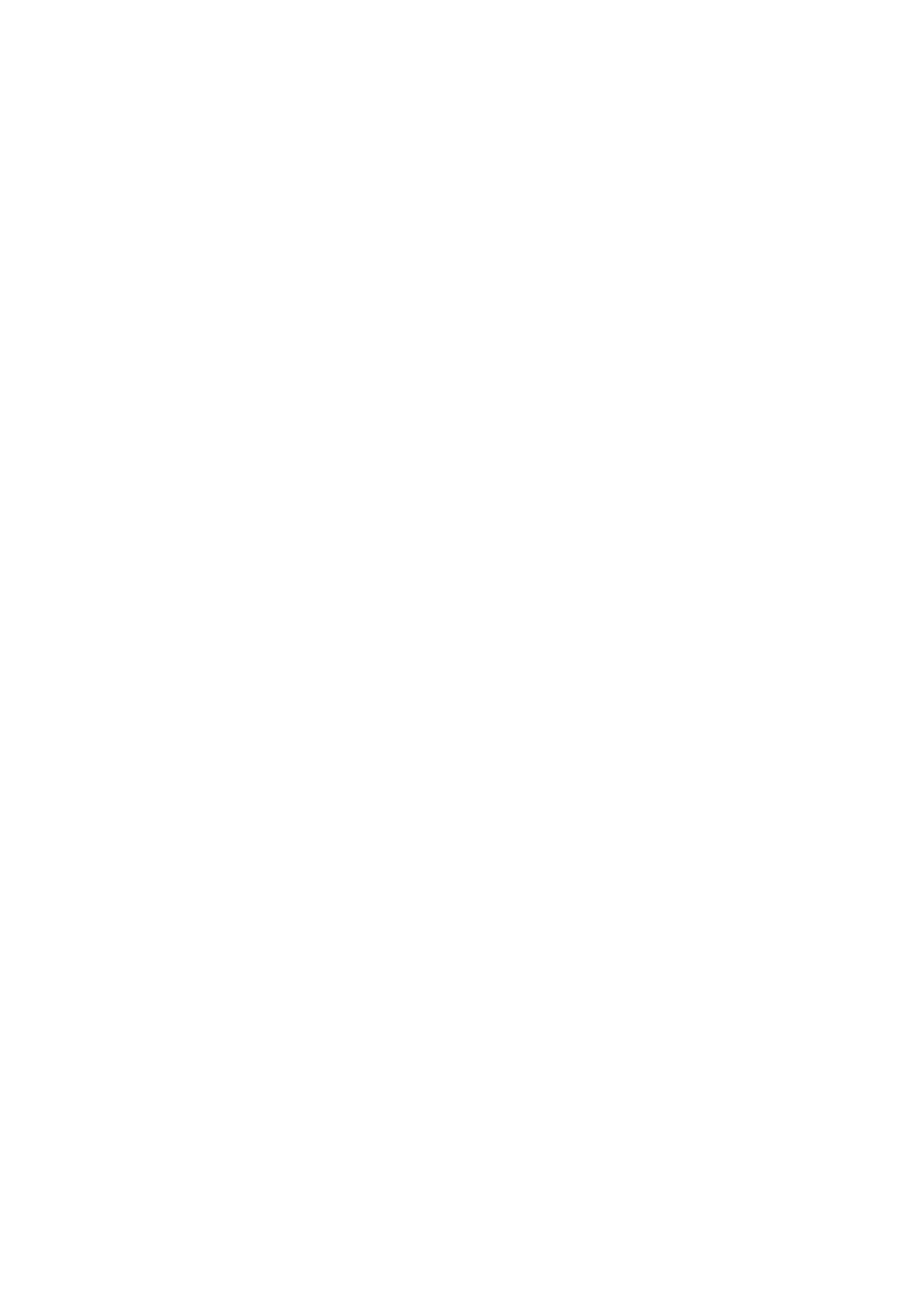# EXECUTIVE SUMMARY

The global labor market is changing quickly, forcing education systems to be more adaptable than in previous generations. The ability of individuals to adapt to constantly changing skills demands is being emphasized as one of the key competencies for the future world of work. Because educational leaders cannot predict the exact system of knowledge and skills that future careers will need, education systems are shifting towards developing more general competences and attitudes towards learning. In this regard, a highly developed 'Learning to Learn' [hereinafter: LtL] competence is considered as one of the crucial traits for success of the future workforce because independent learners can constantly independently update their knowledge and skills.

Although rather complex, 'Learning to Learn' competence can be easily organized into three components (skills, values and attitudes), which can be developed within students through different instructional methods. Hence, this study aimed to explore the potential methods through which 'Learning to Learn' competence can be developed throughout formal schooling. The study specifically explored the frequency and quality of use of specific instructional methods. In order to do this, a mixed-methods approach was used consisting of the following methods: one survey among teachers, five in-depth interviews with teachers for the aim of developing conceptual maps of the concept, and five focus-groups with students.

The study found that a majority of teachers use particular instructional methods which support LtL competence. However, only one in four teachers was found to apply such methods consistently and systematically. This implies that teachers are not trained to use LtL supporting methods, but they are also not required to use them, which leaves the decision on the type of instructional practices used on the teacher and his/her personal motivation for continuous professional development. Moreover, the style of a teacher and her/his instructional methods were not found to be related to the environment s/ he works in (urban or rural school) or the type of students s/he works with. Findings may be useful for curriculum adjustments for upgrading teacher instructional practices with methods supporting the development of 'Learning to Learn' competence.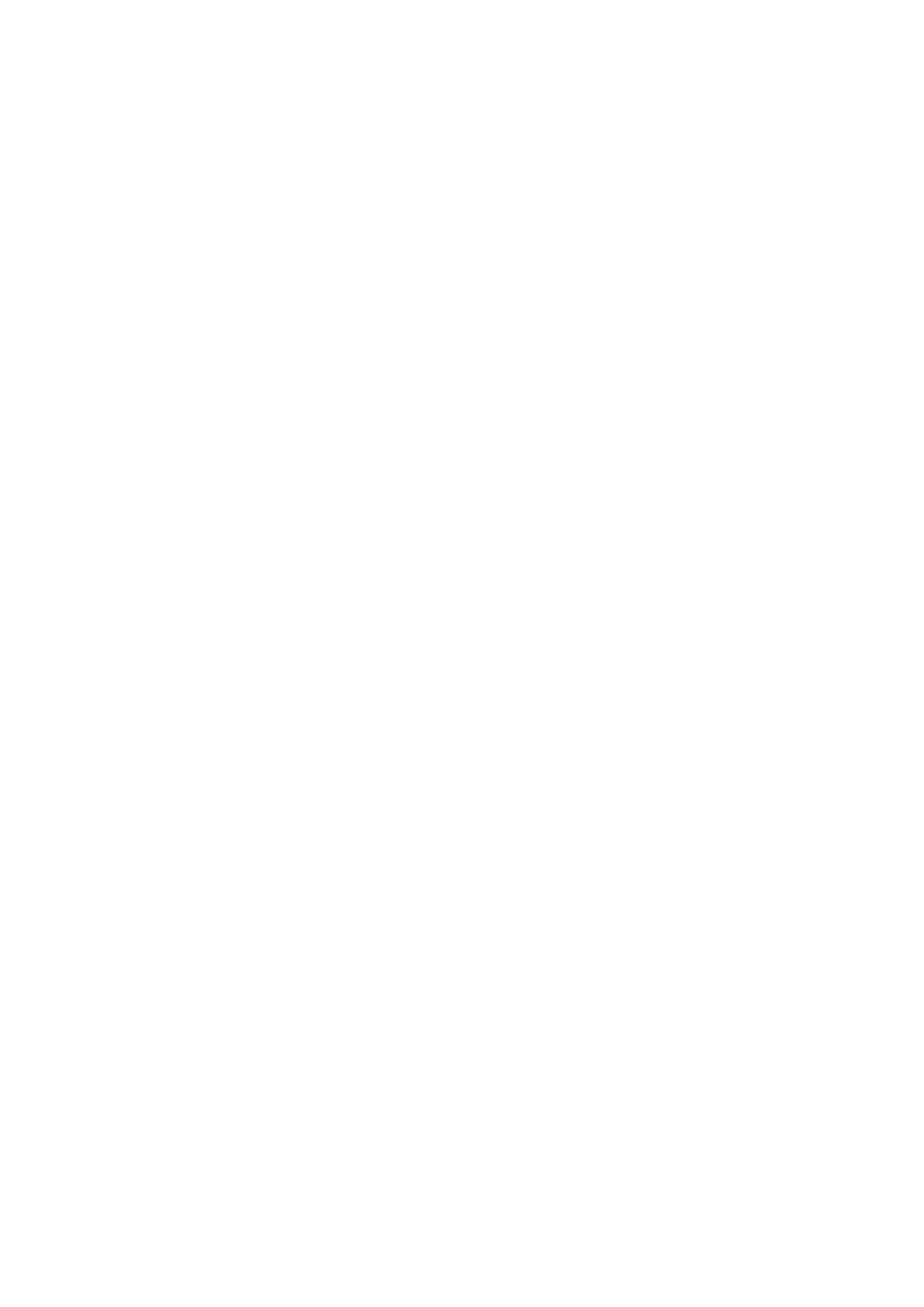The Republic of Macedonia, since its constitution as an independent state 25 years ago, faces very high unemployment rates, ranging from 25-30% (State Statistical Office, 2005-2016). Despite the fragile economy, inefficient education-labor market linkages are frequently noted as one of the reasons for the high unemployment. Several recent reports on Macedonia indicate the mismatch between the education system and the labor market (World Bank, 2010; Ministry of Labour and Social Policy (MLSP), 2010). In addition, numerous analyses (Center for Research and Policy Making - CRPM, 2009; MLSP, 2012) indicate that Macedonian youth lack sufficient employability skills such as problem-solving, self-management, and initiative. This is of concern to policy makers given the high youth unemployment rate of almost 50% (SSO, 2016). These occurrences still pose a difficulty to predict the future development of labor market demands in Macedonia and the region and adequately focus on developing specific skills for the workforce of tomorrow.

A World Bank (2010) survey among employers in Macedonia noted that the restructuring of enterprises is one source for the mismatch between available jobs and job seekers' skills. The Bank noted that "*newly created jobs differ in terms of the skill content from the old jobs that are being destroyed*" (p. 5). An additional problem that employers face is the lack of appropriate skills for the newly opened or transformed positions. The skills in demand are mainly 'soft' skills such as problem solving skills. They rely on job attitudes and behavioral skills of workers. Specifically, the report notes that

*"modern firms seek workers who have higher level cognitive and behavioral skills, such as problem solving, initiative, and ability to organize ones' work. These differences imply that in order to meet the demands of the modern sector of the Macedonian economy, the educational system would need to put more emphasis on the provision of skills which are particularly important to modern firms" (p.9).*

In order to develop the higher-order competencies required by employers, a World Bank report (2012) emphasizes that school practices need to transform for students to become able to "*organize and regulate their own learning, learn both independently and in groups, and overcome difficulties in the learning process"* (p.50). To facilitate this, they need to develop metacognitive skills, methods and strategies for effective learning - as well as motivation for continuous learning - as preconditions for '*successful learning in future life*' (p.50).

As studies<sup>1</sup> indicate that businesses need more adaptive workers who are prepared to learn and continuously develop throughout their career, the education system will then need to respond fast by enabling students to gain motivation and skills for lifelong learning. LtL competence represents the basis for a lifelong learning orientation and hence needs to be addressed more seriously throughout the formal schooling. Teachers bear the main burden for the development of new competencies among students, especially competencies related to learning, and are therefore the entry point for addressing the issue of deficient LtL competence and lifelong learning orientation. Hence, teachers are the ones to be targeted if any policy interventions for developing Ltl competence within students are to be successful.

<sup>1</sup> See World Bank.Macedonia. Demand for Skills Survey (2009); The Futures of Learning: What Kind of Learning for the 21st Century? Scott, C. L. (2015)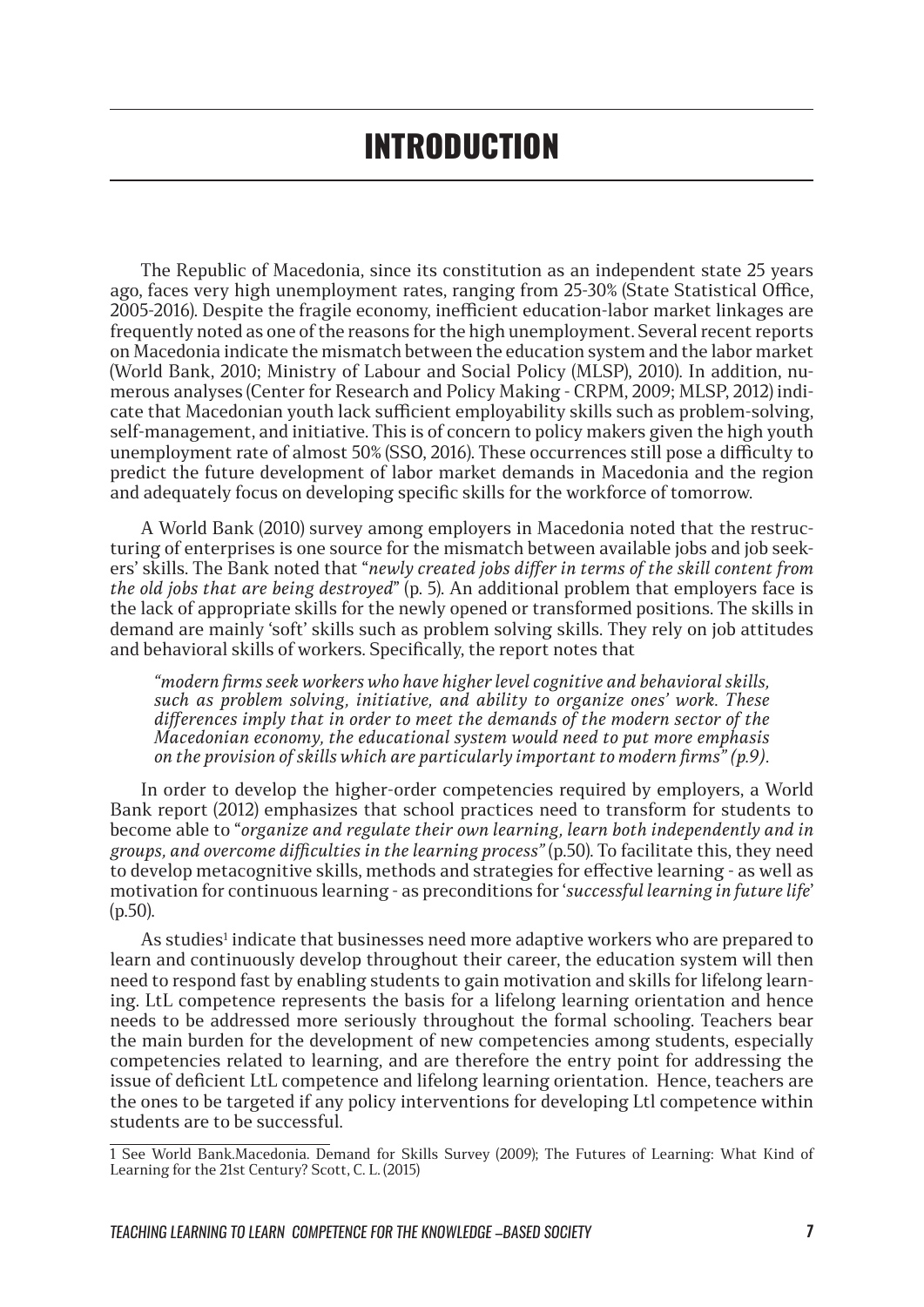The necessity for intervention in the teaching and learning process should be a priority for Macedonia, bearing in mind that the formal education system in the country is still predominantly focused on transmitting knowledge in the traditional sense such as teacher-centered learning, focus on memorizing etc. (Mickovska-Raleva, Tomovska-Misoska, Hristova-Zaevska, Kostik-Ivanovik and Cherepnalkovska, 2017), instead of competences as required from contemporary education systems. Such traditional learning approaches may lead towards development of future workers, ready-made for one specific profession and inflexible of adjusting to novel professional requirements and unexpected career shifts. Bearing in mind that LtL competence stretches beyond cognitive functioning, involving an affective function of willingness (and readiness to tackle a learning situation/ problem) is frequently linked to 'adaptability', stimulating its development throughout the schooling system. Such skills and functions are especially important for equipping the future workforce with skills to quickly adapt to the changing labor market.

### *JUSTIFICATION*

The knowledge-based society relies on individuals with strong achievement motivation and adaptability to novel tasks found in the constantly changing labor market. LtL competence incorporates these features as part of its concept. While there have been certain efforts within the Macedonian education system to form these competences within students, the system is still largely focused on the learning in the traditional sense, i.e. acquisition of knowledge and skills. One study of the quality assurance system (Mickovska-Raleva, 2013) pinpoints that while more traditional competences, such as 'communication in the mother tongue', 'mathematics and sciences', 'foreign language communication' and 'computer literacy' are being addressed on a medium level by the education system, 'learning to learn' competence is almost absent from the quality assurance system and its assessment mechanisms. Although some of the cognitive aspects of the competence (i.e. problem solving) are included within the curriculum and incorporated as learning outcomes, the affective and motivational aspects are largely neglected? The education system must take notice of the importance of these factors in the development of the education policy, as authors claim that "*non-cognitive skills are at least as important as cognitive skills for individual development and labor market success"* (Brunello and Schlotter, 2011).

The current analysis builds onto the conclusions of the only study of LtL competence in Macedonia (Janevski et al., 2008), where the following recommendations are provided: (1) there is a need to increase the skills of teachers and change their attitudes to further develop their competencies in order to acquire an understanding of the learning to learn concept; (2) there is a need 'to intensify the teachers' training on the concepts of critical thinking and creative teaching…and similar concepts which would enable developing competencies useful for introducing changes into the teaching process'; (3) there is dissatisfaction among students with the teaching methods; and  $(4)$  even teachers who are trained to use contemporary student-centered methods do not sustain their practice.

Hence, the study begins by recognizing that a shift in the structure of the education system is required in order to keep pace with labor market demands. However, noting

<sup>2</sup> See primary education curricula at: http://bro.gov.mk/?q=osnovno-obrazovanie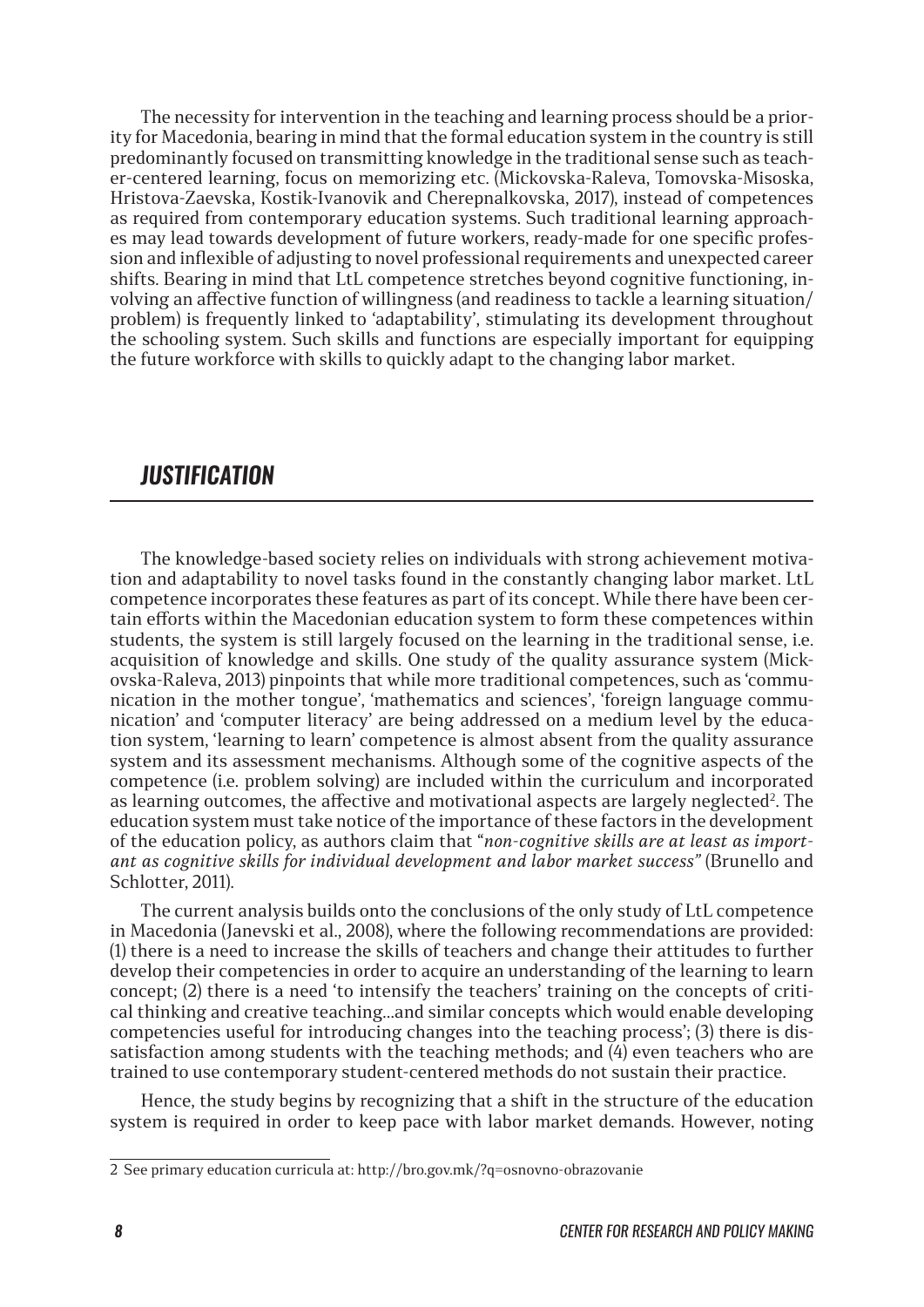that the complete education system is difficult to be reformed thoroughly, this study focuses on one of the most important factors for students' educational achievement – teachers. Through exploring teachers' beliefs and implicit theories of the LtL concept and the manners in which they are being implemented through their instructional practices, this study seeks to inform larger debates about teaching and learning in Macedonia.

At the same time, the study aims to tackle the issue of inequalities in educational achievement by students from different socio-economic backgrounds (Aleksova and Mitreski, 2007) through analyzing potential differences in developing LtL competence within teachers working in schools with in different composition of students, and assessing whether they succeed in counterbalancing the role of family background in educational achievement. Therefore, this study intends to identify key instructional issues related to LtL for the purposes of labor market preparation of all students, and improved educational achievement for children in schools who face numerous challenges.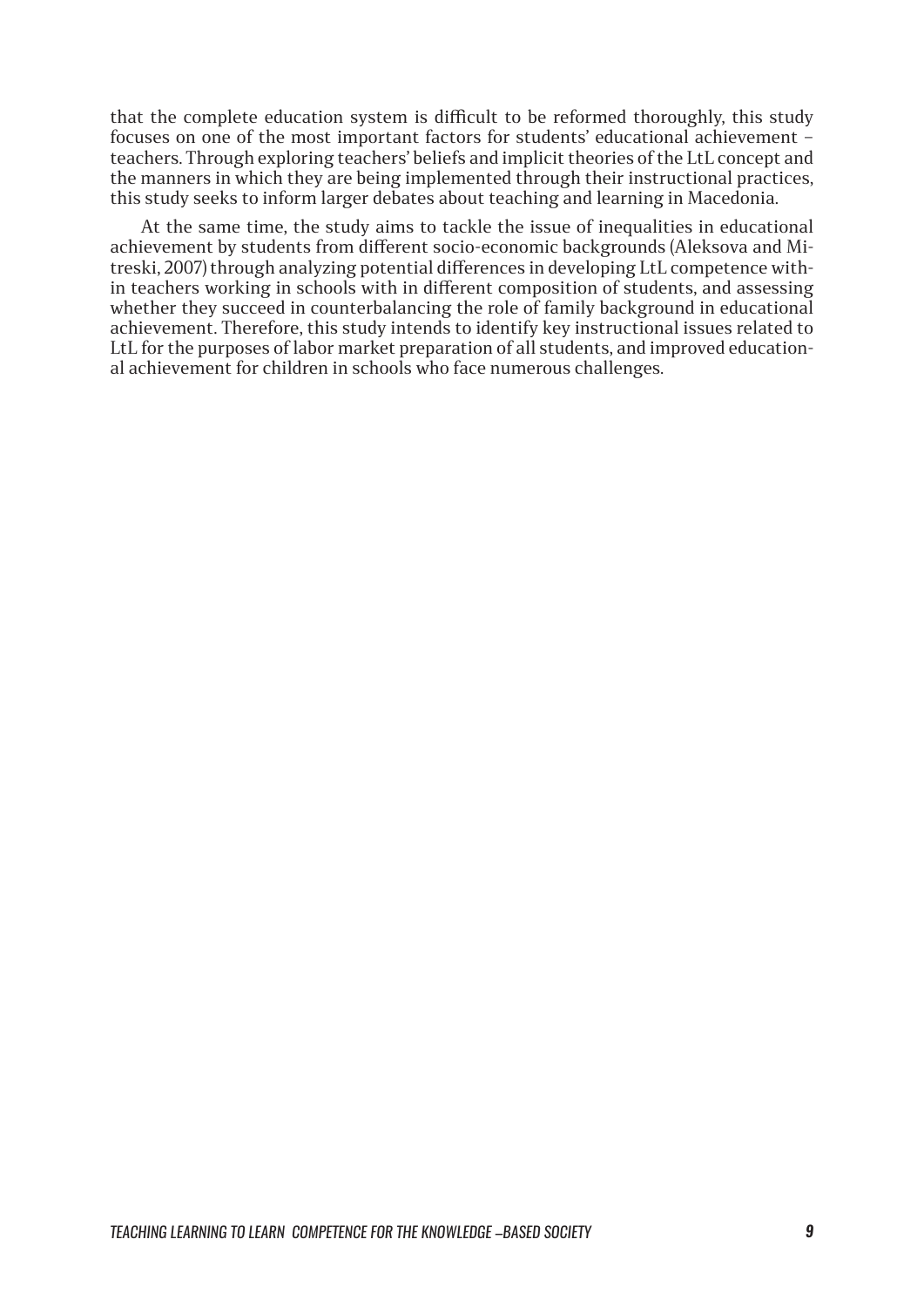# THEORETICAL FRAMEWORK

*"As paradoxical as it may sound, it is the student who has to have method. The teacher, however, needs to know the method of leading the student to method" (Hugo Gaudig, 1917, p.90)*

Although we think of the concept of Learning to Learn as rather new, its importance and basic characteristics have been recognized for at least 100 years, as the quote above indicates. LtL competence has been mentioned by academics as a specific construct since the 1970s and 1980s, but has only relatively recently been recognized as one of the eight key competences<sup>3</sup> for the 21<sup>st</sup> century by the European Commission (Directorate General for Education and Culture, 2000). The aim was to shift from the concepts of knowledge and skills as typical outputs of the schooling process, to the concept of competences, which reflect a combination of knowledge, skills, attitudes and values. These competences are considered to be better predictors of the future success in the labor market than technical skills alone. In this regard, the EC considers the key competences as "*quintessential necessary throughout the life for continuing to gain employment and be included within the everyday life activities including those of civil society and decision making"* (Hoskins and Fredriksson, 2008, p.11).

Among all the competences examined by the EC, *LtL* is considered as one of the most important, but also most complex. LtL is defined as '*the ability to pursue and persist in learning, to organise one's own learning (…) awareness of one's learning process and needs, identifying available opportunities, and the ability to overcome obstacles in order to learn successfully'.* (Education Council, 2006 annex, paragraph 5) The commission adds that:

*'Learning to learn skills require firstly the acquisition of the fundamental basic skills such as literacy, numeracy and ICT skills that are necessary for further learning. Building on these skills, an individual should be able to access, gain, process and assimilate new knowledge and skills. This requires effective management of one's learning, career and work patterns, and, in particular, the ability to persevere with learning, to concentrate for extended periods and to reflect critically on the purposes and aims of learning.' (Education Council, 2006 annex, paragraph 6).*

According to the Centre for Research on Lifelong Learning (CRELL) (2008), the new LtL framework consists of the following dimensions:

- 1. Affective dimension (learning motivation, learning strategies and orientation towards change, academic self-concept and self-esteem and learning environment);
- 2. Cognitive dimension (identifying a proposition, using rules, testing rules and propositions, using mental tools); and
- 3. Meta-cognition (problem solving (metacognitive) monitoring tasks, metacognitive accuracy, metacognitive confidence). (Goia, 2010)

<sup>3</sup> Note that the EC uses the word "competences" (the plural of competence) while many researchers use "competencies" (the plural of "competency"). Throughout the text, the two terms will be used synonymously.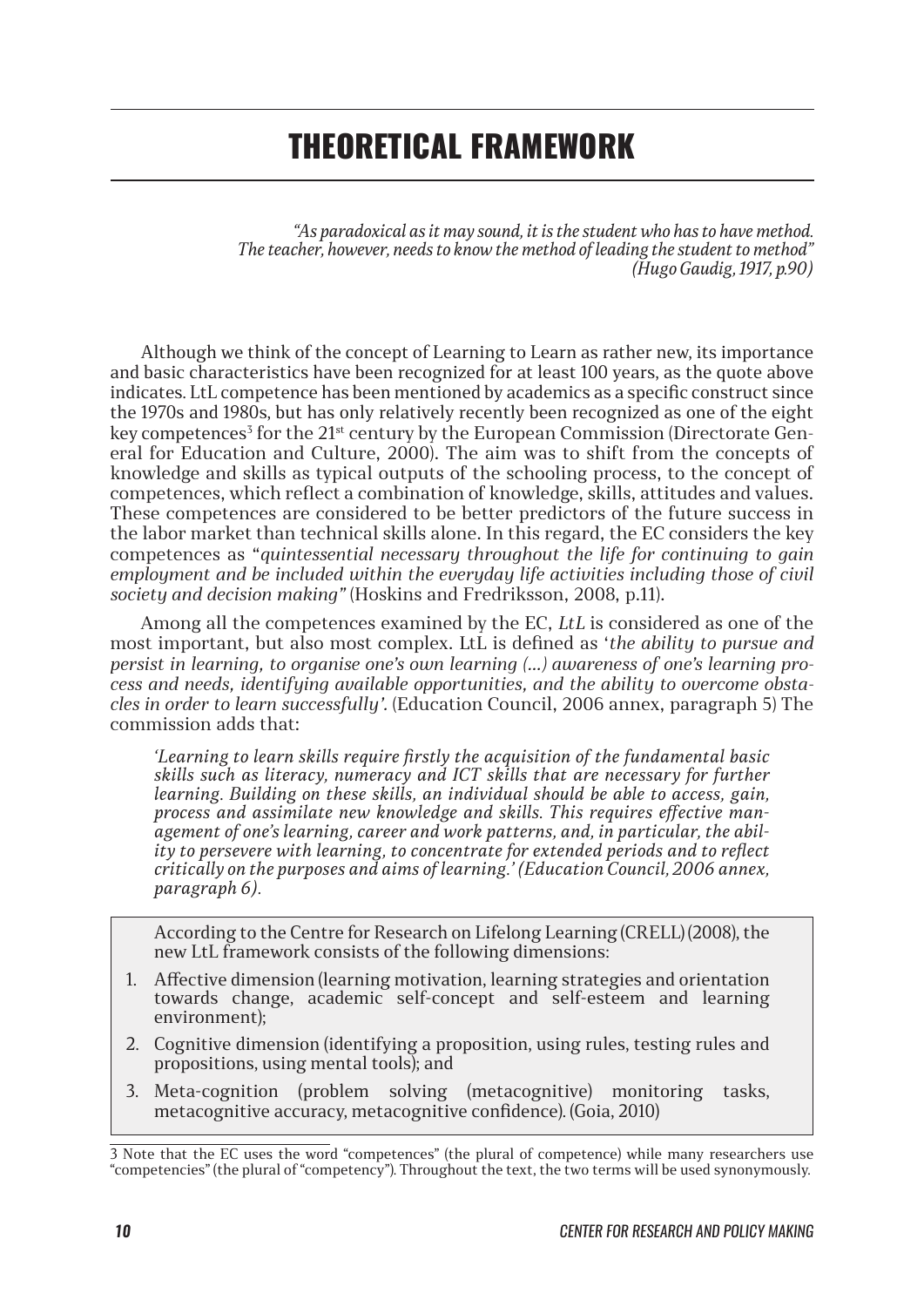It is obvious that LtL competence is multi-faceted and hence challenging to be fully developed only within the formal education system. However, Stringher (2014, p.16) notes that the competence is "transferable, and thus teachable" and if the aim is to develop it further, the concept needs to be included in the area of pedagogy, instead of only psychology and sociology (p.19). Therefore, recognizing that LtL competence is teachable, we focus on the aspect of classroom instruction and try to assess instructional practices' influence on developing this competence.

In this regard, contemporary education systems are moving towards a so-called competence-oriented education, which, as the European Commission puts it 'represents a paradigm shift', since 'it impacts not only the structure of curricula, but also changes the organization of learning' in the direction of more cross-curricular approaches, emphasis on interactive teaching and learning, combining formal, informal and non-formal learning, new roles from the teacher / educator as a guide throughout the learning process, and new approaches to assessment. (European Commission, 2018, p.5)

Most research on LtL has been carried out in Finland, especially in the frames of the 'Life as Learning – LEARN' program 2002-2006, where instruments for assessing LtL competence among students have been developed and adjusted from existing instruments. The program also resulted with development of a framework on the competence. In addition, the University of Bristol (UK) developed the 'Effective Lifelong Learning Inventory' which provides an overview of a learning profile of a person based on the seven factors included in the test. Furthermore, in Netherlands, a test on cross-curricular competences has been developed for students in secondary schools (Hoskins and Fredriksson, 2008).

The Expert Group set up by the European Network of Policy Makers for the Evaluation of Education Systems revised the previously mentioned instruments to develop an assessment which has been pre-piloted in eight European countries in 2008 in order to analyze the cross-cultural differences in the dimensions (Hoskins and Fredriksson, 2008).

Finally, international student assessments: Trends in International Mathematics and Science Study (TIMSS) and Progress in International Reading Literacy Study (PIRLS), implemented by IAE and Programme for International Student Assessment (PISA), implemented by OECD contain certain questions aimed to measure cross-curricular competences. For example, for PISA these are: 'identifying a proposition', 'using rules', 'testing rules/propositions'; which correspond to the concepts of critical thinking and problem solving as aspects of the cognitive dimension; as well as 'using mental tools', which correspond to the meta-cognitive dimension of LtL competence. Moreover, the 2018 PISA framework includes the aspect of 'flexibility', which is closely linked to the LtL framework, since it refers to the 'ability to adapt one's thinking, behaviors and actions according to the prevailing cultural environment, or to novel situations and contexts that might present new demands or challenges.' (OECD, 2016, p.13)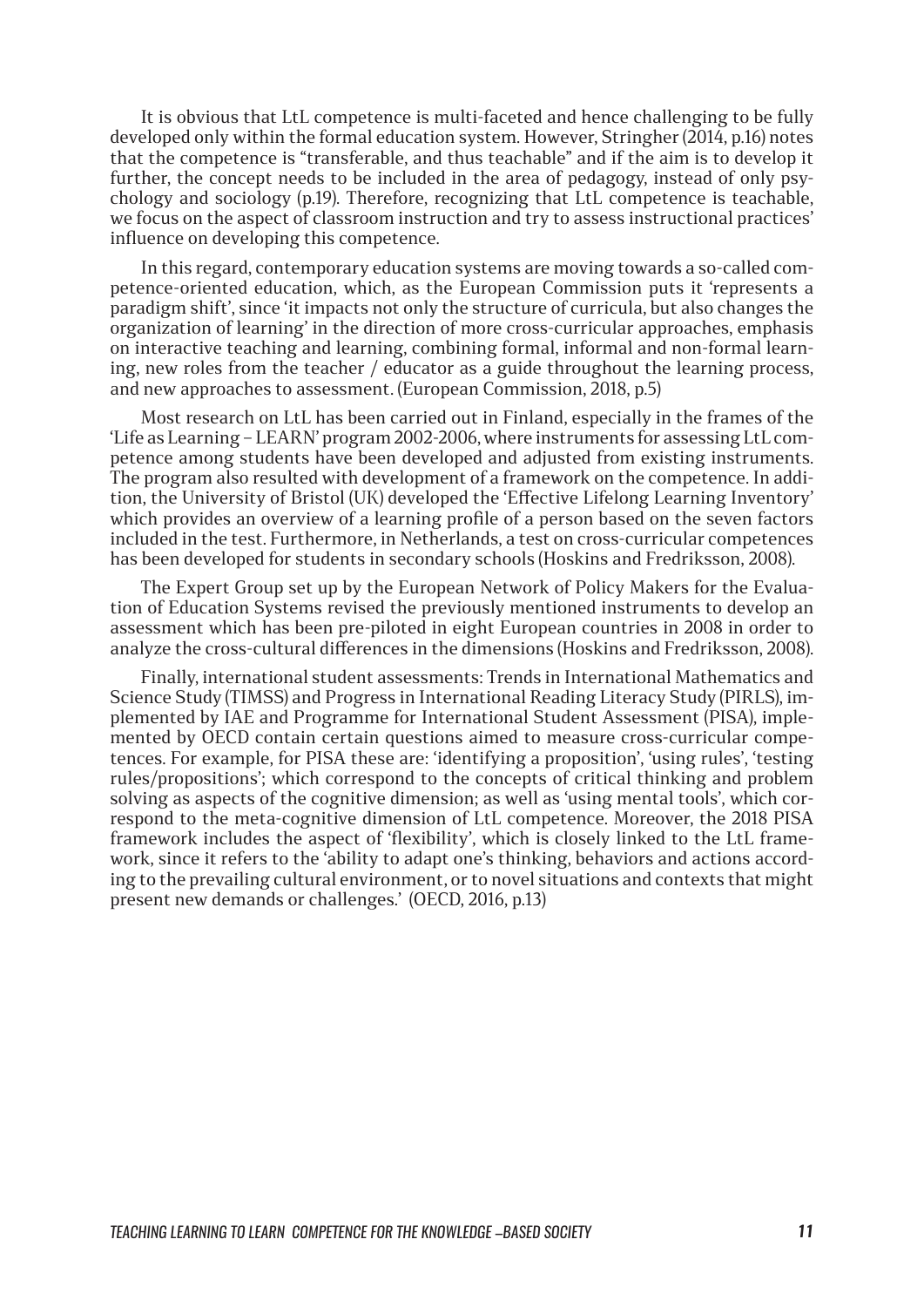## *LTL- FROM CONCEPT TO PRACTICE*

Contextualizing the LtL construct is necessary for understanding its importance in the school setting. Stringer (2014) considers it both as output of the teaching process and as input, by saying

*"two factors are key at the classroom level: didactic objectives (what to teach, the actual curriculum) and didactic means (how to teach, i.e. disciplinary and cross-disciplinary methodologies; Melchiori, 2001). LtL pertains to both of these categories, i.e. it is an aim as well as methodology to achieve those aims: it is not only a product of schooling but also a key process in enhancing student learning, hence its crucial importance for individuals and groups"(Stringher, 2014, p.229).*

She adds that while LtL can be considered an internal disposition of each learner, it can be further supported and developed by "learner-centered teachers and learning experiences to master, sustain, and actualize them over a lifetime" (Stringher, 2014, p244). Considering these characteristics, the competence is assessed as malleable, and the school setting is detected as an important agent for maintaining the natural LtL dispositions and nurturing them throughout the schooling process.

Operationalizing the concept, Hewlett Foundation's (2013) document on Deeper Learning Competencies outlines the following student skills and behaviors as indicators for LtL competence:

- 1. Students set a goal for each learning task, monitor their progress towards the goal, and adapt their approach as needed to successfully complete a task or solve a problem.
- 2. Students know and can apply a variety of study skills and strategies to meet the demands of a task.
- 3. Students monitor their comprehension as they learn, recognize when they become confused or encounter obstacles, diagnose barriers to their success, and select appropriate strategies to work through them.
- 4. Students work well independently but ask for help when they need it.
- 5. Students routinely reflect on their learning experiences and apply insights to subsequent situations.
- 6. Students are aware of their strengths and weaknesses, and anticipate needing to work harder in some areas.
- 7. Students enjoy and seek out learning on their own and with others.
- 8. Students delay gratification, refocus after distractions, and maintain momentum until they reach their goal.
- 9. Students use failures and setbacks as opportunities for feedback and apply lessons learned to improve future efforts.
- 10. Students continue looking for new ways to learn challenging material or solve difficult problems.

Hewlett Foundation (2013, p.4-5)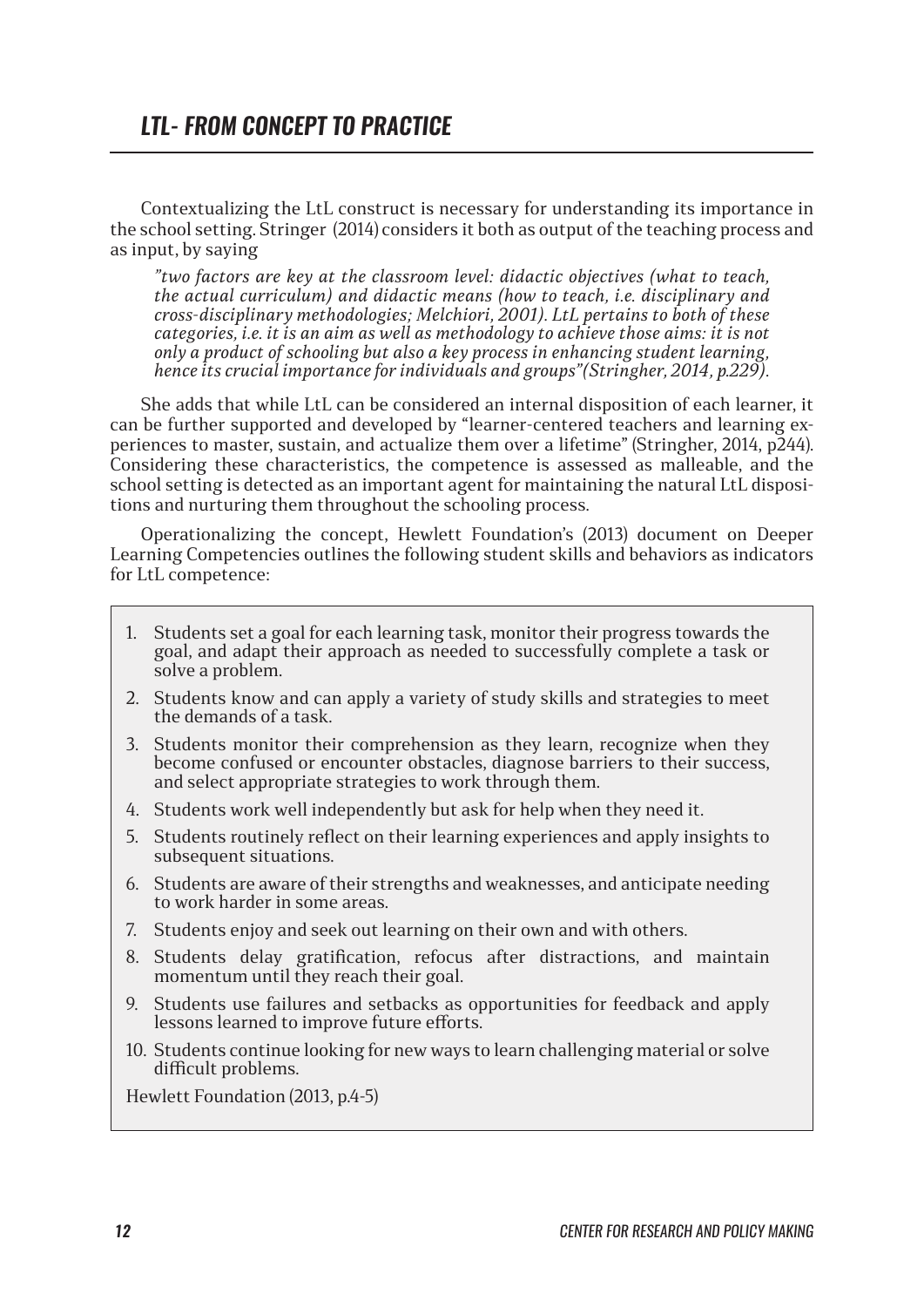In this regard, Hipkins and Cowie (2014) emphasize that appropriate instructional methods are necessary for 'enacting LtL'. Enactments include: learner choice and independence (e.g. via inquiry learning), and "structured goal-setting and opportunities for the learner to evaluate their own progress towards those" goals. (p.295) However, applying these (and related) methods needs to be systematic and consistent throughout the teacher's practice. This sometimes requires in-service teachers to 'unlearn' what they already know and build a new system of thinking about the knowledge and related pedagogical interventions from the bottom up. The goal is easier to be achieved with pre-service teachers, which, according to Dembo (2001), need to learn how to learn (through educational psychology course) in order to be able to transfer such skills to students. Indeed, Dembo stated that *"If future teachers acquire self-regulatory skills in their own learning, they may be better able and willing to model and teach these skills in their own classrooms*" (2001, p. 27)

However, in order for LtL competence to be effectively stimulated in the school setting, a whole-school approach is advised. Goldspink and Foster (2014) elaborated upon a school intervention in Australia with the intention of making cultural transformation and pedagogical change which included: greater choice in what to learn, greater choice in how to learn, learning that was less class-centered, teachers who were more professionally engaged. School transformation lead to: higher achievement scores, higher meta-cognitive skills, less boredom etc.

### *LTL IN THE MACEDONIAN CONTEXT*

Policy documents in Macedonia do not specifically mention the term 'learning to learn', although certain aspects of the concept are included in some national policies. In particular, the Law on Primary Education (Official Gazette of RM, 2016) incorporates, as part of the goals, the following: "gaining general and applicable knowledge which enable individual creative action in the social and natural environment and developing abilities for judgment and expression in culture and cultural traditions", "developing abilities for research, (and) experimenting and solving problems". The competences noted mainly refer to the cognitive dimension of the LtL construct, while the other two dimensions are not incorporated as goals of the primary education.<sup>4</sup>

The Conception for Nine-grade Primary Education (Ministry of Education and Science, 2007) incorporates aspects of the LtL concept in two of its guiding principles. Specifically, the principle of "overall development of the student's personality" envisions that all aspects of the personality (cognitive, emotional, social and psychomotor) need to be stimulated throughout the primary school. The principle places emphasis on the nurturing of the social and emotional development of the student, which can be partially related to the affective dimension of the LtL competence. In addition, the principle of "preparing students for lifelong learning" outlines the teaching and learning process needs to be "enriched with contents, new methods and techniques which encourage critical thinking within students". The Ministry of Education also cites the need to develop curiosity and the need for continuous individual learning and upgrading of knowledge, through motivating and enabling

<sup>4</sup> The Law on Secondary Education does not include elaboration of goals of the law, and hence does not mention any of the aspects of the LtL competence.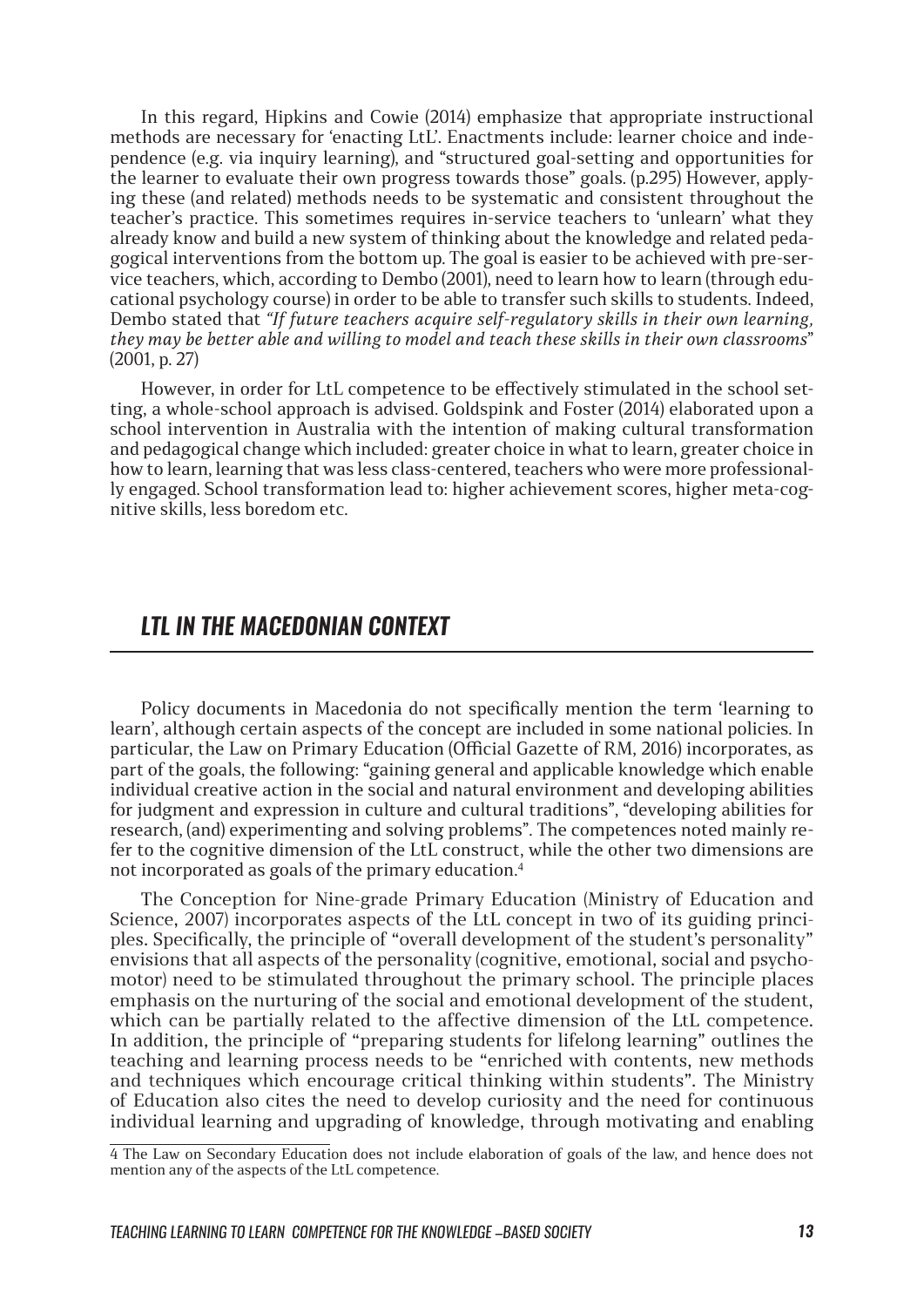students to use efficient methods and techniques for self-guided learning. This is considered to turn students into lifelong learners. This principle incorporates the basic elements of the LtL competence and their ultimate goal – lifelong learning.

Moreover, the Basic Professional Teacher Competences document (MCEC, 2016), as well as certain teacher education programs, include the aspect of self-guided learning (synonymous with LtL), as part of the teacher competences and/or learning outcomes of the teacher education. For example, under Professional Abilities and Skills, the mentioned document notes that the teacher should 'assist students to become aware of their personal learning process and prepares students for self-guided learning and research'.

Nevertheless, the Strategy for Development of Education (2018-2025) and the related action plan only superficially includes the LtL's composing elements, which is especially concerning considering the importance of this document in outlining the future education priorities.

It can be concluded that while the concept has been partially recognized by Macedonian policy makers, it has not been sufficiently integrated within the educational policy agenda, and has not been translated in teaching practice and in student outcomes, as several recent studies suggest.

As noted above, LtL concepts are also found in international assessments. The PISA assessment incorporates certain aspects of LtL construct within its framework. In particular, the cognitive dimension of the construct is certainly linked to the concept of epistemic knowledge, which, defined by OECD, refers to the 'knowledge of the constructs and defining features essential to the process of knowledge building in science and *their role in justifying* the knowledge produced by science *e.g.*, a hypothesis, a theory or an observation *and* its role in contributing to how we know what we know' (OECD, 2013). However, data from the 2015 PISA assessment indicate this type of knowledge is under-developed within Macedonian students, with less than one fifth of them achieving it (Mickovska-Raleva et al., 2017). Data from the same study indicate that one in five (20%)of Macedonian students has achieved the competencies for 'Evaluation and design of scientific enquiry' and 'Scientific interpretation of data and evidence', which are also linked to the cognitive dimension of LtL framework. This number is significantly smaller compared to the OECD average of 35% of students achieving these competences. (Ibid, 2017).

Regarding the affective dimension of the LtL construct, findings from Mickovska-Raleva et al.'s 2017 study indicated that student self-efficacy and intrinsic motivation (assessed as enjoyment in learning Science) were significantly positively related to the PISA scores of Macedonian students. However, the analysis of the teaching practices in primary schools indicated that traditional methods of lecturing are still dominant, with the teacher being the main transmitter of knowledge. In such approaches, students are passive recipients. Such practices were not found by students as intrinsically stimulating for learning. In addition, findings showed that instrumental motivation is the dominant type of motivation among students and the main motive for learning (i.e., receiving good grades and satisfying the parents) (Ibid, 2017).

In regards to higher-level thinking skills, the latest findings from a Step by Step (2017) study on reading and mathematics literacy in early-grades found that students fare relatively well on assignments requiring them to fluently reading a text, but have problems comprehending the texts. Specifically, when they need to respond to questions related to certain facts from the text, students achieve better, but when it comes to connecting information from different parts of the text and provide their personal opinion, they face problems. This study demonstrated that students may have mechanical decoding skills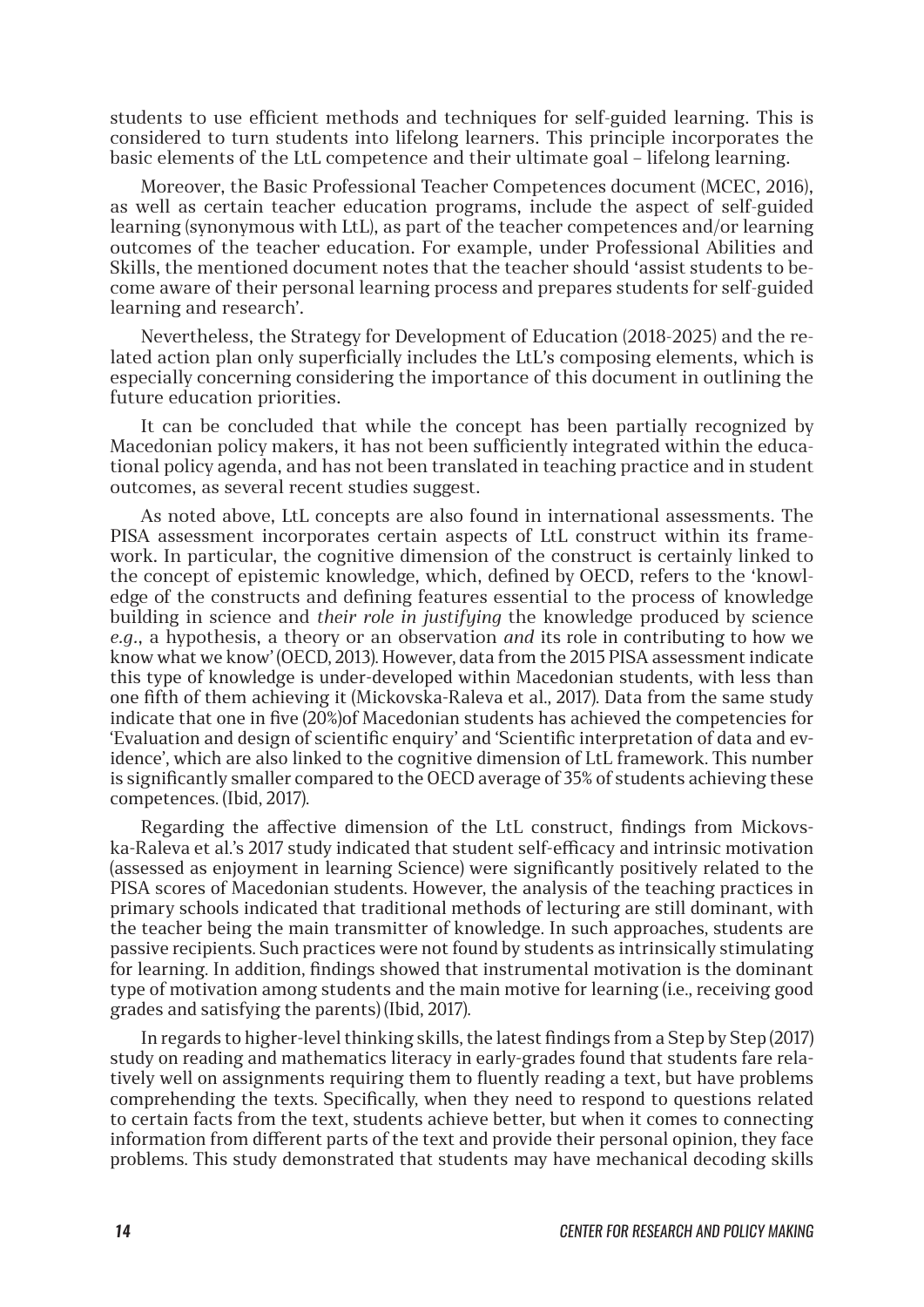which support reading fluency, but lack the capacity to generate their own knowledge from text. It also indicates that aspects of the LtL competence are being neglected from the beginning of the schooling process.

The latest intervention for tackling the issue of developing lifelong learning skills within Macedonian students was implemented by the World Bank during 2016 (Boudet, 2018) and focused on the development of grit (fostering motivation among students promoting consistency of effort and interest). An experimental design was used to assess the differences between (1) students who had no intervention, (2) students directed towards self-regulated learning and (3) students trained by teachers.

The intervention was found to increase the socio-emotional skills of the two treatment groups, and the second treatment had higher impacts for Roma students. While the intervention has been assessed as successful in general, the authors suggest continuing research on the topic.

Findings from the previously elaborated studies have informed the current study and provoked even greater interest to understand what is happening within Macedonian classrooms. This study sought to understand how teachers' implicit theories of LtL influence their pedagogies and contribute towards stimulating development of the competence.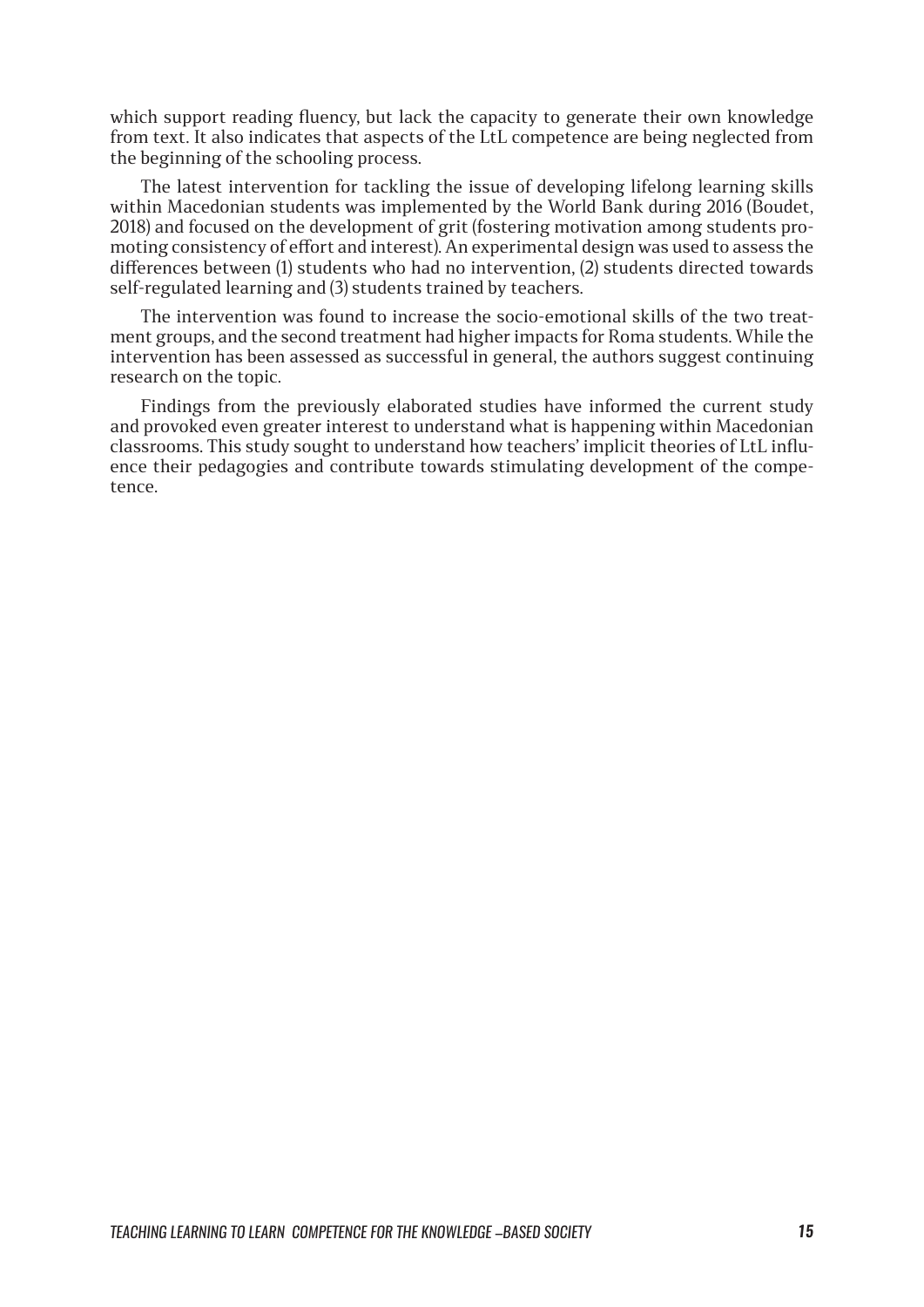Bearing in mind the very limited data available on the research issue, the research design has been largely built on the collection of primary data. It was primarily based on collection of qualitative data, initially from survey of teachers, with majority of qualitative questions, which were then categorized and quantified; followed by in-depth interviews of selected survey respondents; and FGD (focus-group discussions) with students. Hence, the design can be categorized as explanatory sequential mixed-method (Creswell, 2009). The primary aim was collecting variety of data from different sources, in order to deepen the understanding of the issue, contextualize quantitative data and enable comparisons of different perspectives. Using a variety of methods for triangulation of data also enabled validation of the research instruments..

### *GOAL AND OBJECTIVES*

The study aimed to address the relationship between teacher instructional strategies and development of LtL competence among students. It further sought to understand how LtL can be successfully stimulated within the classroom. Moreover, the research aimed to shed light on the implicit understanding that teachers have of LtL, as a means to developing effective methods for (re)forming their implicit theories.

The chosen approach is based on focusing on the teacher-related input instead of the output, as most previous studies did. Specifically, the research design moves away from assessing the actual competence of LtL among students and towards assessing some of the factors influencing its development. The main innovative aspect of the proposed methodology is assessing the instructional techniques used by teachers, as particularly important aspect which should provide a clear ground for policy appraisal and proposing policy changes. Moreover, the use of cognitive maps as a mean of understanding teacher's implicit understanding of the concept is an additional innovative aspect for validation and contextualizing the data.

Therefore, the general goal of the analysis is: To assess the level of implementation of instructional techniques for developing LtL competence, with a focus on the higher-level thinking skills, use of metacognitive strategies and intrinsic motivation.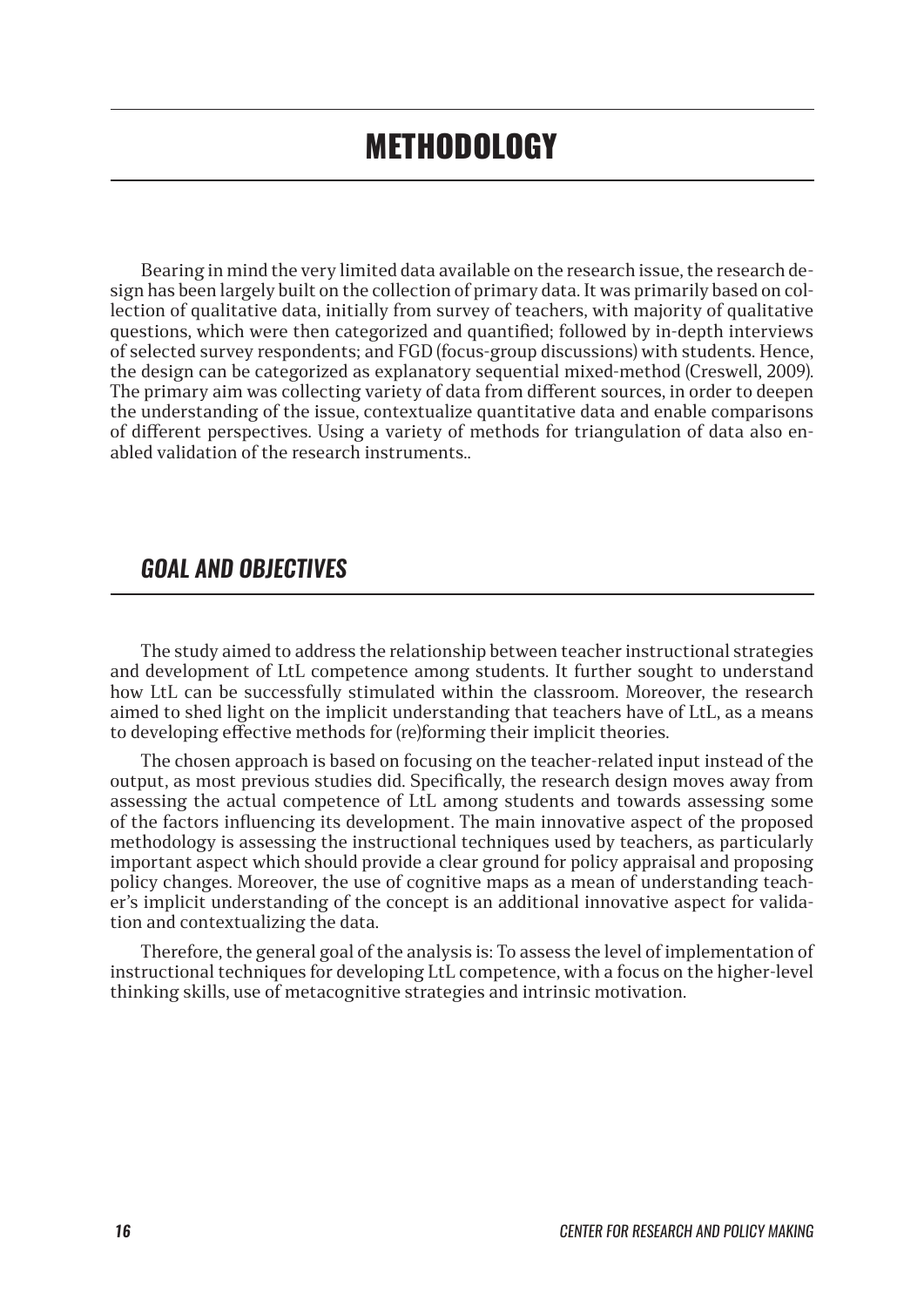Specific goals:

- To assess the frequency of use of instructional methods linked to the development of LtL competence in different learning situations.
- To compare the frequency of use of instructional methods related to the development of LtL competence by teachers in schools with different socioeconomic composition of students.
- To gather qualitative information on the perceived effectiveness of different instructional methods within students.
- To gather qualitative information on the teachers' implicit theories of the LtL concept.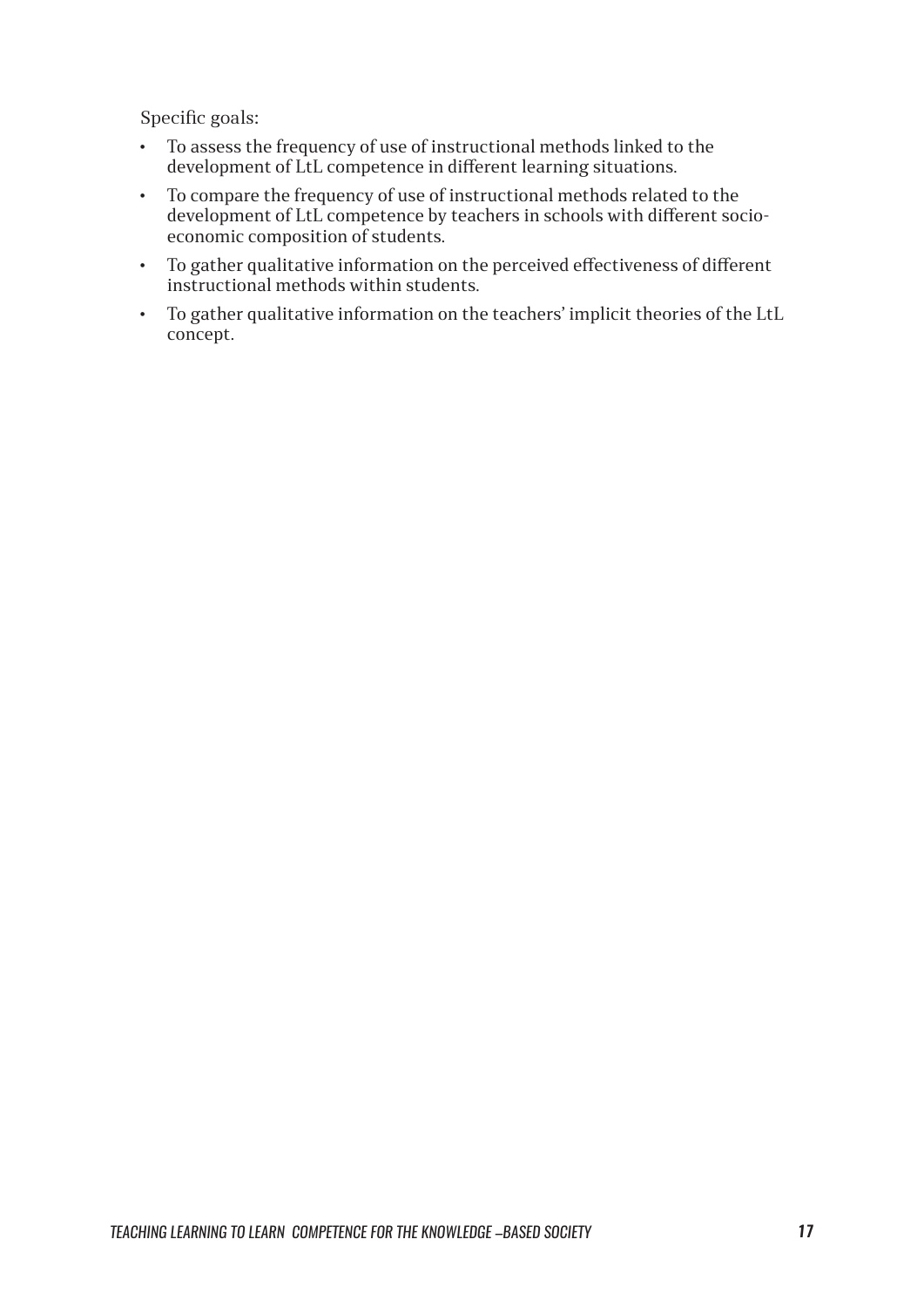# RESEARCH PROCESS

Twenty schools from across the country were contacted to participate in the research. One half of the schools responded to the request. Ten primary schools (grades 1-9) across Macedonia, stratified according to the composition of students and their location, agreed to participate. The initial stage of distributing teacher questionnaires began in February 2017. While some schools preferred the questionnaires to be distributed to them by post and then mailed back, other preferred the survey to take place in one day. All schools received 15 questionnaires, to be completed by 10-15 teachers from subject teaching (with the exemption of Music, Arts and Physical Education teachers). The selection of teachers was reliant on volunteers, and in certain schools it included all grade-level teachers in the school, while in other schools only a portion of the teachers participated. A total of 114 completed questionnaires were received at the end of this research phase. Their demographic characteristics are presented in Table 1.

|                       | School in urban area                   | School in rural area   |          |              |
|-----------------------|----------------------------------------|------------------------|----------|--------------|
| Location              | 66.7%                                  | 33.3%                  |          |              |
|                       |                                        |                        |          |              |
| Gender                | female                                 | male                   |          |              |
|                       | 83.3%                                  | 13.2%                  |          |              |
|                       |                                        |                        |          |              |
| Age                   | $22 - 34$                              | 35-49                  | $50+$    | Missing data |
|                       | 19.3%                                  | 50.9%                  | 27.2%    | 2.6%         |
|                       |                                        |                        |          |              |
| Level of<br>education | High (two-year)                        | Higher (four years)    | Master   | Missing data |
|                       | 10.5%                                  | 78.9%                  | 7.9%     | 2.7%         |
|                       |                                        |                        |          |              |
| Subject<br>teaching   | Mathematics/natural<br><b>Sciences</b> | <b>Social Sciences</b> | Language | Missing data |
|                       | 31.6%                                  | 9.6%                   | 36%      | 22.8%        |

|  |  |  | Table 1. Demographic characteristics of respondents on the Teacher Questionnaire |
|--|--|--|----------------------------------------------------------------------------------|
|  |  |  |                                                                                  |

In each school 10-15 subject-teachers of grades 5-9 took part in the teachers' survey by completing the Teacher Questionnaire. Teachers were asked to report in the questionnaire whether they would like to be interviewed later on in the research process. Only 14 teachers from eight schools agreed to be interviewed and five were selected for the interviews. Interviewees with different levels of use of LtL supporting instruction; from different schools (with regards to location, structure of students in the school); and subject/s they teach were selected for the study. The five teachers interviewed had the following characteristics: two worked in a rural school in Eastern Macedonia, one in a Roma-majority school in Western Macedonia and two in a central school in the capital of Skopje. Two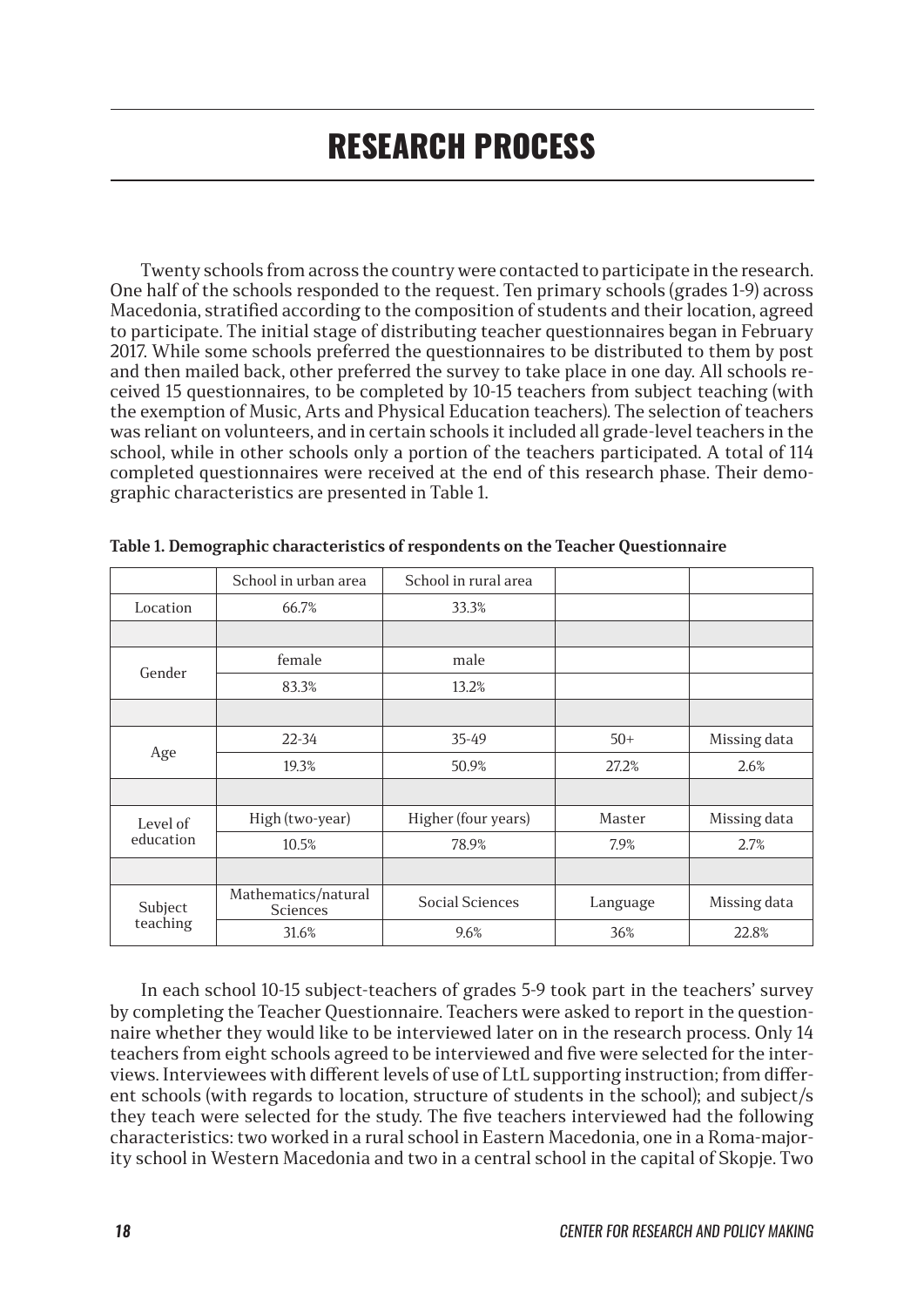of the teachers were found to frequently use LtL supporting instructional methods, while three used such methods less frequently.

In addition, one focus group discussion (FGD) with ninth-grade students was conducted in five schools, with the following characteristics: one rural school (an ethnically mixed Macedonian and Albanian school) in Western Macedonia, one rural school in Eastern Macedonia, one urban school in Skopje, one urban school (with a majority of ethnic Roma students) in Western Macedonia and one urban school in Central Macedonia (with a majority of ethnic Macedonian students). The process of conducting interviews and focus groups took place during March and April 2017. The student participants were selected from the school support staff (psychologist, pedagogue) taking into account pre-determined demographic criteria provided by researchers, such as gender, ethnic background and school achievement. In the rural schools, all ninth-grade students participated, as their number in the school was rather small (less than ten). A total of  $\overline{48}$  students participated at the focus group discussions. 25 of them were female, while 23 male. The vast majority (40) belonged to the Macedonian ethnic group, while eight to the Roma ethnic group. FGDs were organized within the school setting and were moderated by the lead researcher. They lasted for about one hour. No school representatives were present during the discussions in order to enable students to freely express themselves.

### *DEVELOPMENT OF RESEARCH INSTRUMENTS*

The **main research instrument – Teachers' Questionnaire** consists of 14 vignettes hypothetical classroom situations (see Appendix 1), requesting teachers to elaborate their response/reaction to each of the vignettes. Items one and two refer to teacher's implicit theory of intelligence (entity vs. incremental)<sup>5</sup>; items three to five aim to assess teacher practices related to developing the cognitive dimension of the LtL construct; items six and seven refer to strategies potentially supporting metacognitive development, items eight to ten touch upon the aspects of creative and critical thinking, as part of the cognitive dimension; and items 11-14 aim to assess the instructional practices related to the affective component of the LtL construct. Questions 3-14 have been designed as open-ended in order to avoid leading the teachers towards certain socially (i.e. educationally) desirable responses. Using vignettes was considered to be the most effective method, considering the resources available, to enable teachers to contextualize their responses, without being limited by terminology and professional language. Instead, they have been able to describe their practices in simple, behavioral terms. Using vignettes describing hypothetical classroom situations was expected to stimulate teachers' intuitive responses and reflect their implicit understanding of the LtL concept and its composing parts. In addition to the vignettes, the second part of the questionnaire consists of demographic questions, such as: gender, age, educational degree attained, subject areas they teach, years of experience as a teacher, and outline of the trainings attended and their perceived level of use. Finally, the research instrument enquired about the level of satisfaction with different aspects of cooperation within the school, as well as the overall satisfaction with their profession as a teacher.

<sup>5</sup> Based on Dweck and Leggett's framework (1988)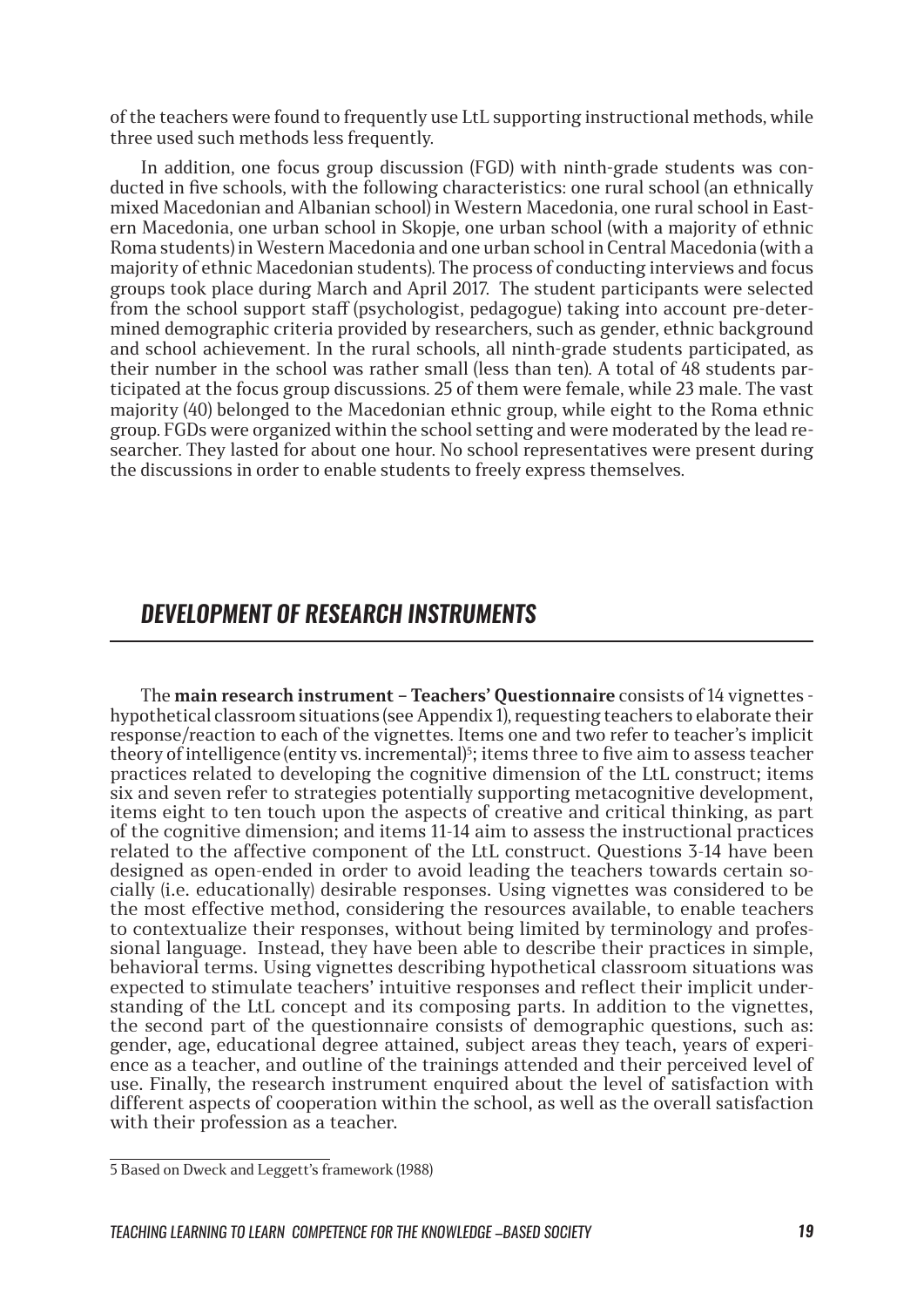In order to harmonize the questions/vignettes developed by the main researcher with the realities of Macedonian classrooms, three teachers from different schools and study areas (mathematics/natural sciences, languages and social science) were selected to serve as research assistants in fine-tuning the questionnaires. On the basis of teachers' personal understanding of the questions and their experience in the school context, minor adjustments to the questionnaires were made.

The teacher questionnaire was piloted in three schools (20 teachers in total). Although the open-ended nature of the questions was initially perceived as potentially risky, the piloting showed that teachers understood the questions and provided appropriate and detailed responses. However, a need arose to clarify one of the questions and leave out an additional question, as the responses did not provide significant additional information. In addition, the information on the trainings/workshops attended was slightly restructured in order to provide better clarity.

Research assistants indicated that their colleagues did not mind the open-ended questions, but required time to think about the responses. This information slightly changed the fieldwork plan to conduct the data collection during one-day visits to the schools. Instead, schools were contacted and asked whether they would prefer to have the questionnaires sent to them in order to be completed or to have the researcher collect the data by visiting the school.

The **In-depth Interview Teacher Questionnaire** is a semi-structured interview protocol consisted of eight prompting questions, related to the main dimensions of the LtL construct: metacognition, cognition and motivation/persistence. Teachers were asked to define concepts such as: problem solving ability, creative thinking ability, lifelong learning, persistence in learning, awareness of the learning process; to elaborate on their perceived importance in school, the potential methods for developing and assessing their achievement, etc. (Appendix 1)

The **Student Focus Group Discussion Questionnaire** consisted of nine prompting questions referring to the frequency of use of different instructional methods in school, the process of learning in school and at home, the motivation for learning and the factors supporting or suppressing it. (Appendix 1)

### *QUESTIONNAIRE SCORING*

In order to enable conducting a quantitative analysis, the qualitative responses on each item from the Teachers' Questionnaire have been coded, based on their content, according to previously defined assessment rubrics (see Appendix 2). The assessment rubrics were developed by the main researcher on the basis of literature, but adjusted according to the array of responses received with the questionnaire. Hence, they are context-dependent. Qualitative responses were coded into three rubrics according to their content: (1) not supporting LtL, (2) partially supporting LtL and (3) fully supporting LtL.6 The coding was performed independently by the three teachers-researchers, who were guided in this process by the assessment rubrics. After receiving the assessments of all three independent researchers/evaluators, the lead researcher performed some

<sup>6</sup> Responses which were assessed as irrelevant for the question were coded as 0, and imputed as missing values in the database.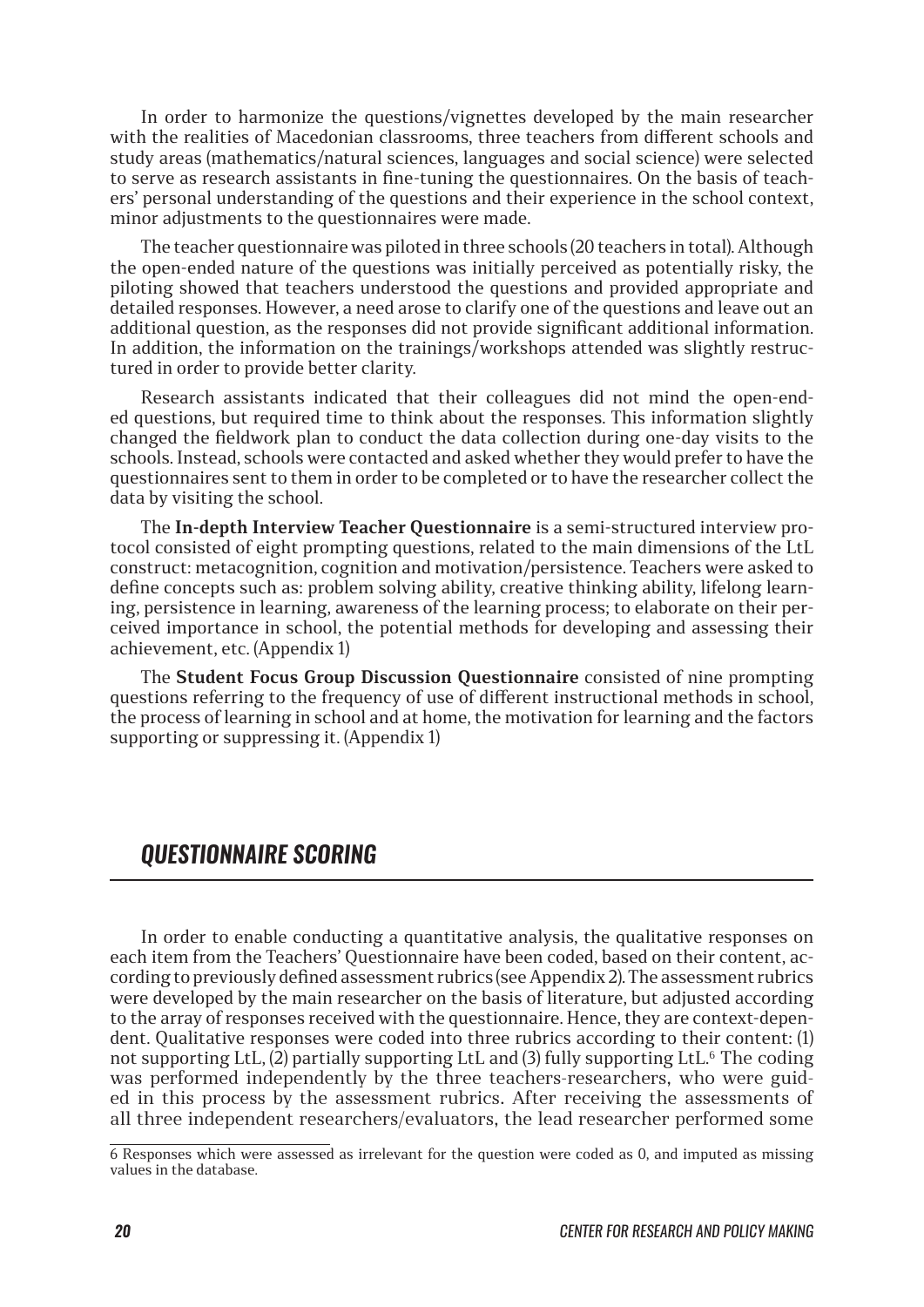minor adjustments in the coding, in order to harmonize the inter-rater reliability. Specifically, in situations where codes for the same item response differed for more than one point (e.g. the response was coded as 1 by one evaluator and 3 by another), adjustments were made by the lead researcher on the basis of review of the actual response.

Furthermore, from the three values per item, appointed by evaluators, mean value was calculated (ranging from 1 to 3). The range of values was divided in three equal parts and values from 1-1.6 were categorized under (1) not supporting LtL, values from 1.7-2.3 under (2) partially supporting LtL and 2.4-3 under (3) fully supporting LtL (See Table 2). Hence, each item has a value calculated as a mean of the three values appointed by each evaluator.

Apart from calculating mean values for each item, mean values for each sub-dimension of the LtL construct (Cognitive dimension, Metacognitive dimension and Affective dimension) were calculated as composite variables of the items designed for measuring the instructional methods for supporting each respective sub-dimension. In this regard, each item was considered as having the same weight.

Finally, a composite variable of all items for assessing instructional methods (Q4-Q14) was constructed, named 'LtL methods-composite'.

| Table 2. Distribution of items, LtL sub dimensions and LtL instruction according to the value |
|-----------------------------------------------------------------------------------------------|
| assigned to them                                                                              |

| Values      | Coding                       |
|-------------|------------------------------|
| $1-1.6$     | $(1)$ not supporting LtL     |
| $1.7 - 2.3$ | (2) partially supporting LtL |
| $2.4 - 3$   | (3) fully supporting LtL     |

### *DATA ANALYSIS*

Data from teacher questionnaires were processed by combining (1) qualitative content-analysis with (2) descriptive statistical analysis with regards to the frequency of use of different instructional methods, and (3) correlational statistical analysis of scores on individual questions and sub-scales (dependent variables) with variables related to opinions and demographic data (independent variables).Hence, data are presented both quantitatively (percentage of teachers using specific methods according to their level of support of LtL, and arithmetic mean of the values for each of the three dimensions and the overall construct, where 1=lowest value and 3=highest value) and qualitatively in the form of quotes of responses.

The independent variables included the demographic characteristics of respondents, such as: age, gender, years of teaching experience, level of education, type and number of attended trainings; as well as the subjective perceptions of satisfaction with the cooperation with different school-based actors. The independent variables included the responses on each item related to the instructional methods used, as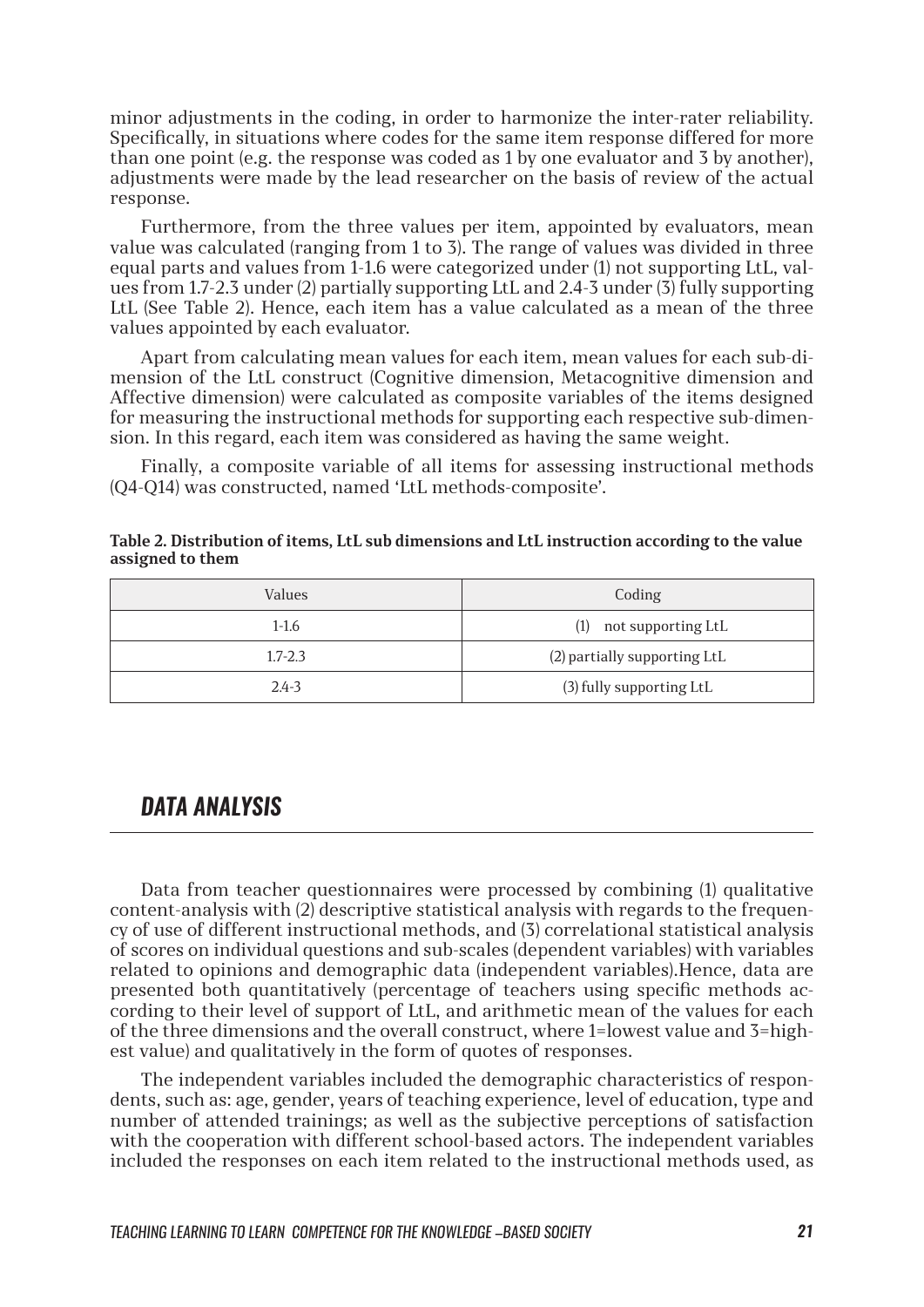well as the composite variables related to the LtL sub-dimensions and the overall LtL supporting instruction.

Data from the interviews with teachers have been analyzed qualitatively and presented in the form of graphic conceptual-maps for each of the five interviewed teachers.

Data from the focus group discussions with students have been analyzed qualitatively through a thematic analysis of responses according to topics. Due to the relatively small number of respondents, the analysis did not include coding of data, but only classification under specific topics.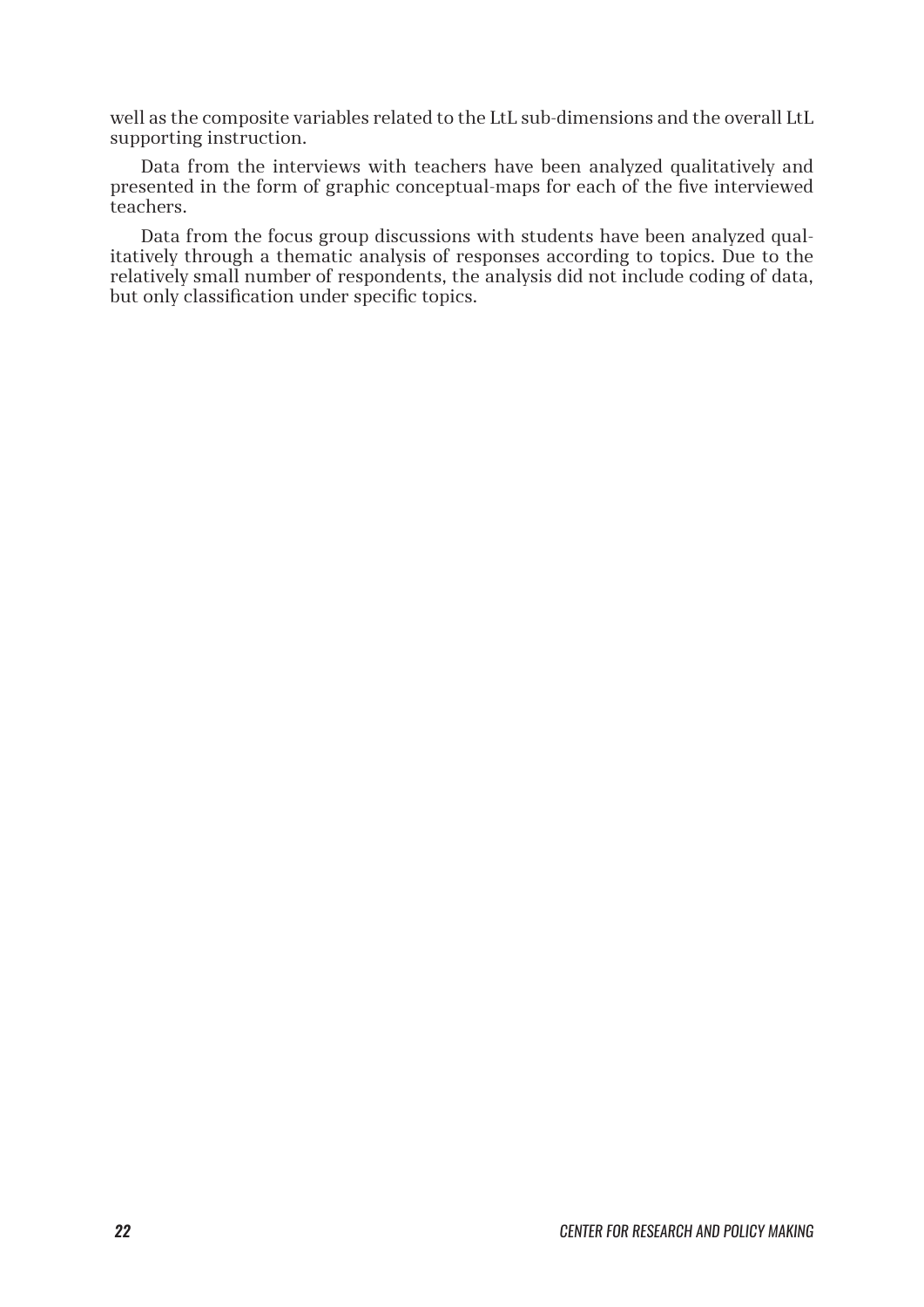## FINDINGS

### *FREQUENCY AND QUALITY OF USE OF METHODS SUPPORTING DEVELOPMENT OF LTL COMPETENCE*

In line with the general concept of LtL, teachers responded to questions referring to different aspects of the construct: (1) cognitive dimension (including problem-solving, creative and critical thinking); (2) metacognitive dimension; and (3) affective dimension (including motivation and emotions). The questions aimed to detect how teachers react to everyday classroom situations, which can be potentially utilized to stimulate different dimensions of the LtL construct. Teachers were not acquainted with the specific aim of the study, in order to prevent providing responses which would be socially desirable in the context of the topic. Instead, they were provided a general frame of the questionnaire and stimulated to provide diverse responses which could be used for sharing best practices. In this way, they were motivated, to a certain extent, to put more thought and elaborate their responses more thoroughly.

|                        |                | Variable name              | Variable operationalization                                                                                                                                              | Teacher<br>Questionnaire<br>items<br>encompassed |
|------------------------|----------------|----------------------------|--------------------------------------------------------------------------------------------------------------------------------------------------------------------------|--------------------------------------------------|
| Composite<br>variables | C1             | LtL methods                | measure of the overall level of use of<br>instructional methods which support the<br>development of LtL competence (min.=1,<br>$max=3$                                   | Q3-Q14                                           |
|                        | C <sub>2</sub> | cognitive<br>dimension     | measure of the overall level of use of<br>instructional methods which support the<br>development of the cognitive dimension of<br>LtL competence $(min=1, max=3)$        | Q3, Q4, Q5, Q8, Q9,<br>O <sub>10</sub>           |
|                        | C <sub>3</sub> | metacognitive<br>dimension | measure of the overall level of use of<br>instructional methods which support<br>the development of the metacognitive<br>dimension of LtL competence (min.=1,<br>$max=3$ | Q6, Q7                                           |
|                        | C4             | affective dimension        | measure of the overall level of use of<br>instructional methods which support the<br>development of the affective dimension of<br>LtL competence (min.=1, max=3)         | Q11, Q12, Q13, Q14                               |

#### **Table 3. Operationalization of composite variables**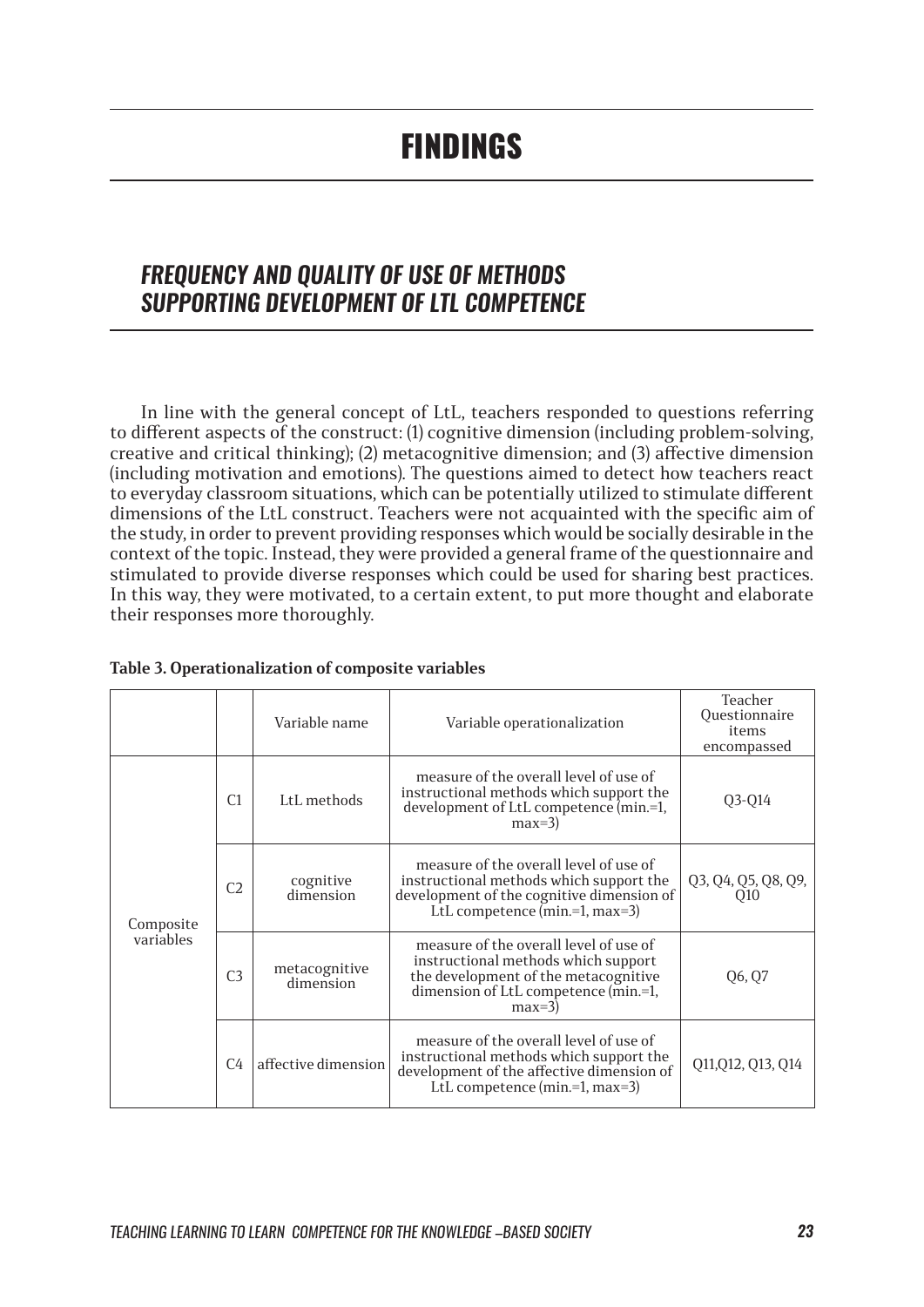Data presented in Figure 1 show that the mean value for the three dimensions (see operationalization in Table 3), as well as the overall composite variable 'LtL methods' is around 2, indicating that employing methods partially supporting development of LtL is the most common case among teachers. Data from Figure 2 additionally support this claim through providing evidence that more than half surveyed teachers to a certain degree use methods which are found to stimulate aspects of LtL competence. Only one in five teachers consistently employs methods supporting development of the cognitive dimension of LtL, and one in four consistently employs such methods for developing the metacognitive and affective dimension.





It can be concluded that there is a clear trend when it comes to using methods stimulating LtL, with the majority of teachers reporting to use certain instructional methods expected to stimulate the development of LtL, but inconsistently. With regards to different dimensions of the construct, teachers are most likely to consis-

tently use methods supporting the affective dimension and least likely to use methods supporting the cognitive dimension. Responses of teachers to specific situations potentially stimulating LtL are elaborated in the following sub-chapter.

**Figure 2. Percentage of teachers using methods supporting LtL in regards to different dimensions of the construct** 

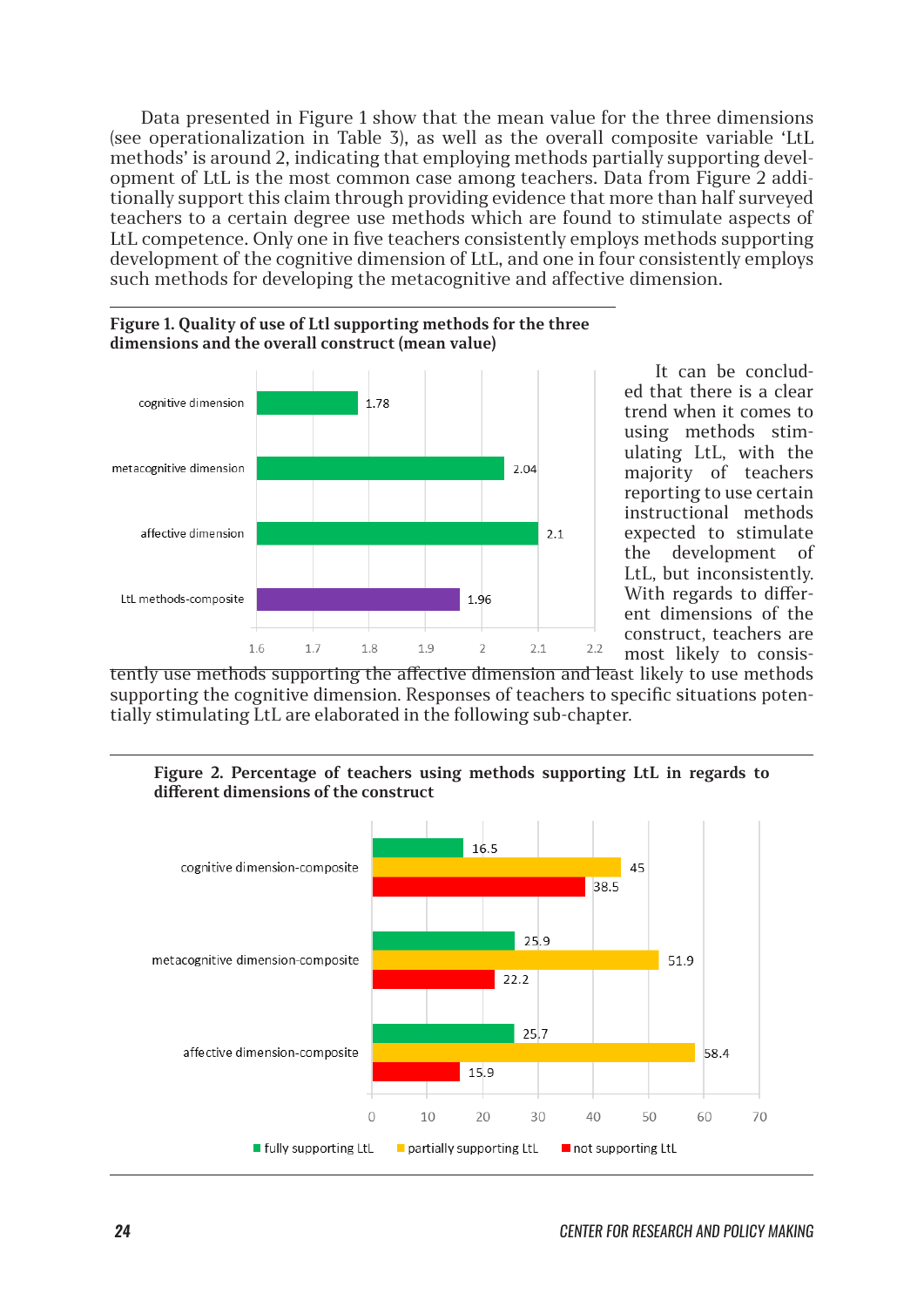## *FREQUENCY AND QUALITY OF USE OF METHODS SUPPORTING DEVELOPMENT OF THE COGNITIVE DIMENSION OF LTL COMPETENCE*

Meta-analyses have shown that using student-centered methods in the classroom are significantly positively correlated with higher cognitive student outcomes, in particular increased creative and critical thinking (Cornelius-White, 2007). The author relates this with the explicit idea of the learner-centered model "to encourage higher order thinking and respect for divergent opinions" (Cornelius-White, 2007, p.131). In addition, Stringher notes that "LtL dispositions are part of each learner's natural learning capacities and natural curiosity but require learner-centered teachers and learning experiences to master, sustain, and actualize them over a lifetime" (2014, p.244). Therefore, for the aim of assessing instructional methods related to developing cognitive competencies comprising the LtL construct, three questions (hypothetical situations) were developed, requiring from respondents to elaborate their actions in situations of (1) presenting a new curricular unit (Q3 from Teacher Questionnaire), (2) assisting students in understanding terminology (Q4), and (3) addressing student misconceptions about a topic (Q5).

In the first learning situation, the criteria for assessing whether an instructional method reflects LtL was for the teacher to describe using Lerner-Centered active teaching methods (coded as 'fully supporting LtL'). In addition, responses were coded as not supporting LtL if they elaborated (1) traditional teacher-centered instructional methods; and as partially supporting LtL if the lessons elaborated (2) traditional methods, with partial and limited use of learner-centered methods. Data indicate that only one quarter of teachers elaborated lessons most likely to support LtL competence (role-playing, simulations, debates, discussions, problem-based learning, etc.; examples in Box 1), while almost half elaborated lessons which combined traditional and active teaching methods, and are thus assessed to only partially contribute to the development of LtL. (See Figure 3)



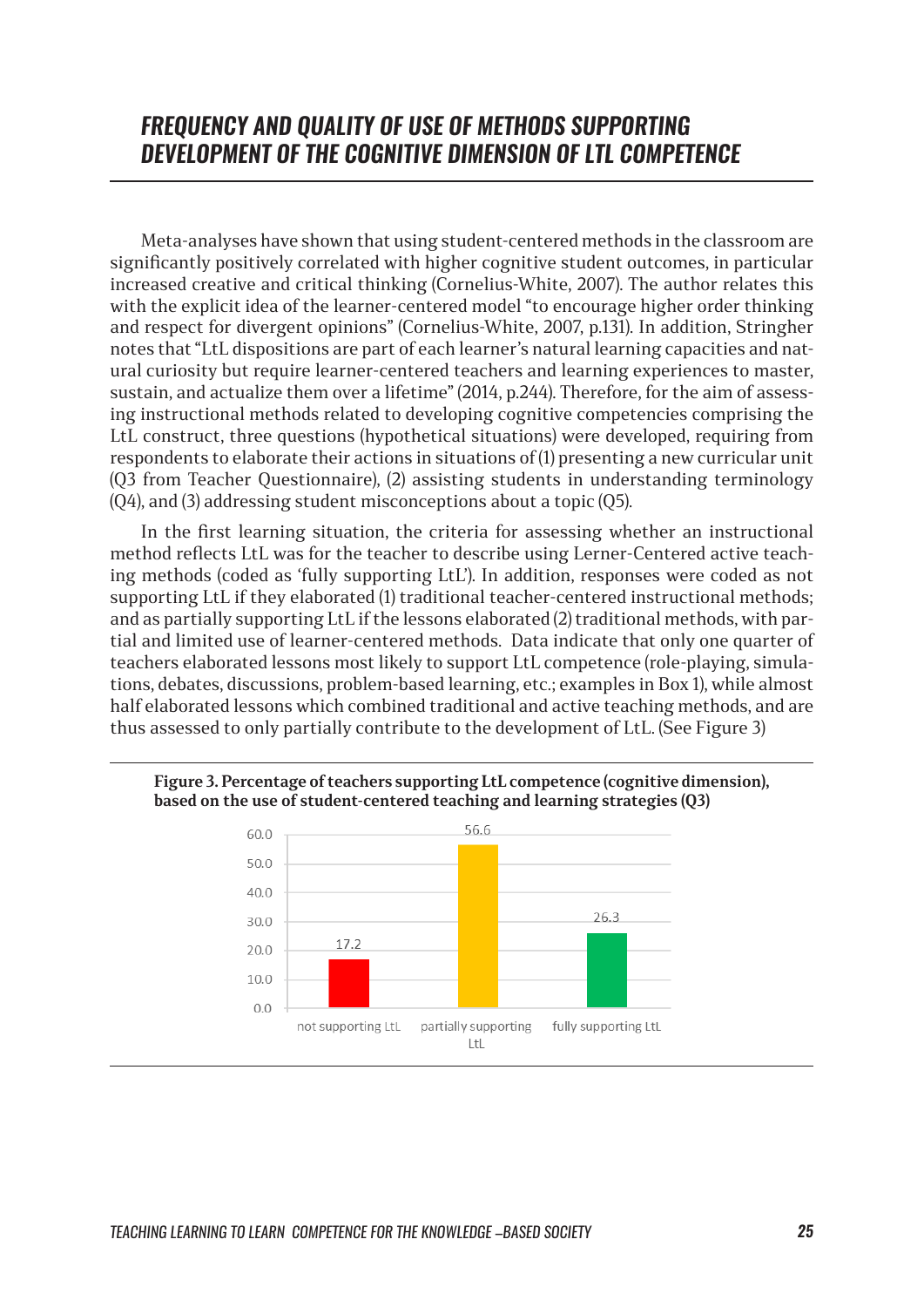#### **Box 1. Examples of instructional methods with different levels of support towards developing the cognitive dimension of LtL competence**

(1) Using traditional teacher-centered instructional methods

*Teaching unit: Adding fractions*

*Introductory part: Recalling the definition of fraction, types of fractions (frontal method)*

*Main part: Individual work on adding fractions*

*Concluding part: Summarizing what has been learned. Giving homework*

(2) Using traditional methods, with partial and limited use of learner-centered methods

*Teaching unit: Grammatical categories in adjectives*

*Introductory part: Reviewing the topic about adjectives*

*Main part: I write a sentence on the backboard and the students should find the adjectives. They should conclude how they are changing*

*Concluding part: Students do the same by responding to examples in the textbook*

*(3)* Using Lerner-Centered active teaching methods

*Teaching unit: Food Pyramid*

*Introductory part: I show students two types of food (apple and chocolate) and initiate a discussion about which one is healthier and why. Methods (demonstrative, discussion)*

*Main part: Discussion about the Food Pyramid. Making a food pyramid by sticking pictures of food. (Methods: discussion, practical work. Form: work in groups)*

*Concluding part: Presenting the food pyramids made by students (Assessment methods: verbal presentations)*

The subsequent situation (Q4) required from teachers to elaborate a method for explaining a certain terminology to students, and the categories (from lowest to highest degree of supporting LtL) included (1) does not explain, or explains through familiar/ simpler terms; (2) explains through connecting to real life; and (3) explains and requires aplication of the term/concept, allows the students to explore the topic on their own. The third category is mostly related to the methods of experiential learning, which is found to stimulate problem-solving skills (Arjomand et al., 2013). However, data indicate that the majority of teachers do not use this situation as a potential for developing LtL, with nearly half of them (47.3%) only adressing the probem at the lowest level by providing a 'dictionary' definition or a synonimus term, while only 16.5% using it as an opportunity to initiate practical learning, or learning through individual exploration (Figure 4). Examples of the three levels of instructional methods are provided in Box 2.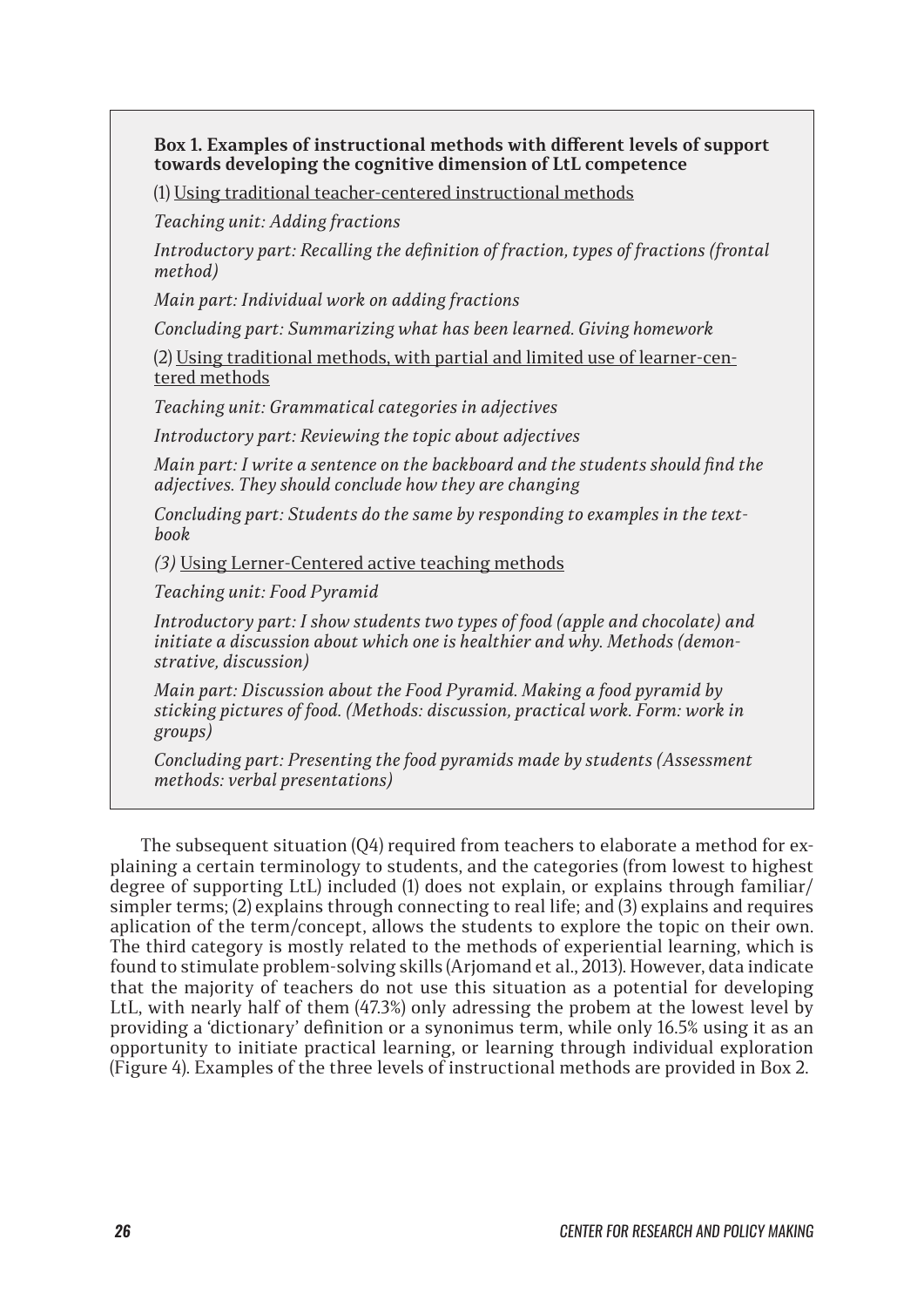#### **Figure 4. Percentage of teachers supporting LtL competence (cognitive dimension), based on the use of experiential learning methods (Q4)**



#### *Box2.* **Examples of instructional methods with different levels of support towards developing the cognitive dimension of LtL competence**

*(1)* Does not explain, or explains through familiar/simpler terms

*I use a dictionary to explain the term.*

*(2 )* Explains through connecting to real life

*I explain the term through simpler words/sentences and provide everyday examples.*

*(3)* Explains and requires aplication of the term/concept, allows the students to explore the topic on their own

*I explain the term and request from them to make conceptual maps related to it to see how they connect it to other terms they know.* 

The third question (Q5) for assessing the level of support of the cognitive dimension required teachers to elaborate their reaction to a situation in which students believe they know a certain content from their evryday life, but actually have missconceptions about it. Teachers were asked to explain how they would approach the issue in order to point out the missconceptions and regain the students' interest. Categories of responses ranged from (1) providing everyday examples/practices; through (2) opening a discussion/debate about the topic; to (3) creating a cognitive conflict; requiring practical application; or requirng students to explore/research the topic. Similalry, as in the previous question, the third category of responses is expected to fully support the cognitive dimension of the LtL competence, through stimulating students' higher-order thinking. Studies (e.g. Madu and Orji, 2015) show that using the method of cognitive conflict is more likely to lead towards conceptual change ('to experience conceptual shift') within students, compared to traditional teaching approaches. Data from categorized questions from the Teacher Questionnaire indicate that one-third of teachers would use some of the practices most likely to support LtL; but still, more than one third (38.8%) would not use such methods, but would react by simply providing everyday examples to students (see Figure 5). Some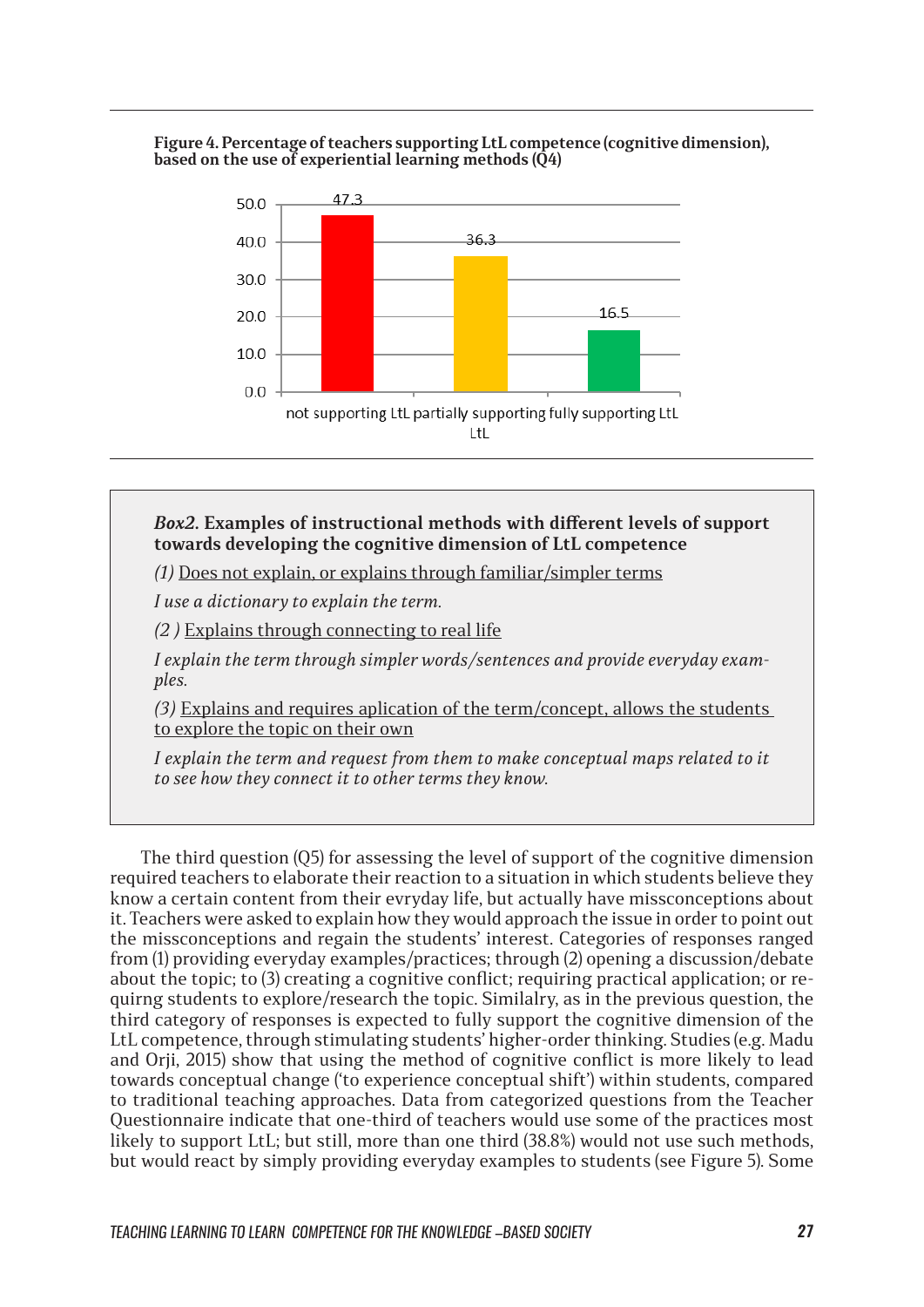of the methods with a different level of potential to stimulate the development of LtL are provided in Box 3.

**Figure 5. Percentage of teachers supporting LtL competence (cognitive dimension), based on the use of methods activating higher-levels of thinking/practical application (Q5)**



#### **Box 3. Examples of instructional methods with different levels of support towards developing the cognitive dimension of LtL competence(Q5)**

*(1)* Providing everyday examples/practices

*I provide them example related to the topic, so they can understand their misconceptions.*

*(2) O*pening a discussion/debate about the topic

*Through a discussion on the topic, we will try to clarify the incorrect conceptions.*

*(3)* Creating a cognitive conflict; or requiring practical application; or requirng students to explore/research the topic

*I'll face them with a problem situation for them to solve, but won't be able to do this (will discover this on their own) and they'll feel the need for more engagement.*

*I* give them a specific situation, a problem and once they approach and try to *solve the problem as they believe is appropriate, I present them with information which indicates that their way of thinking was incorrect. They realize themselves which aspects are new.*

The aspect of creative/critical thinking was considered as part of the cognitive dimension of LtL construct. It was assessed through two questions referring to students that react critically and untypically with regards to the contents they are learning. Unlike the previous questions that aimed at directly stimulating these aspects of the competence, the following two items referred to methods used for (not) suppressing the already established creative and critical thinking among students. In the first situation (Q8), the hypothetical student criticizes the teacher about a poorly communicated written assignment. The responses are classified as the teacher (1) not accepting student's feedback and maintaining that the assignment is well communicated; (2) explaining/reformulating the question; and (3) asking the student what s/he finds unclear and/or attempting to engage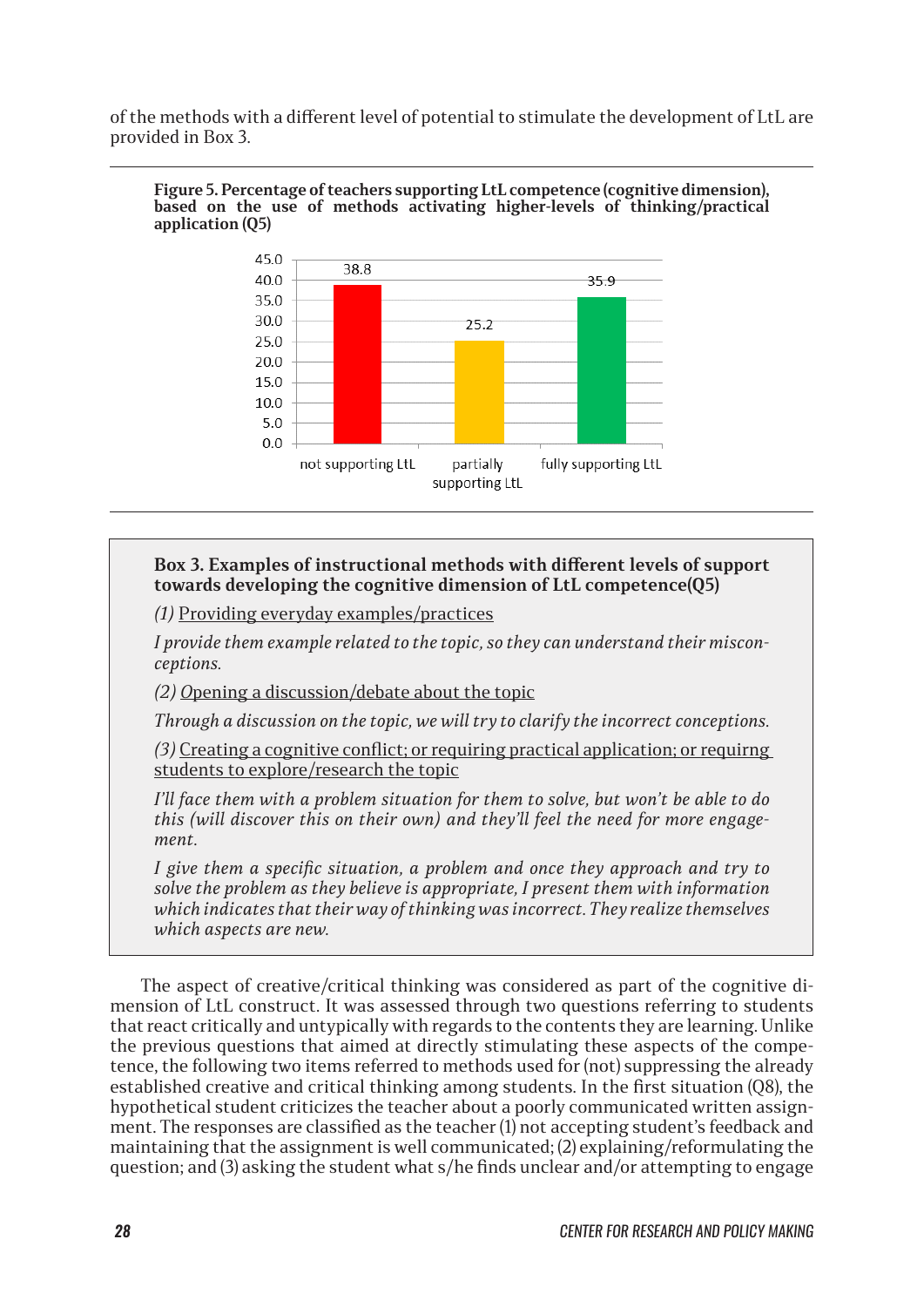him/her to reformulate it. Authors, such as Christenbury and Kelly (1985) note that one of the strategies for stimulating critical thinking within students is to allow them 'to function as experts', meaning that they too should "question, probe, explore, and in essence guide the discussion into specific areas" (p.2).

Findings of our study (Figure 6) indicate that surveyed teachers are more likely to *not* accept the student's suggestion or try to explain it to him/her, thus maintaining the teacher-centered power relationship. Less than one third of teachers claim to be open to reconsidering the question and involving the student in its reformulation, therefore actively engaging the student's critical thinking competencies. Examples of responses referring to each three categories are presented in Box 4.



#### **Figure 6. Percentage of teachers supporting LtL competence (cognitive dimension), based on practices for (de)stimulating critical thinking (Q8)**

#### *Box 4.* **Examples of instructional practices with different levels of support towards developing the cognitive dimension of LtL competence (Q8)**

*(1)* Teacher does not accept student's feedback and maintains that the assignment is well communicated

 *I'll try to explain that the questions are clear and precise.*

*(2)* Teacher explains / reformulates the question

 *I try to understand the student, explain to her what the question requires.*

*(3) Teacher asks the student what s/he finds unclear and/or attempting to en*gage him/her to reformulate the question

*We discuss her opinion and then my choice for the formulation given, and if we determine inaccuracy, the question is being fixed.* 

The second hypothetical situation (Q9) assessing methods for stimulating critical/ creative thinking describes a situation in which a student provides an unexpected response (not correct, but not completely incorrect). Teachers' responses were classified according to three levels (1) teacher disciplines the student by asking him/her not to interfere with the work of the teacher; (2) teacher listens to the student, but does not accept the opinion; and (3) teacher listens, accepts and requires the student to explain the answer. The third category of responses is considered as most likely to encourage critical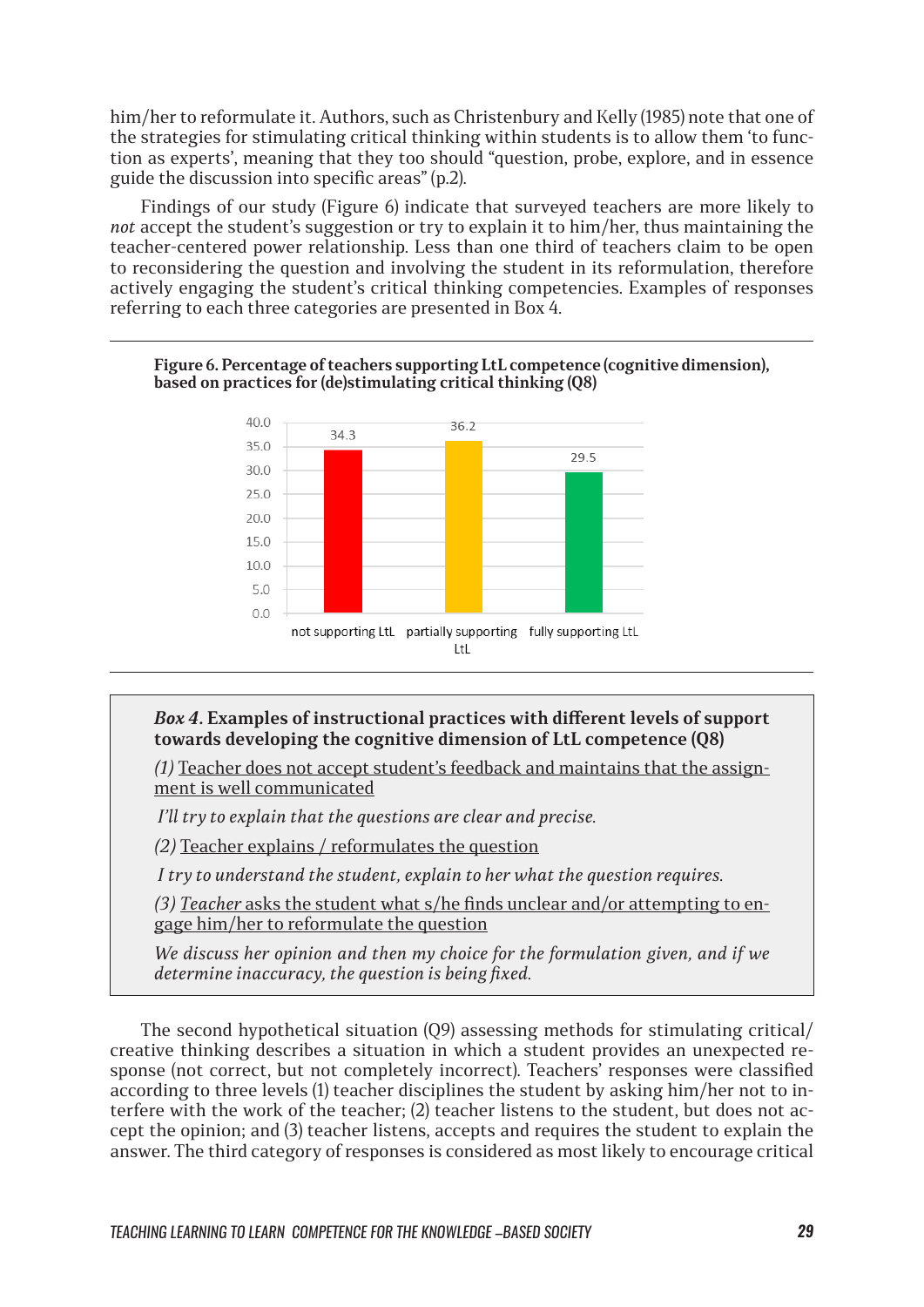and creative thinking within students, since it does not offer judgment on their opinion, and allows further elaboration. More than half of the responses (60.7%) fit into the second category, indicating that most teachers recognize the right of the student to provide a different/untypical opinion, but do not enable further development of the critical thinking skills. Somewhat more than a third of teachers would support the student in elaborating his/her response, thus stimulating the development of critical thinking, but also student's metacognitive capacities (see Figure 7), Examples of responses coded into the three abovementioned categories are provided in Box 5.



#### **Figure 7. Percentage of teachers supporting LtL competence (cognitive dimension), based on practices for (de)stimulating critical thinking (Q9)**

#### *Box 5.* **Examples of instructional practices with different levels of support towards developing the cognitive dimension of LtL competence (Q9)**

*(1)* Teacher disciplines the student by asking him/her not to interfere with the work of the teacher

 *I tell the student to try to provide specific answers when responding, to provide response to what the question requires and not about things unrelated to the question.*

*(2)* Teacher listens to the student, but does not accept the opinion

*I listen to him, but then I tell him the correct answer.*

*(3)* Teacher listens, accepts and requires the student to explain the answer

*I motivate the student to explain the answer, to provide an example and allow more time for me to rethink the answer.*

*I initiate a discussion, which should lead towards a completely correct answer, but accept the arguments s/he puts forward.*

The last hypothetical situation designed to assess teachers' use of methods for stimulating critical and creative thinking elaborates a situation in which the teacher is requested by a colleague for directions on how to stimulate students' active exchange of opinions (Q10). The provided responses are classified according to the following criteria: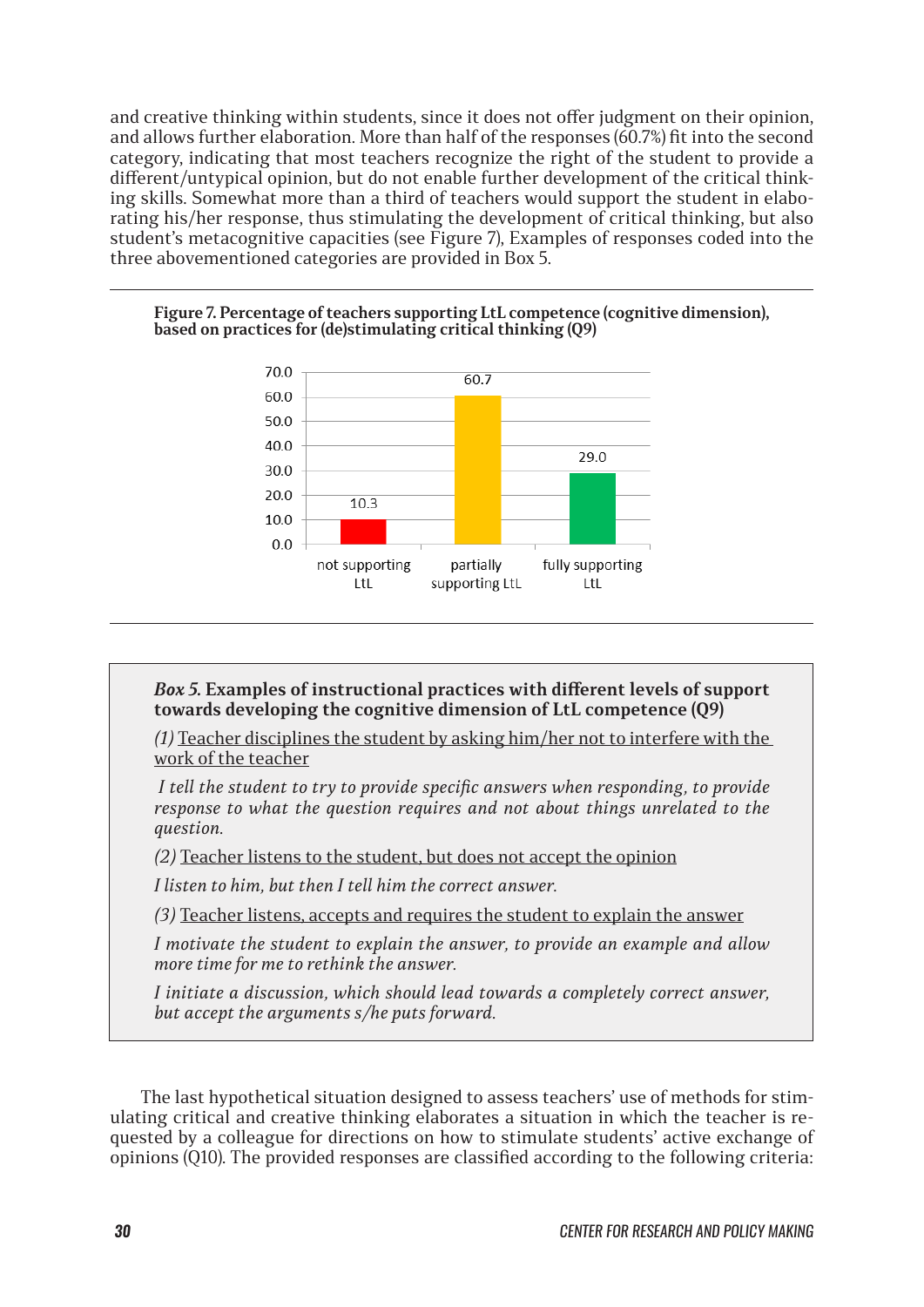(1) does not provide directions; (2) provides general directions (to be more creative, ask specific questions, use examples, etc.); and  $(3)$  provides specific directions (to implement activities requiring cognitive activity on behalf of students, ask open-ended questions, to not criticize for a given response, etc.). Abrami et al.'s (2008) meta-analysis indicates that the teacher's instruction is crucial in stimulating critical thinking within students. While there are diverse methods which can be used by the teacher, one of them is asking thought-provoking questions, which 'go beyond the facts to think about them in ways that are different from what is presented explicitly in class or the text' (King, 1995, p.14). King (1995) adds that by asking critical-thinking questions, teachers stimulate higher-level cognitive processes (analysis of ideas, comparisons, prediction, evaluation, etc.). According to data presented in Figure 8, surveyed teachers are not very likely to provide specific direction/support in this type of situation which has the potential to stimulate students' critical and creative thinking. Specifically, more than half  $(62.3%)$  would only provide general direction to their colleague, while only one in four would provide specific feedback which, if applied, is expected to support the development of the cognitive dimension of LtL competence. Examples of the three levels are provided in Box 6.

#### **Figure 8. Percentage of teachers supporting LtL competence (cognitive dimension), based on methods (de)stimulating critical/creative thinking (Q10)**



#### **Box 6. Examples of instructional practices with different levels of support towards developing the cognitive dimension of LtL competence (Q10)**

*(1)* Teacher does not provide directions

*Would not advise. It is up to the teacher to decide on the type of questions.*

*(2)* Teacher provides general directions

*To be more specific when asking questions.*

*(3)* Teacher provides specific directions

*To ask open questions which require longer responses. To require from students to explain their responses and state their (dis)agreement with others.* 

*To constantly engage students in the lesson through asking for their opinion and checking their interest.*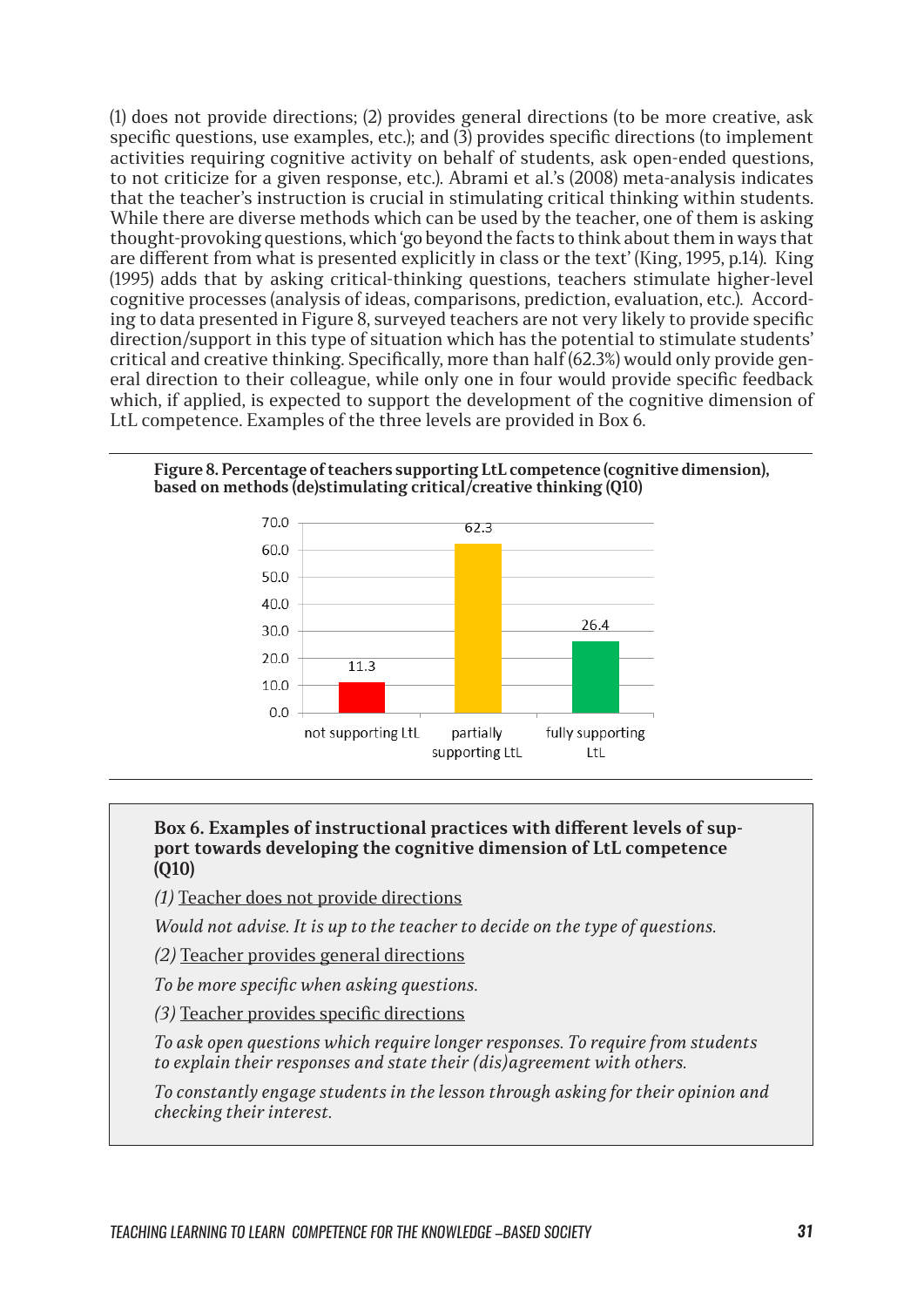## *FREQUENCY AND QUALITY OF USE OF METHODS SUPPORTING DEVELOPMENT OF THE METACOGNITIVE DIMENSION OF LTL COMPETENCE*

The metacognitive dimension (or thinking about thinking) is one of the more specific aspects of the LtL construct, which distinguishes it from related constructs. Therefore, this aspect is rather difficult to assess, and the potential instructional methods stimulating it are challenging to elaborate upon. Nevertheless, it is an especially important dimension, found to be very strongly linked to student learning outcomes (Hattie, 2009). Hattie refers to metacognition as "higher-order thinking which involves active control over the cognitive process engaged in learning" and includes the activities of: planning "how to approach a given learning task, evaluating progress, and monitoring comprehension" (2009, p.188). In this regard, Dembo (2010) identifies the aspect of teaching students appropriate learning strategies as the basis for developing critical thinking skills, since the former deals with methods for processing and making sense of complex information, and the latter requires using the information to form a judgment/opinion, or as a basis for creating new knowledge. Through this, he pinpoints the inseparability between meta-cognition and critical thinking, both of which are crucial aspects of the LtL construct.

In the questionnaire, used for this study, the level of stimulating this dimension of LtL was assessed through two situations: (1) methods of directing/guiding students in their individual learning and consecutive enquiring on their learning process (Q6), and (2) providing directions for attaining higher-levels of learning (Q7). In the first situation (Q6), teachers' responses were classified on three levels, specifically: (1) does not provide direction; (2) provides general directions; and (3) provides specific directions to guide the learning (examples provided in Box 7). Results indicate that half of teachers in the sample (52.4%) provide some type of directions, but they are usually rather general (to study with understanding, ask questions related to the material, etc.), and are therefore considered to only partially support the development of the meta-cognitive dimension of LtL competence. However, nearly one-third of teachers reported to use more specific direction, including: focusing on things that interest the students, extracting the important information, asking questions (how, why, etc.) that have the potential to stimulate metacognition within students (Figure 9).



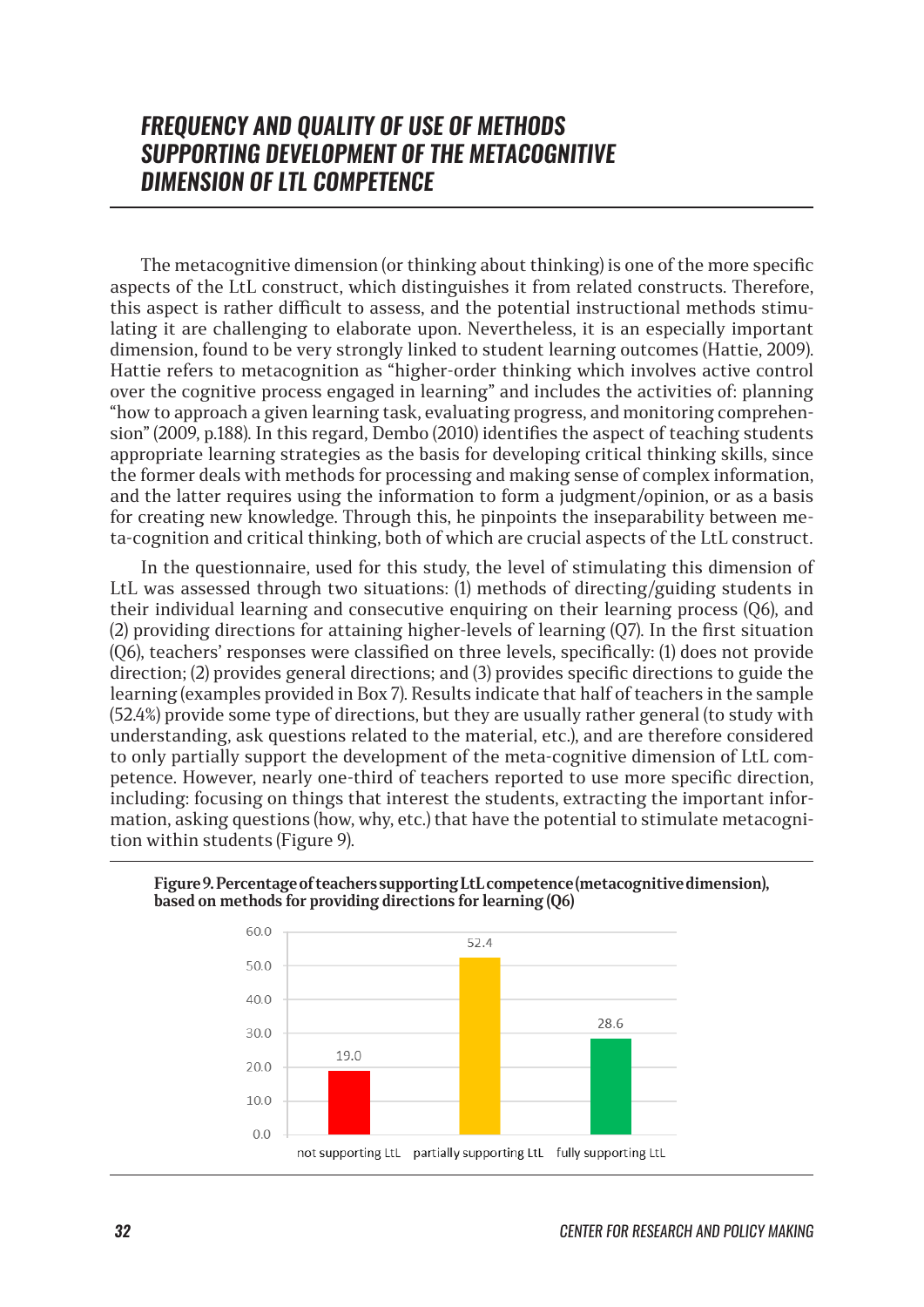**Box 7. Examples of instructional practices with different levels of support towards developing the metacognitive dimension of LtL competence (Q6)**

(1) Teacher does not provide directions to students

*I don't give them assignments to learn on their own*

(2) Teacher provides general directions to students

a*. I provide directions, tell what is most important for them to know. To learn the content divided into bits, then connect them*

*c. (Assessment) through retelling the entire material, or discussion with students*

(3) Teacher provides specific directions to students to guide their learning Eg. 1

*а. I suggest to them potential learning strategies (diagrams, tables, etc.)* 

*b. (Ask questions) Which method have you used? Have you had any difficulties? How can you connect this with other subjects/topics?* 

*c. (Assessment) through questions or practical assignments*

Eg.2

*а. To understand the essence of the lesson*

*b. (Ask questions) How did you arrive at that conclusion? What is it related to?*

*c. (Assessment) By giving tasks (with different levels of difficulty)*

As Farrington et al. (2012) conclude from analysis of different studies, self-regulation is the strongest predictor of student performance compared to other non-cognitive factors<sup>7</sup> . The authors emphasize some of the most effective metacognitive strategies to be: "awareness of textual inconsistency" (understanding that a text contains logical inconsistencies) and "self-questioning to monitor and regulate comprehension" (self-guiding the learning through asking "what do I (don't) know?", "how well do I understand?" etc., as well as 'metacognitive prompting' (asking questions such as "what is this problem about?" or "what steps are you using to solve the problem?") (p.43). Therefore, the use of specific feedback directed on the learning process and learning strategies is especially significant because it aids students in developing self-regulatory strategies.

Based on the abovementioned findings, in the current study, the second situation (Q7) aimed at assessing use of methods for stimulating metacognition, required from teachers to provide feedback on how to learn to students who have so far been 'rote learning', and hence increase the level of comprehension. The three levels of reponses are similar to those from the previous question, and range from not providing directions to providing specific directions on the learning strategies. In this situation as well, the majority of teachers (59.4%) would provide general directions, which include learning with understanding, continous learning, i.e. methods which

<sup>7</sup> Such as: academic behaviors, academic perseverance, academic mindset and social skills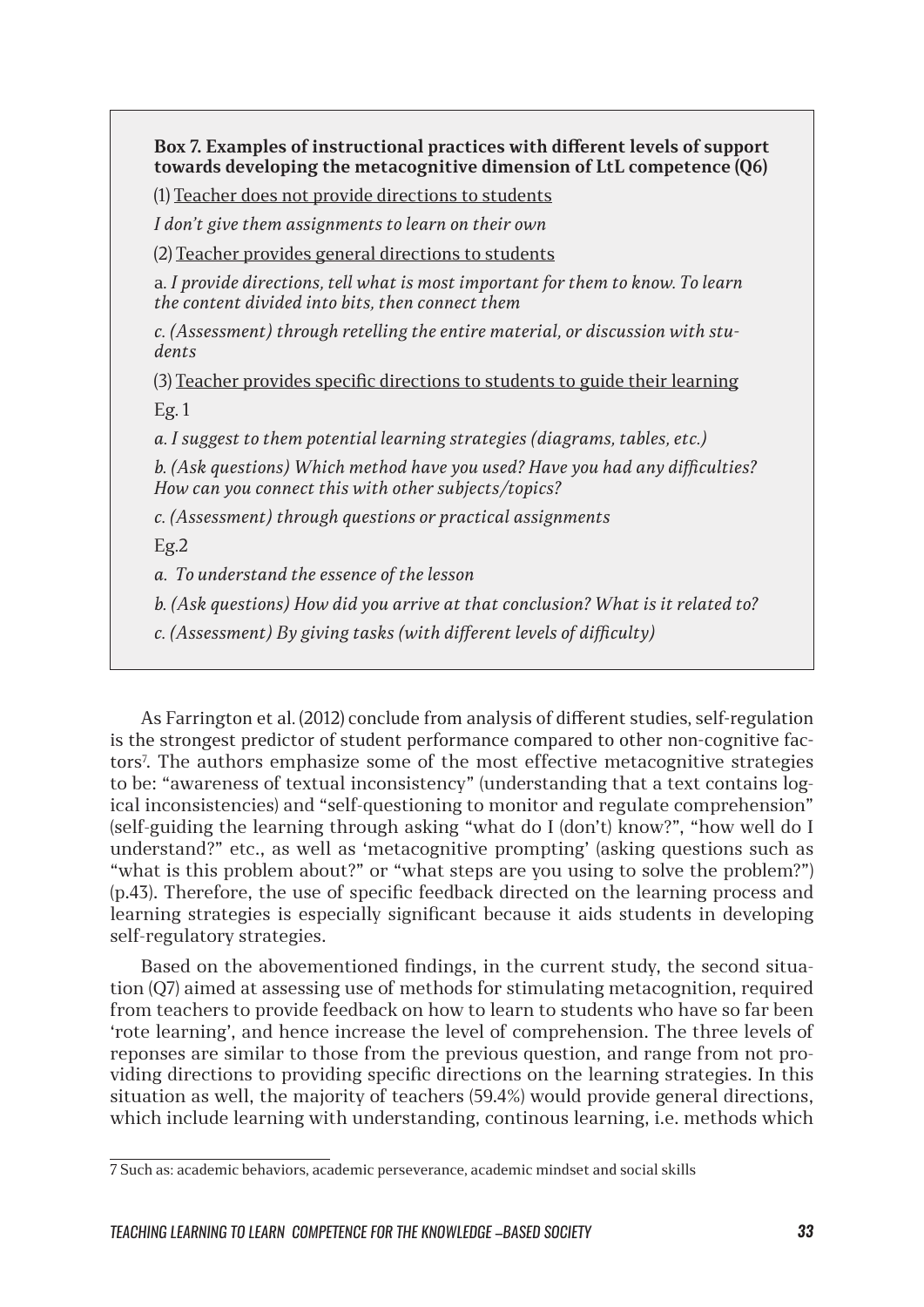provide only limited potential to support LtL (see Figure 10). Only one in four teachers reported giving more elaborate directions, which include – offering/suggesting learning strategies, requesting from students to question themselves while learning, etc. Examples of the three levels are provided in Box 8.

#### **Figure 10. Percentage of teachers supporting LtL competence (metacognitive dimension), based on methods for providing directions for higher-order learning (Q7)**



**Box 8. Examples of instructional practices with different levels of support towards developing the metacognitive dimension of LtL competence (Q7)**

(1) Teacher does not provide directions

*I give them additional tasks to practice*

(2) Teacher provides general directions

*To learn by using 'logic' and repeating frequently the content*

*(3)* Teacher provides specific directions

*To study with understanding, make connections and comparisons, discuss about the topic they study, analyze what they learn.*

*They are advised to analyze their written assignments with those of other students, understand on their own the omissions they made, and are provided directions and methods on improving their learning.*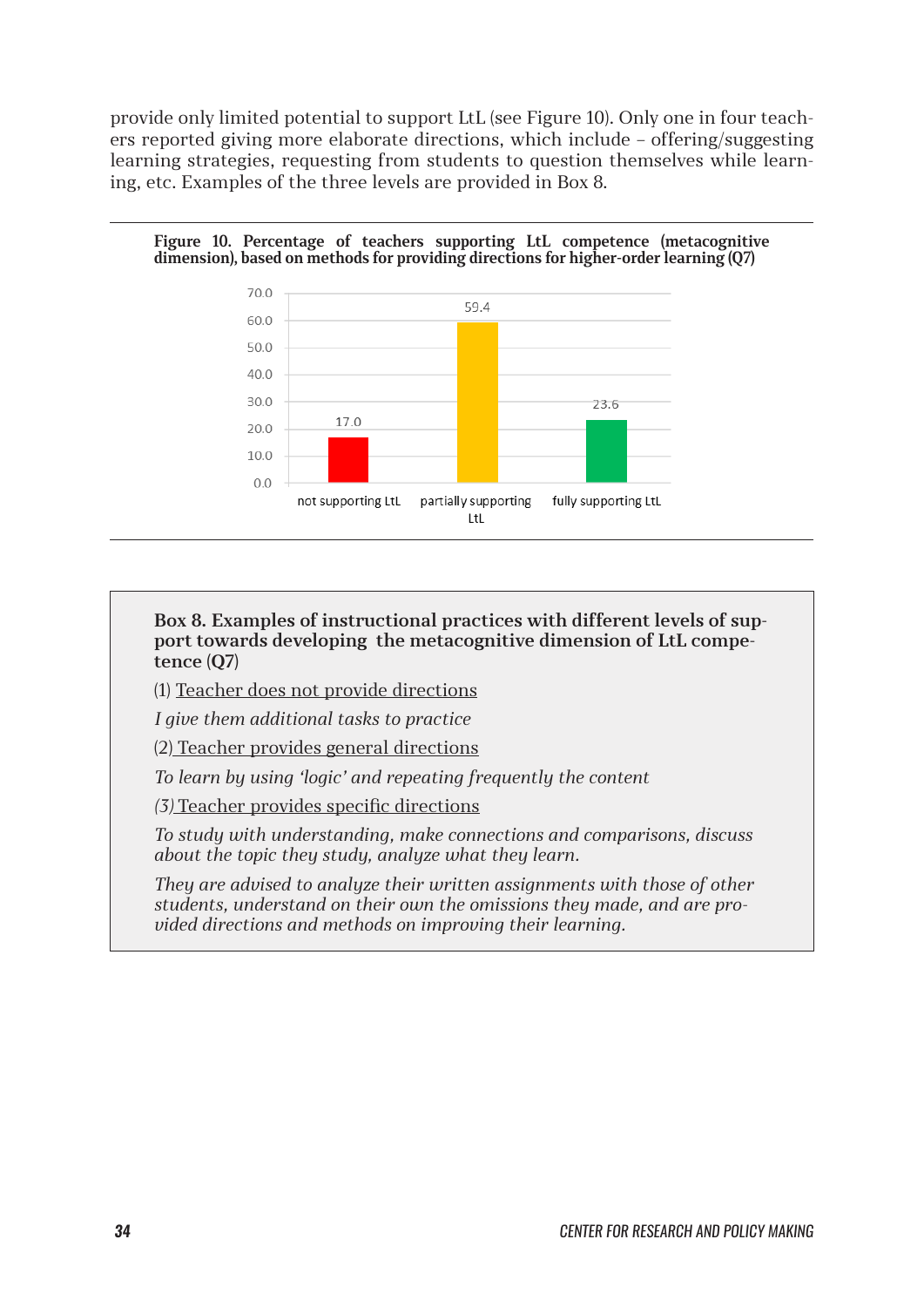## *FREQUENCY AND QUALITY OF USE OF METHODS SUPPORTING DEVELOPMENT OF THE AFFECTIVE DIMENSION OF LTL COMPETENCE*

The importance of the so-called non-cognitive factors for student achievement in school and later in life is increasingly being recognized by researchers and policy makers (Farrington et al., 2012). Therefore, the affective dimension of LtL is particularly important, as a motivator of the overall LtL construct. In this regard, the analysis aimed to assess the instructional methods for supporting 'academic perseverance': (grit, tenacity, delayed gratification, self-control), 'academic mindset' (entity vs. incremental mindset, belief in the importance of effort) and 'learning strategies' (self-regulated learning, goal-setting) (according to Farrington et al., 2012, pg.8-11)

The affective dimension of the LtL construct was assessed through four questions, primarily related to methods for motivating students through emphasizing effort over ability (intelligence) and stimulating intrinsic motivation for learning. Development of items 11-13 and their assessment criteria was guided by Dweck and Leggett's (1988) Model of Implicit Theories of Intelligence which argues that peoples' self-theories about intelligence are strongly related to the motivational style they are likely to develop. Entity theorists (those believing intelligence is a fixed trait) tend to adopt maladaptive motivational styles (learned helplessness or attenuated mastery), thinking there is nothing they can do to improve their ability and consequently their performance, so after a failure situation they tend to give up trying or seek to find ways to hide their 'incompetence' from others. On the other hand, incremental theorists (those believing intelligence is a malleable trait) do not lose confidence in their ability after experiencing failure, but simply decide to make more effort the next time in order to improve their performance (i.e. adopt mastery motivational patterns) (Mickovska-Raleva, 2010, p.13).

The first hypothetical situation required teachers to elaborate their response in a situation where a student holds a disbelief in his abilities, which manifests in the student not doing schoolwork (Q11). More than a third of teachers (38.9%) provided a response which is not expected to stimulate the affective dimension of LtL. Specifically, they (1) would advise the student to be more diligent, to perform his duties etc. Such feedback will likely not discourage the student, but also does not offer feedback related to the student's self-concept. In total, 42.6% of teachers would provide general feedback including messages (2) to try harder, be more persistent, or would give the student easier tasks in order to increase his self-confidence. These responses were classified as partially supporting LtL competence since they tend to address the malleability of intelligence and the importance of effort, but do not provide specific feedback on improving the competences. Only one in five (18.5%) teachers elaborated a response which is fully in line with the LtL principles and includes (3) discussing with the student about the difficulties s/he faces, offering methods for supporting the learning process (through increasing interest, suggesting leaning strategies etc.). Examples of different categories of responses are provided in Box9.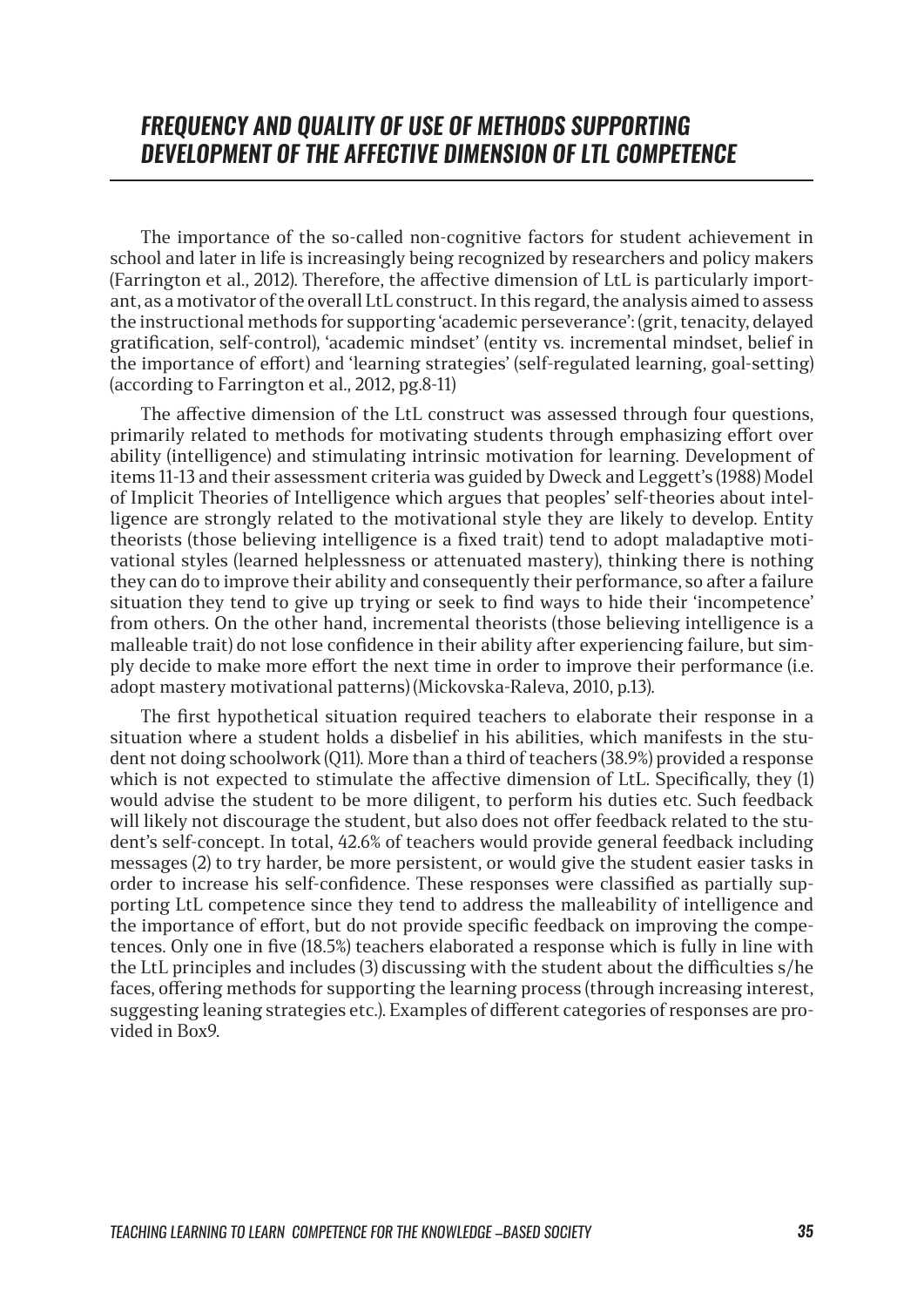#### **Figure 11. Percentage of teachers supporting LtL competence (affective dimension), based on methods for providing feedback to support motivation (Q11)**



#### **Box 9. Examples of instructional practices with different levels of support towards developing the affective dimension of the competence (Q11)**

(1) Teacher advises the student to be more diligent, to perform his duties

*I would advise him to be more careful during lessons, to listen and perform the given tasks.*

(2) Teacher provides a general feedback including messages to try harder, be more persistent

*I would encourage him and point out that if he tries, he can achieve better results. Each lesson I would give specific, but not very complex tasks.*

*(3)* Teacher discusses with the student about the difficulties s/he faces, offers methods for supporting the learning process

*I will talk with the student about why he dislikes the subject and I'll find a method which will be interesting for him to learn*

In a similar situation, where a student, otherwise performing well, gets discouraged by a low mark and attributes the result on her intelligence, the teachers were asked about the tasks they would give in order to raise her performance (Q12). One in five teachers (19%) would use methods not supporting the development of LtL, specifically (1) telling the student he is smart enough or emphasizing his pervious achievements, which according to Dweck (1999) can be particularly demotivating for students with fixed mindset. In addition, the majority (57.1%) would respond by (2) emphasizing the importance of effort, not giving up, praising for the well performance etc., thus providing general feedback which is in line with supporting LtL competence although is not sufficient for guiding future performance. About a quarter of teachers (23.8%%) elaborated methods which were assessed as fully supporting the affective dimension of LtL competence, by (3) providing specific assistance such as: gradually increasing the difficulty of tasks/assignments and thus improving the self-efficacy, offering learning strategies, encouraging questioning (Figure 12 and Box 10).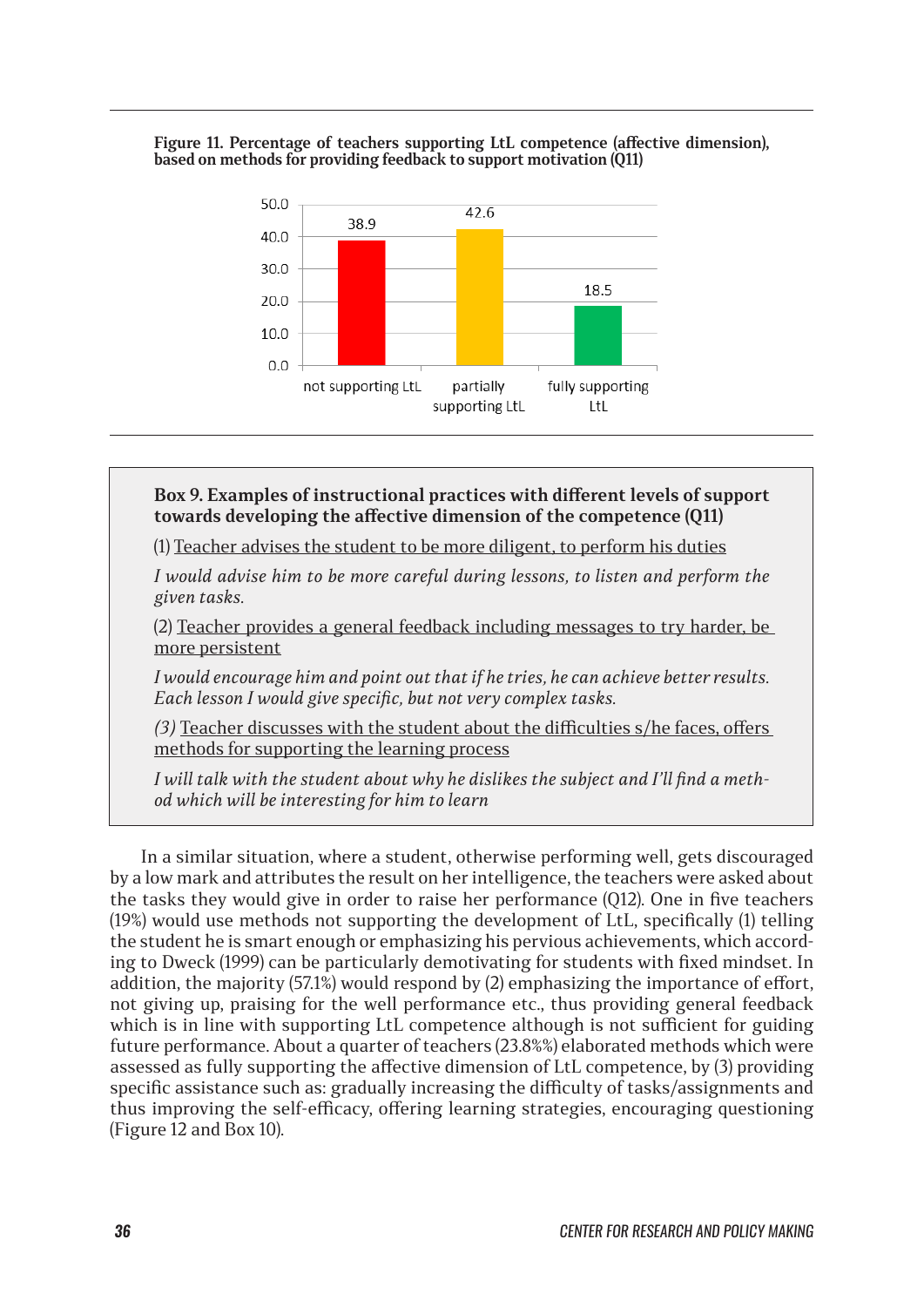#### **Figure 12. Percentage of teachers supporting LtL competence (affective dimension), based on methods for providing feedback to support self-confidence and motivation (Q12)**



#### **Box 10. Examples of instructional practices with different levels of support towards developing the affective dimension of LtL competence (Q12)**

(1) Teacher tells the student he is smart enough or emphasizes his pervious achievements

 *I would remind him of the good results he has had before.*

*I would motivate him with a better mark if he tries.*

(2) Teacher emphasizes the importance of effort, not giving up, praises for the good performance

*I would explain to him and assist in solving a more difficult task, so he will reassure himself that he can do them.*

(3) Teacher provides specific assistance/direction

*I would give him tests with assignments with increasing difficulty, until the student gains self-confidence that he can solve the more difficult tasks as well.*

*I would tell him that everyone can receive a low mark, and it is not a sign of the overall knowledge. I'll encourage him to take on more difficult tasks and praise him for the well performed assignments.*

The situation described in Q13 is the opposite of the previous one, and presents a student that invests a lot of effort in schoolwork, but that investment does not reflect in a higher mark for the student. The teachers were asked to elaborate their response with regards to what the student should do in order to improve her achievement. Among teachers in the sample, 19.4% would only provide a general feedback to the student to (1) keep up working hard, without referring to the issue of the student's unsuccessfulness in achieving a higher mark, while half of respondents, apart from (2) emphasizing the importance of hard work would provide additional general information on his behavior (i.e. invite her to remedial classes). About one-third (29.6%) of responses detail feedback which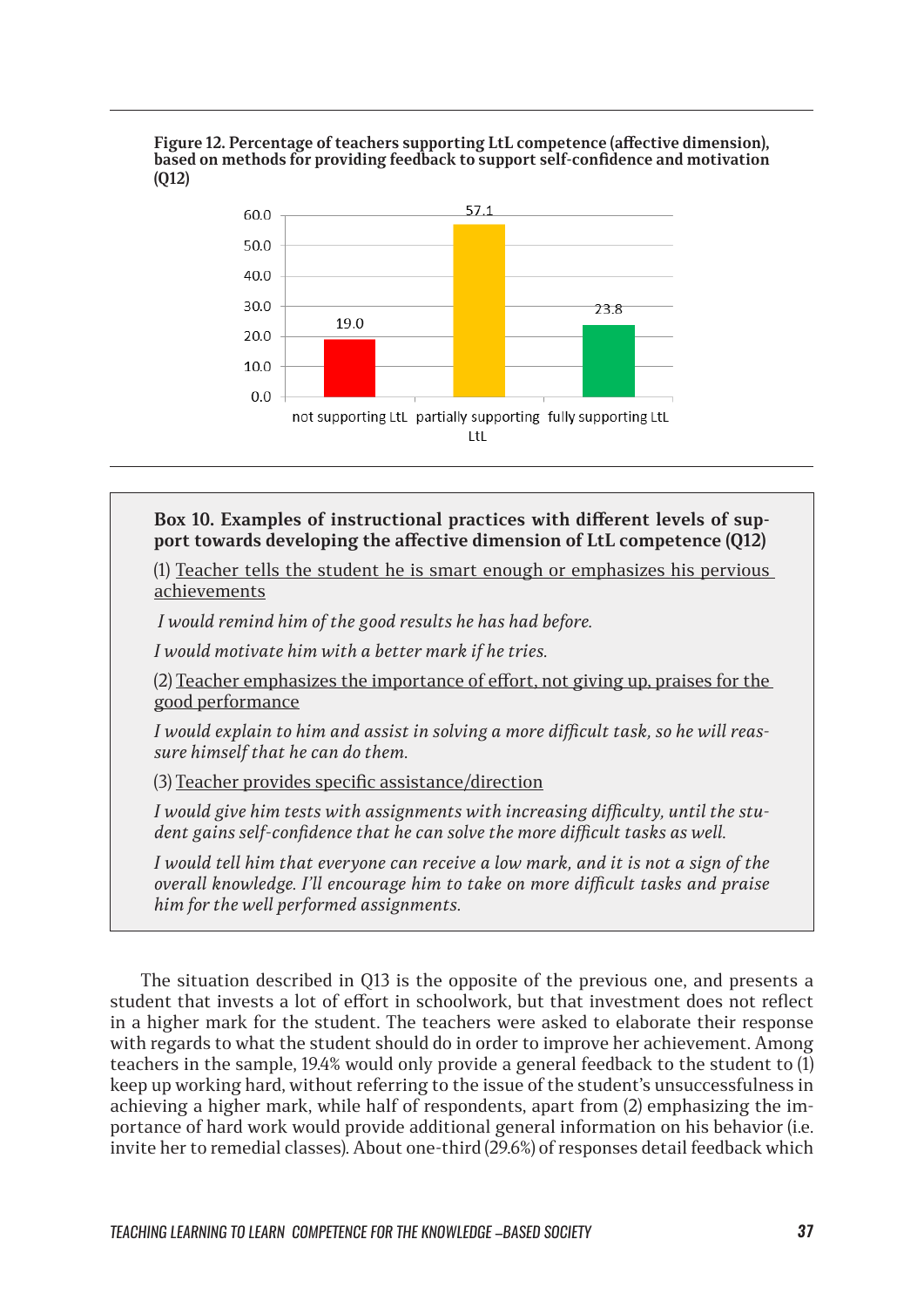fully resonates with the principles of the LtL framework, such as addressing the learning approach, strategy, setting learning goals, focusing on the potentials and praising the effort invested (Figure 13). Examples of the three categories are provided in Box 11.



**Figure 13. Percentage of teachers supporting LtL competence (affective dimension), based on methods for providing feedback to support motivation (Q13)**

The low number of teachers providing specific feedback is concerning, bearing in mind the importance of the feedback for effective learning (Hattie, 2009). The feedback should not be considered as a reward, but should provide information about the task; should not be only focused on the incorrect responses, but also on analyzing correct ones; and should be tied to the learning goals (Hattie, 2009) in order for it to improve student's learning and make him/her aware of the requirements of the task, as well as her/his position with regards to the task.

**Box 11. Examples of instructional with different levels of support towards developing the affective dimension of LtL competence (Q13)**

*(1)* Teacher provides general feedback to the student

*To continue studying regularly in the same manner.* 

*(2)*) Teacher emphasizes the importance of hard work and provides additional general information on his behavior

*To continue working, to direct her attention to the main goals and study with understanding. The success will come with the hard work.*

*(3)* Teacher addresses the learning approach, strategy, setting learning goals, focuses on the potentials and praises the effort invested

*I would specify to the student what she should pay more attention to, which are the weaknesses, but would also emphasize her potentials which she should maximally utilize.* 

*I would explain to her the goals she needs to achieve; the level her knowledge needs to be. I will support her to try her best.*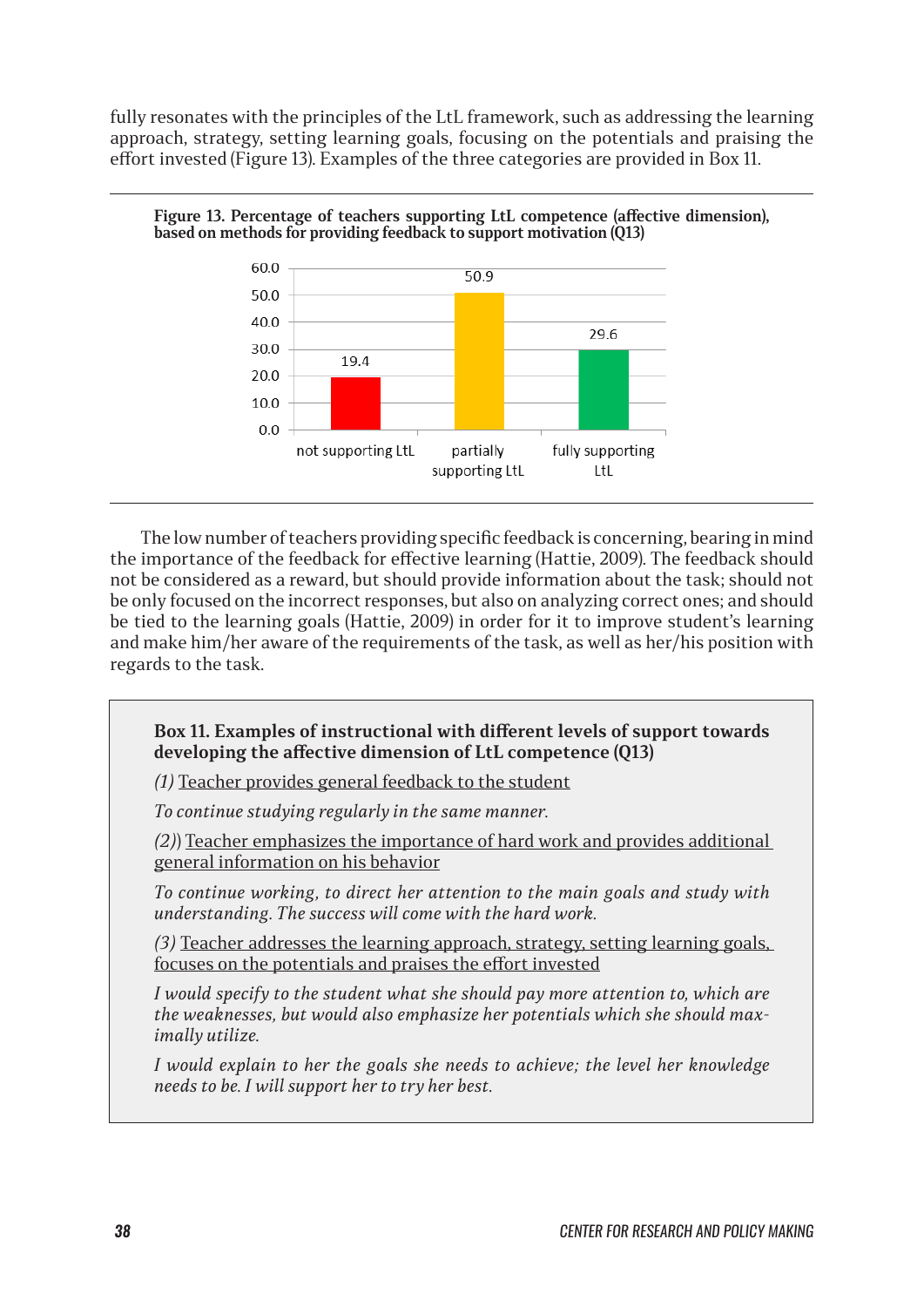The last scenario outlined in the questionnaire required teachers to explain their reaction when two students are disrupting the lesson by talking, although their talk is related to the topic of the lesson (Q14). Reactions supporting LtL were the ones which build on to the already existing interest of students and don't impede their intrinsic motivation. A majority of teachers (64.2%) would use this situation in consistence with the LtL framework, by (3) trying to raise the issue/discussion to the level of all-class discussion, while a smaller number would either (1) discipline students to be quiet and listen (12.8%) or (2) tell them to listen first and then discuss (22.9%), hence completely ignoring the intrinsic motivation in the former case, or only partially recognizing it in the latter (Figure 14, Box 12).



#### **Figure 14. Percentage of teachers supporting LtL competence (affective dimension), based on methods for providing feedback to encourage intrinsic motivation (Q14)**

#### **Box 12. Examples of instructional with different levels of support towards developing the affective dimension of LtL competence (Q14)**

*(1)* Teacher disciplines students to be quiet and listen

*To pay attention at what I'm saying, because they will be asked afterwards.*

*(2)* Teacher suggests to students to listen first and then discuss

*I'll suggest to them to listen to what I'm saying, and tell them that their discussion can be shared with the class afterwards.*

*(3)* Teacher tries to raise the issue/discussion to the level of all-class discussion

*I will ask them to express their opinion about the topic publically and initiate a general discussion.*

*I get involved in their discussion, tell them they should share their opinions with the rest of the class.*

In summary, teachers rarely consistently and systematically use methods which are likely to support the development of LtL competence. Most use combination of methods,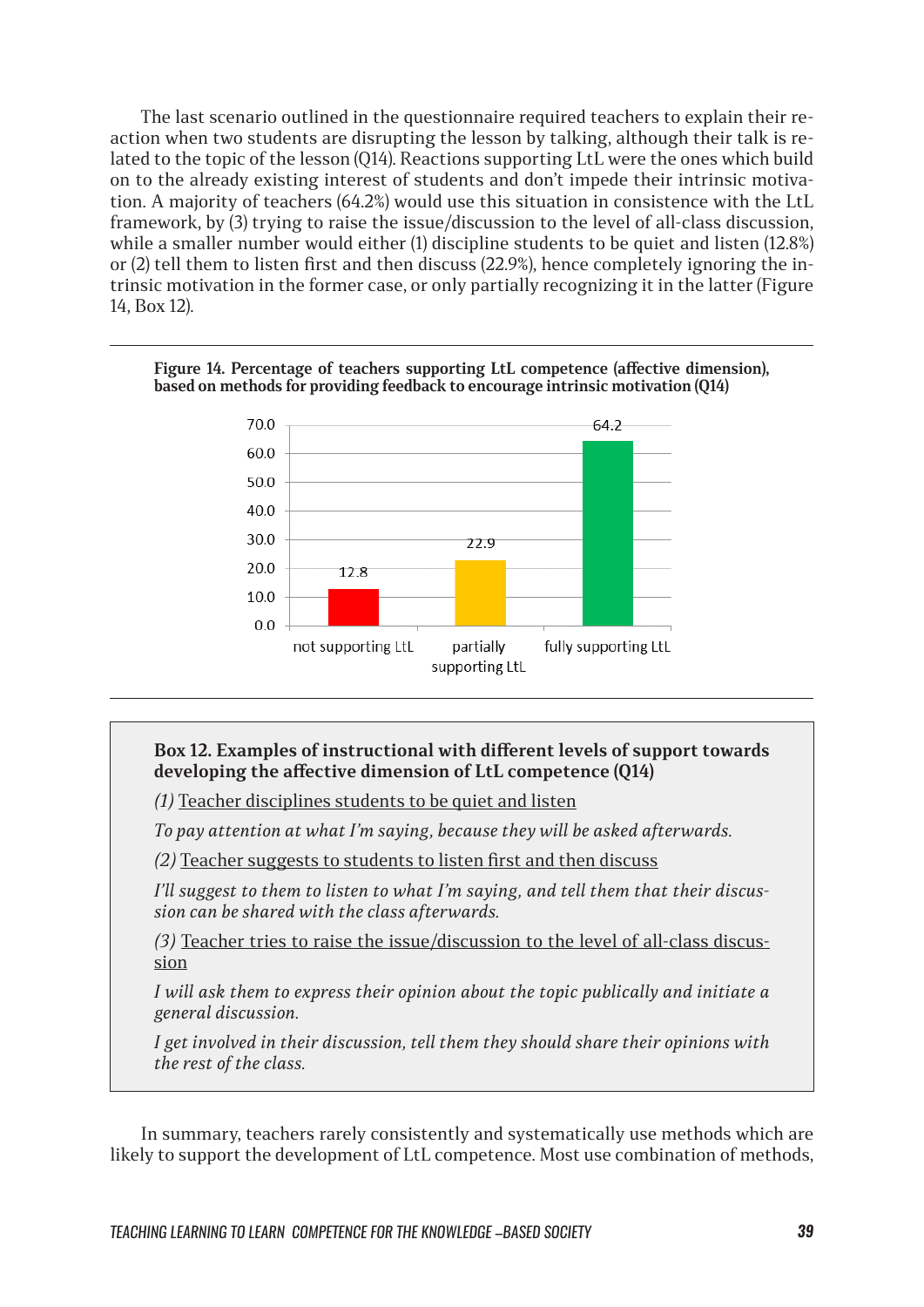some of which are in line with the LtL concept, most likely its affective dimension, while less likely its cognitive dimension. This implies that teachers, have a certain repertoire of knowledge and practices to support the development of the competence, such as: variety of student-centered approaches, requesting and accepting student's feedback, focus on effort rather than ability, methods for providing strategy-oriented feedback, stimulating critical reflection through self-questioning and similar meta-cognitive strategies, etc. However, only about one in four teachers uses these methods consistently throughout different learning situations, half use them only in some situations, while one in five do not use any of the methods likely to stimulate LtL competence.

## *INSTRUCTIONAL METHODS AND OTHER VARIABLES*

In order to understand the interaction of the instructional methods used, classified according to the LtL framework, with other relevant variables – correlational analyses were conducted. The composite variables were correlated with variables such as: school location (urban/rural), teachers' age, years of working experience as teachers, level of formal education attained, number and type of attended trainings, opinions on the level of cooperation within the school, and the level of satisfaction with the teaching profession. The analysis indicated that:

- The **location of the school** where teachers work (rural/urban) is not related to the frequency of use of methods supporting LtL competence (as a composite variable) (r=-0.93, p>0.05). This is rather encouraging finding pointing to the fact that students from rural schools (typically from disadvantaged backgrounds) do not receive lower quality of instruction. However, it also indicates that teachers of disadvantaged students do not put in extra effort in stimulating the LtL competence within students, considering that their influence in this regard should override the deprived socio-economic status of the family.
- **Teacher's age and the years of working experience** were not related to the overall frequency of use of methods supporting LtL competence (r=-0.18, p>0.05). However, younger teachers were found to be more likely to report using methods for stimulating the cognitive dimension of LtL. This finding is somewhat expected bearing in mind that younger teachers have been more exposed to contemporary teaching theories and practices during their formal education, but also participated in more in-service trainings (as questionnaire data indicate). Hence, they are expected to be more aware of the variety of student-centered methods and transfer them into their teaching practice.
- Teachers with higher **levels of formal education** tend to report higher use of methods supporting LtL ( $r=0.204$ ,  $p<0.05$ ). The finding indicates that formal education plays a role in developing the repertoire of teaching strategies and being more proficient in applying different instructional methods in practice.
- While the overall number of **attended trainings** is not related to the frequency of use of LtL methods (r=0.025, p>0.05) there are links with certain attended trainings. Specifically, teachers who have attended training in formative assessment were more likely to report using specific feedback as motivational method to increase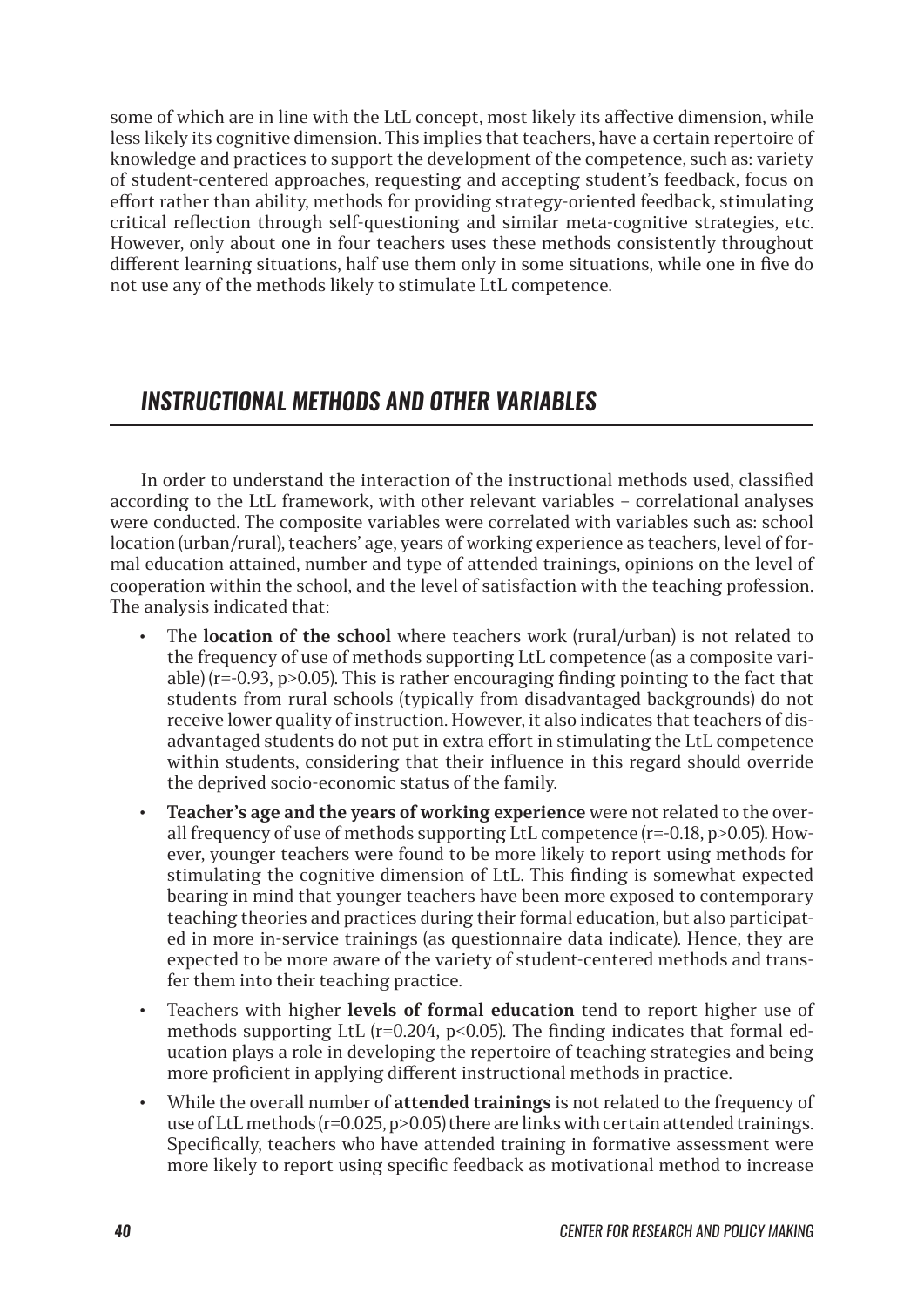achievement (r=0.308, p<0.05 for Q13). Moreover, teachers who have attended the Thinking Mathematics training, which introduced instructional methods for increasing critical thinking and problem solving skills, tended to report providing more directions to students on how to learn and hence develop their metacognitive skills. While there is possibility that teachers who attended the trainings are also more motivated and determined to further develop their skills, the findings nevertheless emphasize the importance of continuous professional development in finding appropriate methods for supporting students' competencies.

- The analysis did not indicate any relation between the **opinions on the level of cooperation on different levels** and the instructional methods used (r=0.095 for cooperation with support staff,  $p$ <0.05;  $r$ =0.109 for cooperation with school management,  $p<0.05$ ;  $r=0.089$  for cooperation with teachers,  $p<0.05$ ), potentially indicating that what the teacher does in the classroom is unrelated to the school climate, but is mainly dependent on the teacher's personal motivation and skills.
- **Teacher's mindset** was found to be positively correlated to the composite variable-LtL methods ( $r=0.21$ ,  $p<0.05$ ) indicating that teachers with entity mindset are less likely to use LtL supporting methods, while those with incremental mindsets are more likely to use such methods. These findings are rather intuitive, bearing in mind that the incremental mindset is found to be linked to many of the aspects of the LtL construct, in particular its affective dimension (pursue of learning goals, self-efficacy, etc.), but also the metacognitive dimension (finding the most-effective learning strategies, self-regulation, etc.).

It can be concluded that teachers who are more likely to use instructional methods which support the development of LtL in their practice have higher education (four-year university and post graduate degree), are younger, have attended more trainings, and have an incremental mindset (i.e. a belief that the intelligence is malleable). The social structure of the school (assessed indirectly through the school location), and the satisfaction with the levels of cooperating with different school-based stakeholders is not related to the frequency or quality of use of LtL supporting methods. The section below elaborates profiles of teachers with different levels of use of LtL methods, and relates their instructional practices to their understanding of the LtL construct.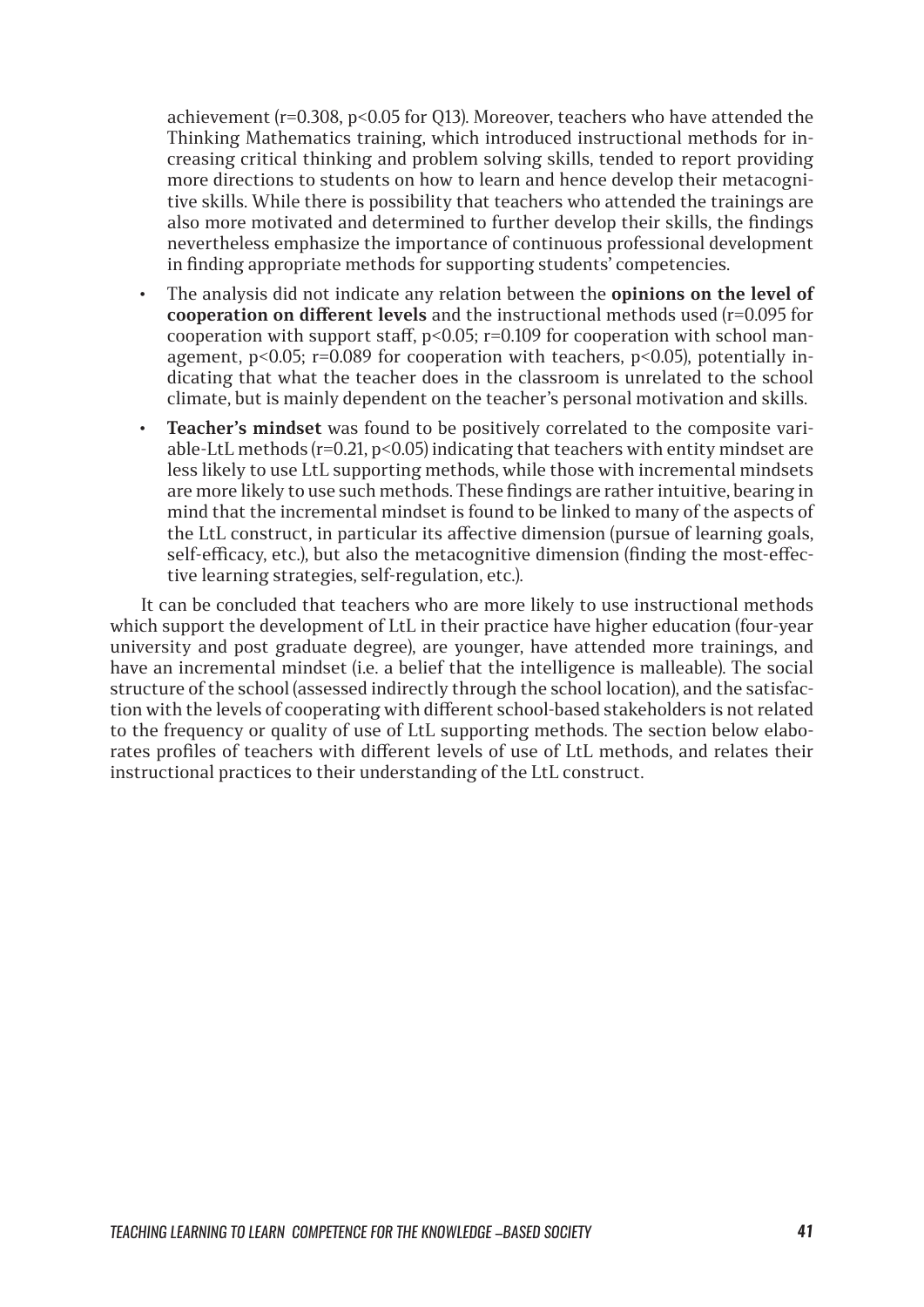# HOW TEACHERS UNDERSTAND LTL AND TRANSLATE IT INTO INSTRUCTIONAL METHODS: QUALITATIVE RESULTS

In the following section, findings from the semi-structured interviews are presented. Five interviews were conducted, two of which with teachers who were found to consistently and systematically use instructional methods supporting the development of LtL competence, and three interviews with teachers who were unsystematically using such methods.<sup>8</sup> Teachers' concepts of the construct are presented in the form of cognitive maps, which outline the relationship between different concepts.9 The cognitive maps are additionally elaborated for each teacher separately and for all teachers comparatively. The characteristics of teachers are presented in the following table.

| Teacher          | Usage of LtL | Subject            | Type of school                      |
|------------------|--------------|--------------------|-------------------------------------|
| Teacher A        | Consistent   | <b>Mathematics</b> | Rural, majority Macedonian students |
| <b>Teacher B</b> | Consistent   | Foreign language   | Urban, majority Roma students       |
| Teacher C        | Inconsistent | Natural sciences   | Rural, majority Macedonian students |
| Teacher D        | Inconsistent | Social sciences    | Urban, majority Macedonian students |
| Teacher E        | Inconsistent | Mother tongue      | Urban, majority Macedonian students |

## *TEACHERS CONSISTENTLY USING METHODS SUPPORTING LTL*

**Teacher A** teaches mathematics in a small rural school. Responses on the Malleability-of-intelligence-scale indicate that she holds an incremental theory of intelligence, considering it to be malleable characteristic. During the interview, she noted that having ability itself is not sufficient, but intelligence needs to be worked on in order to achieve results. In this regard, the subject she teaches - mathematics - can be considered as very beneficial, as she puts it: "*Maths is like a sports for the brain"*, meaning students can improve/strengthen their skills through practice and focused developed.

<sup>8</sup> Based on survey results.

<sup>9</sup> In the conceptual maps, a full arrow signifies a consistent link between the concepts, while an interrupted line-inconsistent link between the concepts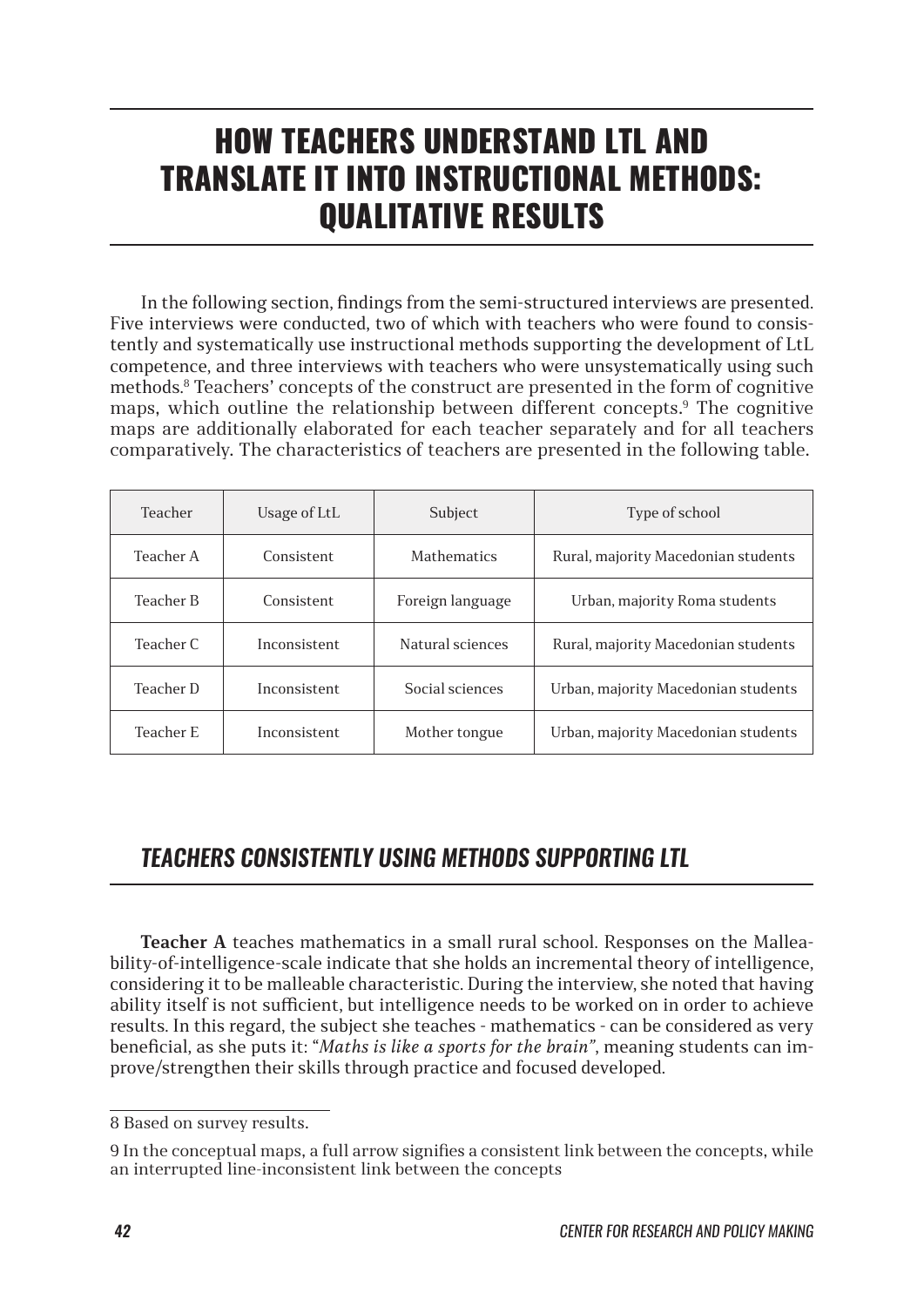With regards to the cognitive dimension she believes there are two main characteristics students should possess in order to be able to solve problems and think critically: 1) the problems should be related to their everyday lives and interesting to students: 2) students should have prior knowledge of the underlying basic concepts and be given sufficient time for solving the problem. The interest would come if the student considers the problem to be linked with situations with which students are familiar. In addition, the teacher should allow time for thinking, contemplating on the problem. She links this concept closely to creative thinking, which also requires having space and time for individual work, but can also be supported through techniques such as brainstorming and valuing divergent thinking.

The teacher considers it very important to develop skills for self-guided learning within students and develop their ability to set personal challenges and not give up. Such beliefs demonstrate a thorough understanding of the interrelation between the metacognitive and affective dimensions. She is aware of the role of the teacher in this respect, she views herself as a guide for advising students how to learn and setting individual assignments, based on their current attainment level. The teacher perceives individual work as very important for developing skills for learning, noting that "*it is better to do your homework alone and make a mistake, than copy a correct on*e", and emphasizing the importance of learning from their own mistakes.

Through her philosophy on independent learning, she demonstrates the importance of self-awareness for successful learning, emphasizing that "*the student should be aware that s/he needs to understand the things on his own, otherwise, s/he can't learn them*".

Regarding the affective dimension, Teacher A exhibits a thorough understanding of the concept of intrinsic motivation through the opinion that solving a problem should be satisfaction in itself and that effective learning is difficult to achieve if not related to the competency of solving everyday problems, i.e. students' feeling that what they learn is interesting and meaningful. (See picture: Cognitive map-Teacher A).

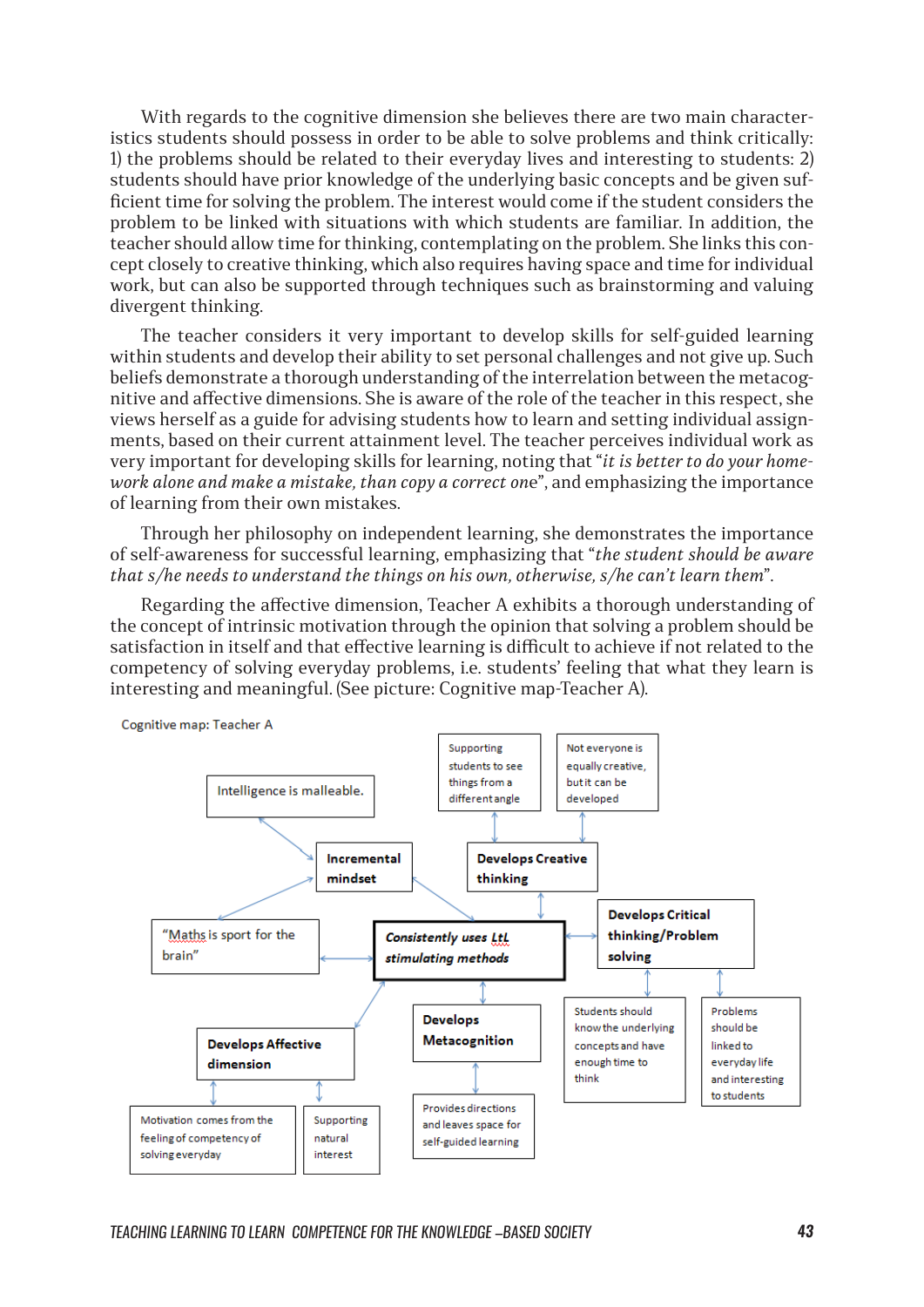**Teacher B** teaches foreign language in a school with majority Roma students. She was found to also hold an incremental mindset and consider intelligence to be a malleable trait which can be developed if one is persistent in learning. According to her, developing non-cognitive, behavioral competences within students is more important than cognitive competences. Nevertheless, cognitive competences are also very important and she can in great detail explain what it means for students to be able to solve problems, to think critically and demonstrate creativity. She adds that for students to be aware of their personal strengths and weaknesses (metacognitive awareness) is very important, and the teacher should direct them towards identifying these strengths.

Teacher B accentuates the importance of feedback in assessing the development of metacognitive skills, specifically, asking questions how they have learned something, checking whether the manner they learn is appropriate for the student or a different approach should be recommended, asking how they have acquired something, what were the challenges, why was it easy/difficult. *"We discuss frequently about their learning",* she notes, referring to classroom discussions she facilitates with her students.

Concerning the affective domain, Teacher B clearly distinguishes between intrinsic and extrinsic motivation, and considers the former to be stimulated by working on issues which are relevant to students, connected to their real life (the topics differ with regards to age/grade). Accordingly, she does not consider marks to be an effective motivator, and defines their goal for only assessing achievement of certain standards.

However, she is critical with regards to the possibilities the curriculum provides for development and assessment of the competences outlined above, as well as the formal knowledge of teachers to systematically address them. But recognizing their importance, successful teachers can find ways to overcome these obstacles. *"The curriculum is 'packed' with contents"* she commented*. "We have never been consulted when they were made. We try to think of ways to make it relevant to students, adding materials (…). "*When explaining how she managed to stay committed to providing relevant materials for students, she said *"Teachers don't have knowledge on this, only experience. We exchange experience. If you don't have love for your profession, no intrinsic motivation, you won't develop."*

With regards to lifelong learning, she links it with her personality and ongoing curiosity. She considers that LtL of competences can be developed in school, but that students' fear of failure needs to be addressed first. "*They [students] need to feel free that if they have made mistake, they should try again, find a way."* (See picture: Cognitive map-Teacher B)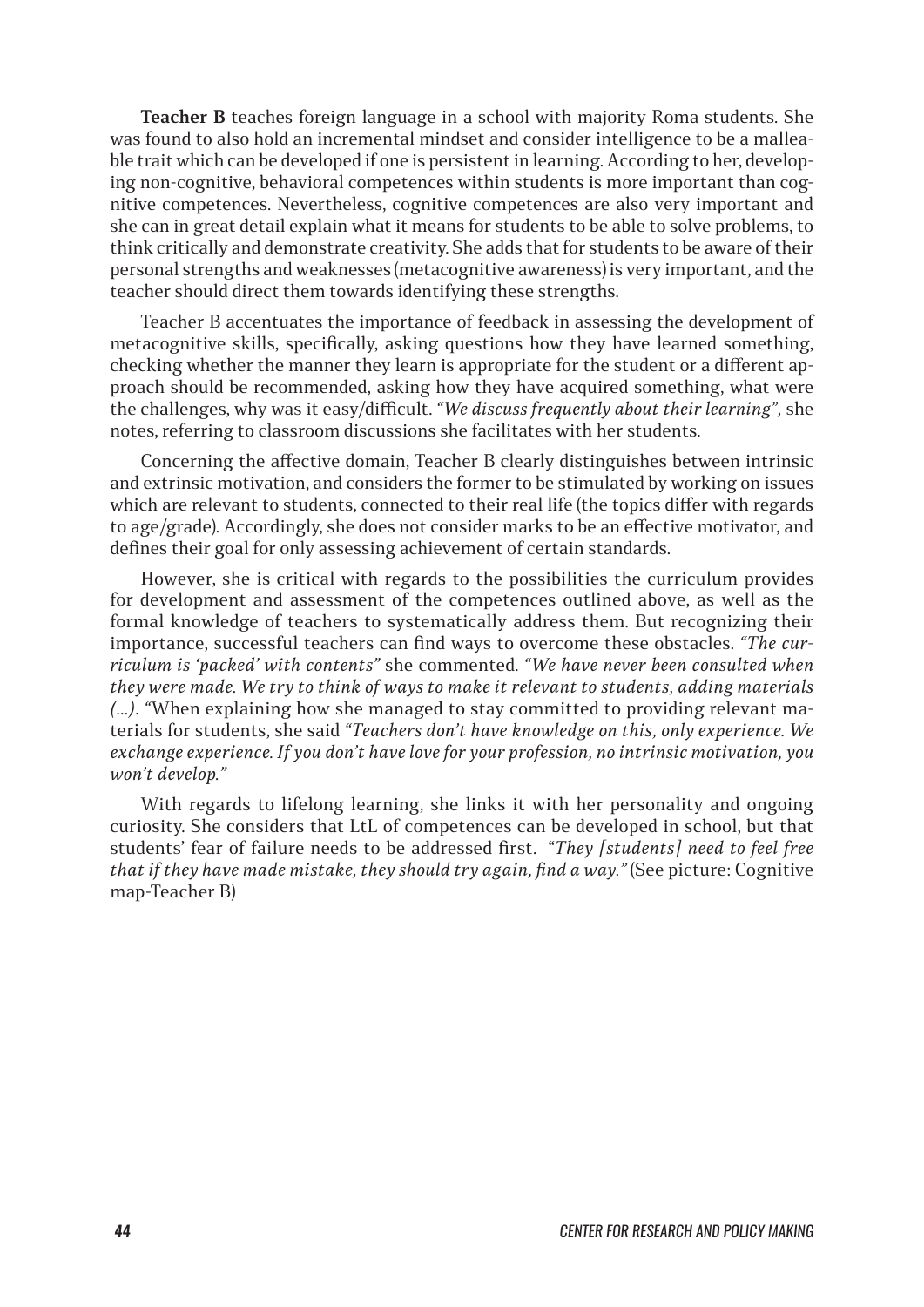Cognitive map: Teacher B



### *TEACHERS INCONSISTENTLY USING METHODS SUPPORTING LTL*

**Teacher C** works in a rural school, teaching natural sciences. While she holds an entity mindset, she has somewhat contradictory opinions on the importance of ability for success, from believing that student with average abilities could not attain the highest achievement level, but also considering that being persistent is most important for success in life. Related to the first strand of belief, she adds that working with diverse groups of students, with different intelligence and upbringing, limits the teacher in attaining the same effect with everyone.

She holds that the contents of what teachers present should be applicable to students, and this allows students to develop interest in the subject/s. While recognizing the variety of methods teachers can use to develop different cognitive competences, she noted that teachers are limited with regards to resources, required to tightly follow the curriculum and teach according to the textbooks.

Teacher C's comment that she "*cannot go outside of the textbook since students can get different information on the same thing and it can confuse them*", indicates that she does not see the value of multiple means and information available as a potential for learning, possibly through methods such as creating a cognitive conflict and an opportunity to discuss the changing nature of knowledge and science. Therefore, she limits her students' opportunities to develop critical thinking skills.

With regards to metacognition, she holds that it is important for students to be aware of the way they learn, and although the teacher can influence this, it is useless if it is not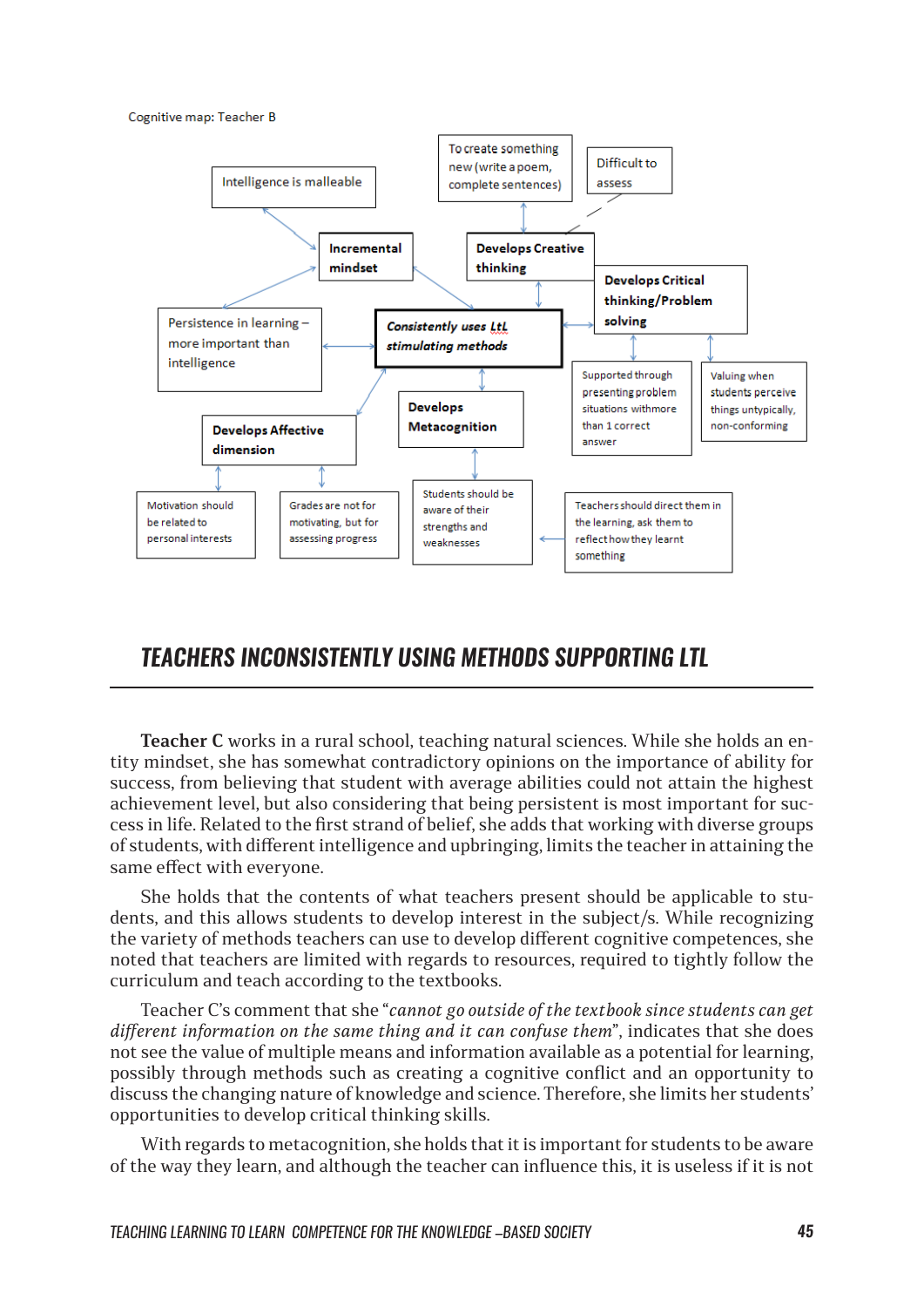supported/continued at home. She provides general directions on how students should learn (read paragraph by paragraph, repeat, and then retell the whole content; study with understanding; use self-assessment), but notes that since the *"curriculum is rigid, it does not allow assessment of the process of learning (…) We ask them what they learned, not how they gained the knowledge*."

Teacher C has unclear understanding of the affective dimension of LtL and is unable to describe what motivates students to learn, recognizing that it is difficult to get students interested/motivated nowadays. She lamented that *"Students are not interested lately. They are neither motivated by grades nor learning*". On the other hand, she contends that receiving good marks motivates good students, but they are not interested in gaining lasting knowledge.



**Teacher D** works in a central urban school with majority ethnic Macedonian students. She holds an incremental mindset, but expresses inconsistencies with regards to this construct. While believing children's abilities can be "molded", she believes that creativity is something a person is born with, and hence a fixed trait. This is an interesting position considering she teaches literature, subject in which creativity should be particularly stimulated.

She has an inconsistent position on the importance of cognitive skills and the possibilities for their development within the school, commenting that *"not everyone is capable of thinking creatively, it can't be learnt, it's something you carry with you-a sort of natural intelligence*." Although she considers that students should be aware of the ways they learn and acquire knowledge, she does not clearly define how such awareness should be developed and admits that teachers don't have the skills/training to direct students in their learning.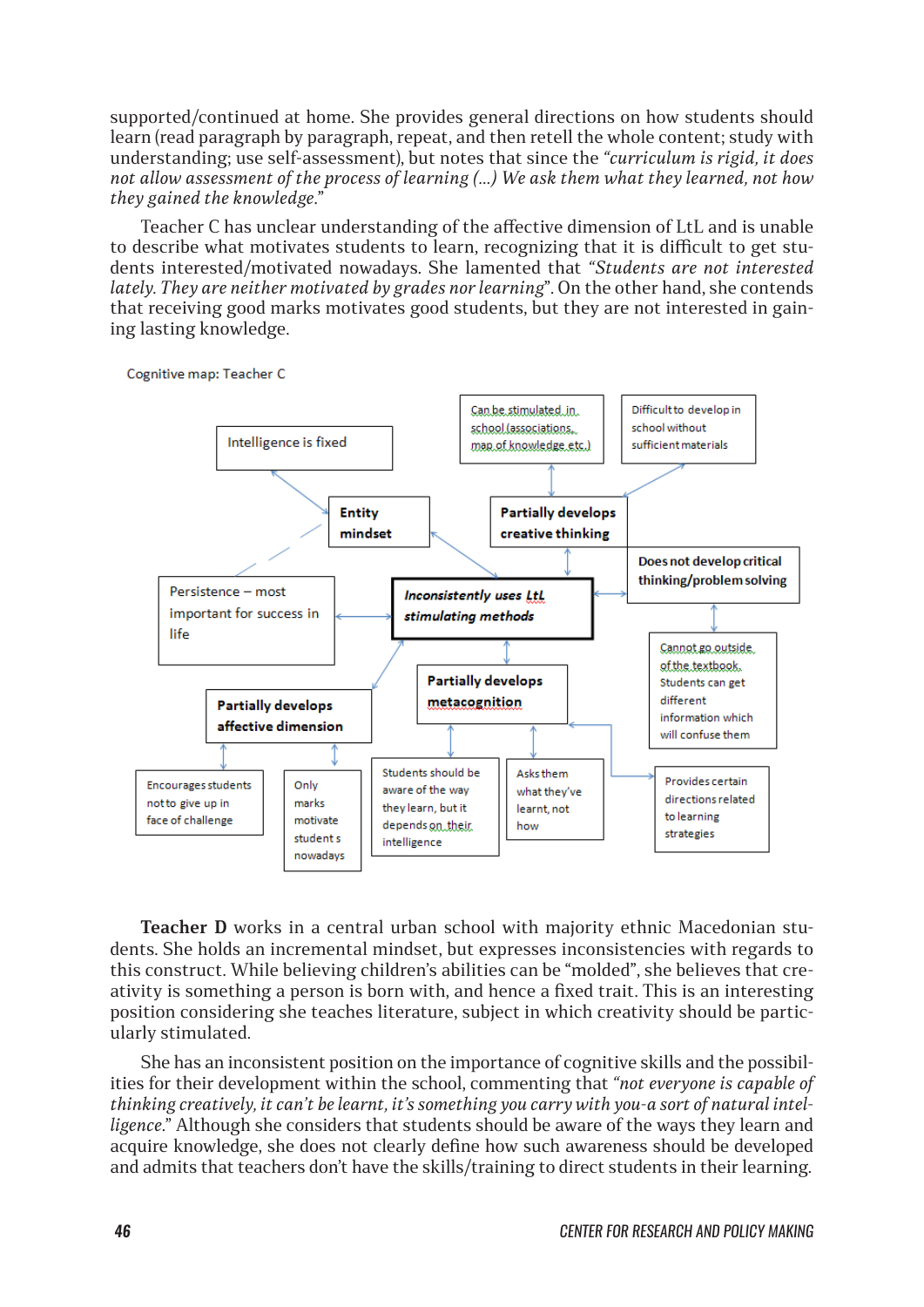With regard to the affective domain, Teacher D considers students to be mostly instrumentally motivated (by marks, parents reducing certain benefits, etc.) and feels indifferent towards the possibility to instigate intrinsic motivation. In general, she holds an unstable concept about LtL competence and its compositional aspects, which reflects in the inconsistent use of methods for supporting it.



**Teacher E** teaches social sciences in an urban, majority ethnic Macedonian school. He holds a mixed mindset, and a belief that while intelligence is a fixed trait, if motivated, one can achieve success in school and in life.

He does not have a clear concept of the cognitive skills students should develop, and considers non-cognitive skills (social and interpersonal skills, such as socializing, helping, solidarity) as more important than cognitive. Therefore, he tends to place more focus on these aspects during teaching and does not relate the possibility for development of critical thinking skills with his subjects. Instead, he links the concepts to mathematics instruction and project-activity. Likewise, he considers that the competency of creative thinking is frequently neglected during his lessons and is in general constricted to art subjects.

Teacher E claims to provide general directions for learning: he underlines important aspects, suggests the students to make concepts, retells concepts in short; and while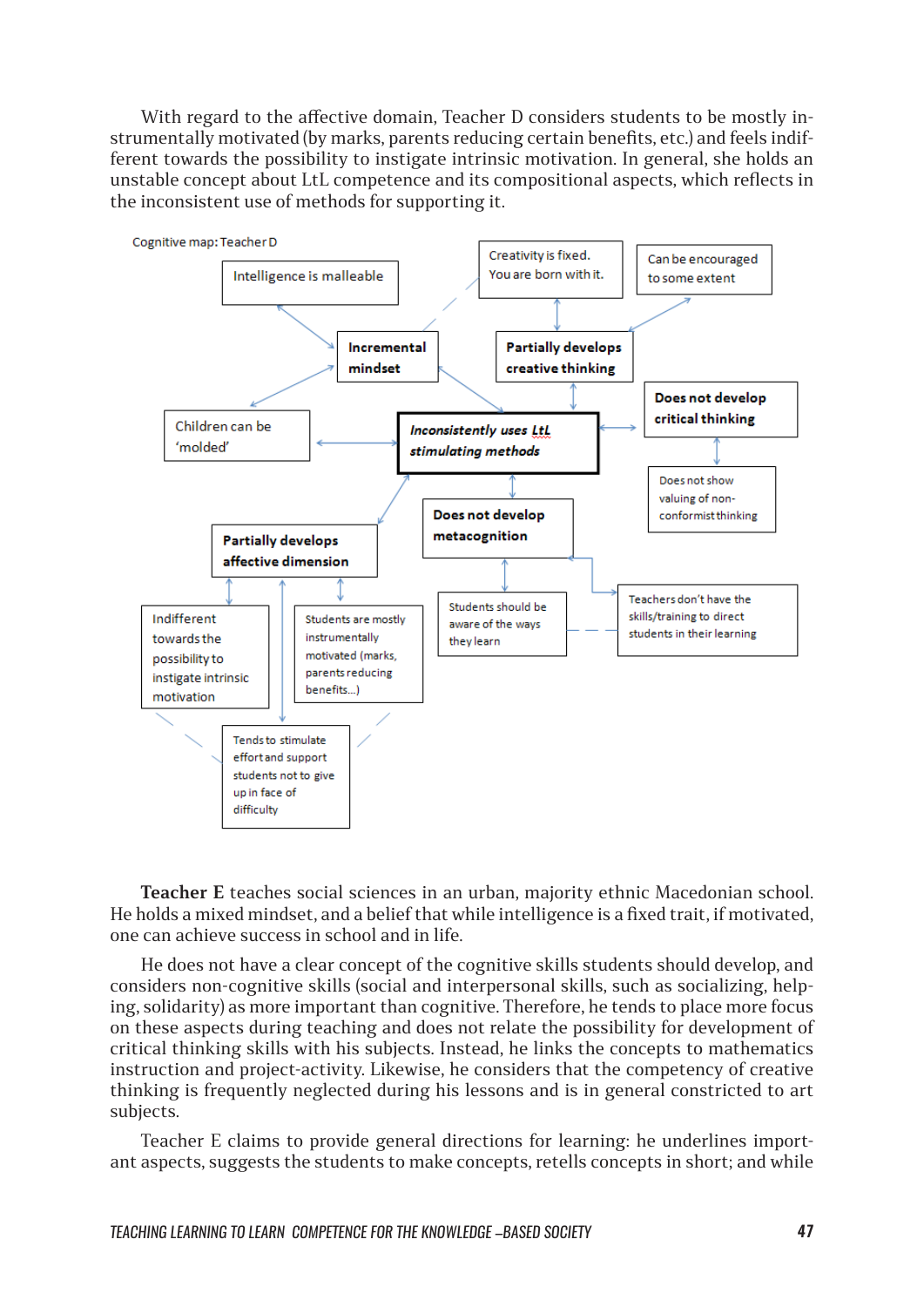noting that awareness of how students learn is very important, he notes that the system does not support and teachers lack skills for supporting these competencies.

He tends focus on developing the affective dimension of the LtL construct, recognizing students' need for support and encouragement and the importance of teachers in providing positive reinforcement as motivation to learn, noting that *"Students are in dire need of support and encouragement. They need to be supported and positively reinforced in order to be motivated to learn". H*owever, he does not make clear distinctions between intrinsic and extrinsic motivation and uses methods for encouraging both in parallel.



### *HOW DO TEACHERS UNDERSTAND LTL AND IMPLEMENT IT IN PRACTICE?*

There are vast differences among teachers with regards to their understanding of the LtL construct and its compositional dimensions. However, there is a clear link between the level of comprehension of the concept and the instructional strategies used in different classroom-based situations. More systematic understanding of LtL is related to more consistent use of methods. Although the teachers who consistently used LtL did not have formal knowledge of the construct, they have intuitively developed stable and logically interconnected implicit theory of how the components of LtL competence interact and how they can be stimulated. On the other hand, teachers holding unstable construct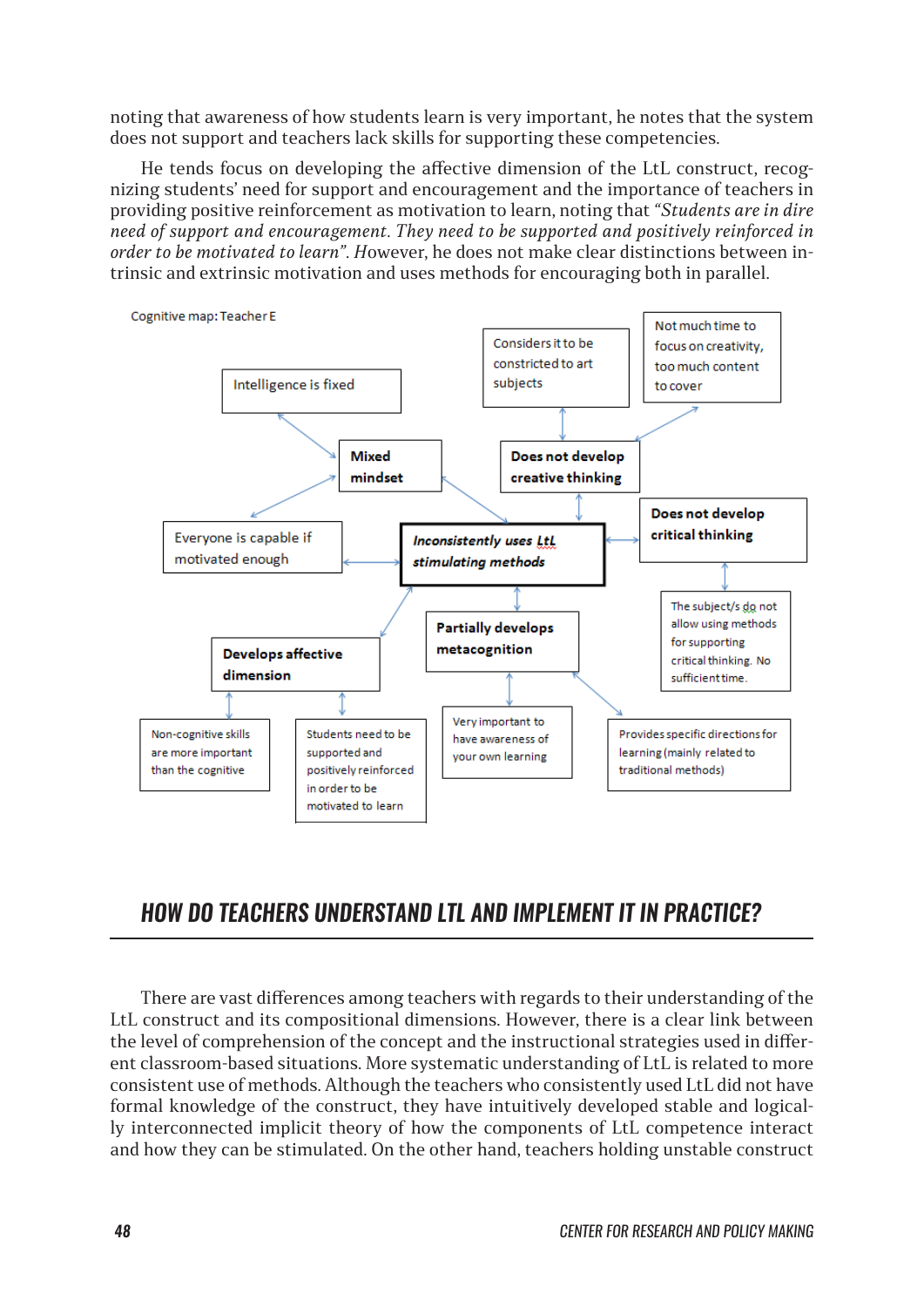understanding of LtL translated this into their practices, which do not systematically support LtL within students.

Data indicate that an implicit theory of intelligence is not necessarily related to the instructional methods used - a finding which has been confirmed by studies before (Mickovska-Raleva, 2010). Although teachers holding incremental theory of intelligence are more likely to consistently use methods stimulating LtL competence, those inconsistently using such methods can hold different implicit theories with regards to the malleability of intelligence and related constructs.

One important finding is that all interviewed teachers agree that it is important for students to learn how to learn, although the ones inconsistently using LtL stimulating methods recognize that they are not equipped with knowledge and skills on how to support students in attaining this competence. On the other hand, teachers consistently using LtL supporting instruction tend to constantly build on their personal experience and develop their professional competencies individually, even though the system does not require this from them. Importantly, all interviewed teachers confirm that the curriculum does not specifically require them to address this competence within students, although it requires development of some aspects of the competence (ability to think creatively, solve problems, etc.). Hence, they are not systematically presented with an overview of how the different aspects of the competence interact and how they can be stimulated.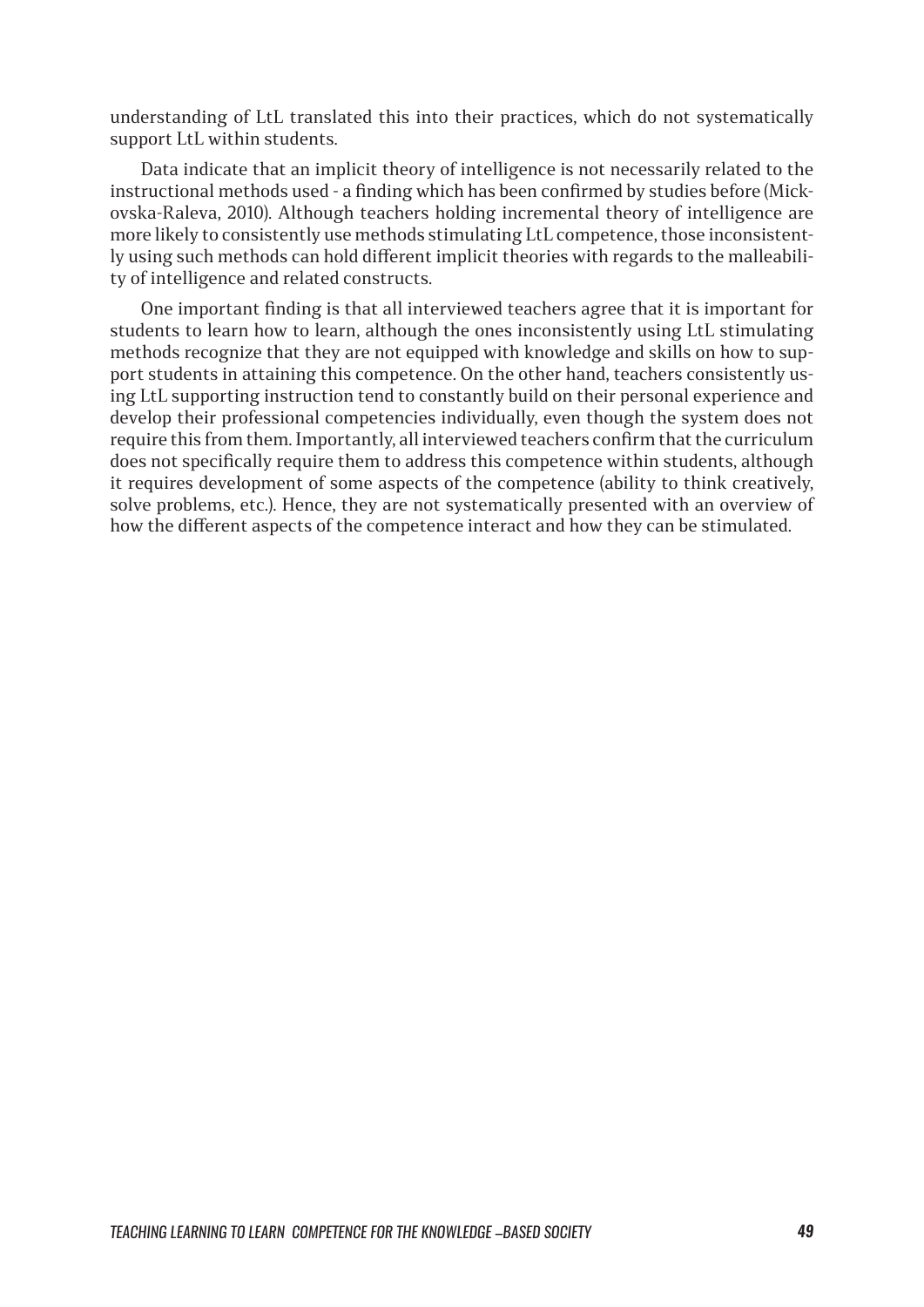# LEARNING TO LEARN FROM THE STUDENTS' PERSPECTIVE

The following section provides the student perspectives on the instructional methods used by teachers, in terms of their variety and potential to stimulate different LtL dimensions. It is based on data collected through five FGDs with ninth-grade students from five schools.

#### *ARE STUDENTS STIMULATED TO THINK OR ONLY MEMORIZE?*

Students commented that they are rarely cognitively stimulated during lessons. They report that lessons are mainly conducted in a traditional manner, with the teacher being the transmitter of knowledge, and students as passive recipients. In these types of teacher-student relationships, there is a strong power misbalance in favor of teachers, which leaves students with little or no autonomy to act upon their interests and develop competencies for self-directed learning. Although the method of lecture is not inherently ineffective, it can be useless if not combined with other methods intended to stimulate interaction.

Students commented that they are rarely cognitively stimulated during lessons. They report that lessons are mainly conducted in a traditional manner, with the teacher being the transmitter of knowledge, and students as passive recipients. In these types of teacher-student relationships, there is a strong power misbalance in favor of teachers, which leaves students with little or no autonomy to act upon their interests and develop competencies for self-directed learning. Although the method of lecture is not inherently ineffective, it can be useless if not combined with other methods intended to stimulate interaction.

*"The teacher talks for 40 minutes, asks questions and answers them by herself."*  Student from urban, majority ethnic Macedonian school

It was confirmed by all students that traditional style of teaching (i.e. lecture) is the most frequent one. In addition, it was also noted that these types of lessons are usually the most boring ones for students. They rarely listen carefully and typically forget what has been said after they leave the class. Nevertheless, they appreciate the lectures if the teacher is able to explain the content well and allows them to question afterwards.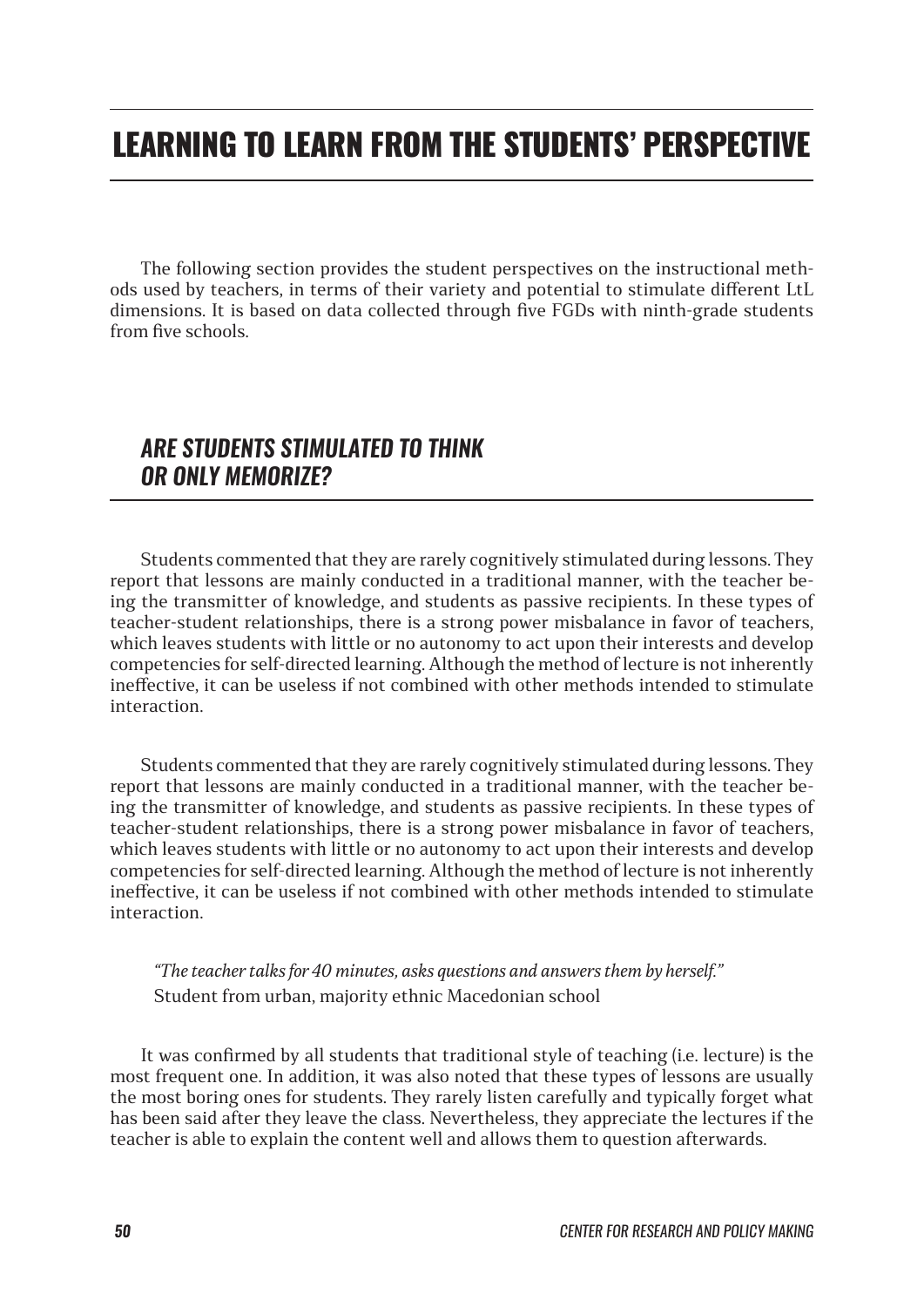This does not mean that students were not exposed to contemporary teaching methods or expected to stimulate their creativity and critical thinking. On the contrary, almost all students have had some experience with such methods. According to them, these types of lessons are considered as most interesting. They include: experimenting, quizzes, interesting ways of presenting the material by teachers, preparedness from the teacher to respond to questions, use of additional materials (besides the textbook). However, as confirmed by participants in all five focus groups, such lessons are rare.

When elaborating on different types of student-centered methods they have experienced, students report that they mostly work on "problem solving" during mathematics and science classes, but have also used this approach during certain civic education classes and language classes, where they were required to relate the contend to real-life context. Students find these lessons as particularly interesting, engaging and effective for better understanding of the material.

*"We were faced with a conflict situation and had to find ways of pacifying it, assisting. (…) We would like to have more lessons such as that one, related to life, it is easier to learn that way."*

Student from urban, majority ethnic Macedonian school

*"Few years ago, we learned about media during Macedonian language class and the teacher gave us content to present it in the form of a TV show."* Student from urban, majority ethnic Roma school

The lessons in which students were given opportunity to 'defend' different conflicting positions through discussion have also been rare, and in two of the schools where focus group discussions were conducted they haven't occurred at all. It can be concluded that students were rarely in a position to use different types of information in order to form an opinion and/or critically evaluate an opinion.

*"We haven't had such lesson, but it would be interesting."*  Student from a rural, ethnically mixed Macedonian-Albanian school

*"In civic education we played ministers and parliamentarians and had different roles, position and opposition. (…) This helped us learn better."* Student from urban, majority ethnic Macedonian school

While students claim to have had numerous opportunities to conduct a research on a certain topic, further enquiry on the process indicates that their conceptions of what a 'research' entails are very basic. Typically, the teacher requests they find additional information for a topic, and write or paste it (along with pictures) on a large piece of paper. This is usually the product of the student's research project. However, since teachers rarely provide more specific directions with regards to the process and final effects, the 'projects' come down to copy-pasting information from Wikipedia and most students have the same information. Thus, the natural curiosity of students to learn through discovery is not being sufficiently supported and the higher-order thinking is usually not being activated though these tasks.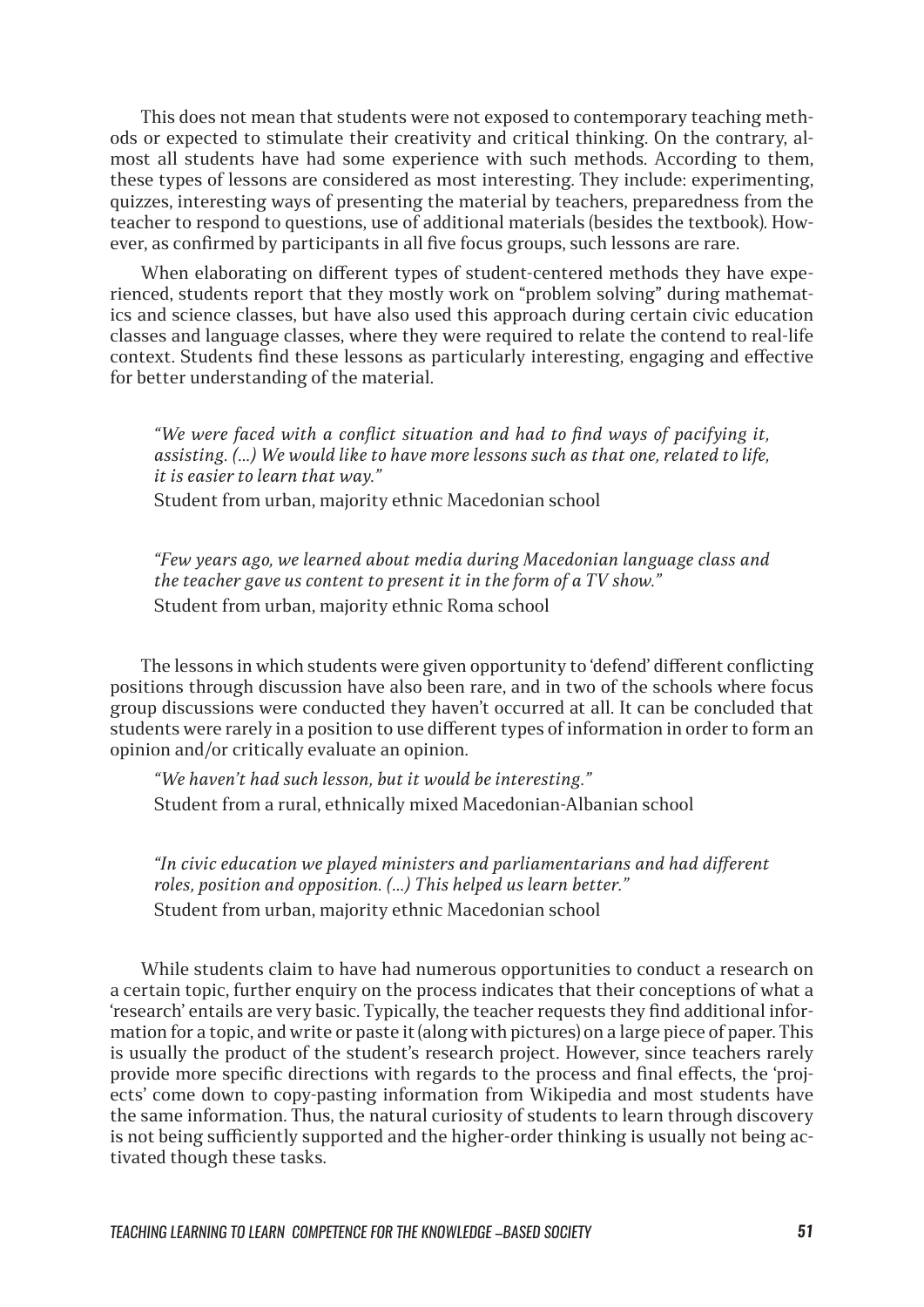Evidently, teachers rarely systematically stimulate higher order thinking within students through instructional methods. The assessment methods also focus on the lower cognitive levels, by basing learning on memorizing and reproduction of data and factual information. The main source of information is the textbook and the most used method applied by teachers was rote learning. Even though teachers require understanding of the material, they do not explain to students what it means to 'study with understanding' and typically assess the 'verbatim' reproduction of the material with the highest mark, rarely examining student's actual understanding of the content.

As for the methods of learning, the most common is – reading the lesson and retelling it. Some students tend to make short lesson plans outlining the most important aspects of the lesson, others underline in the textbooks. However, none of the more elaborate techniques are used that would reflect LtL strategy (i.e. making schemes, self-questioning, consulting additional sources to compare/contrast information, etc.), as students claim they do not have time for such strategies and teachers haven't directed them in how to use them. Most of the teacher directions refer to learning gradually, to try to understand the content and to make short brakes between learning. While these instructions are in line with cognitive science's ideas on effective learning (Brown, Roediger, and McDaniel, 2014), they primarily apply to lower-level cognitive skills. Students tend to conform to teachers' expectations and most of them report they do not have the time, nor interest, to explore certain content in depth, since they are overburdened with subjects, tests etc.

#### *HOW INTRINSICALLY MOTIVATED ARE STUDENTS?*

Students reported that they are typically bored during lessons and do not find them stimulating. Interactive lessons stimulate students to continue learning slightly more than lessons with traditional methods. However, learning is based on instrumental motivation primarily, and the motivation to study for better marks. Satisfying parents and/or teachers significantly outweighs the motivation to learn for the sake of learning/knowing/gaining competency. Rarely had they been motivated by some subject/content to continue learning/exploring after the lesson ended.

One method aimed to stimulate student's intrinsic motivation is to provide them the possibility to individually select certain part of the material, and 'building up' the teaching upon their already established interests for a topic. However, all student participants in the focus groups reported they did not have such opportunity, although they would like to be able to choose based on their interests. Moreover, they don't feel they have agency to intervene in any way with regards to what is being taught and the manner it is being taught.

*"They won't accept our ideas if we recommend how to work during lessons"* Student from a rural, ethnically mixed Macedonian-Albanian school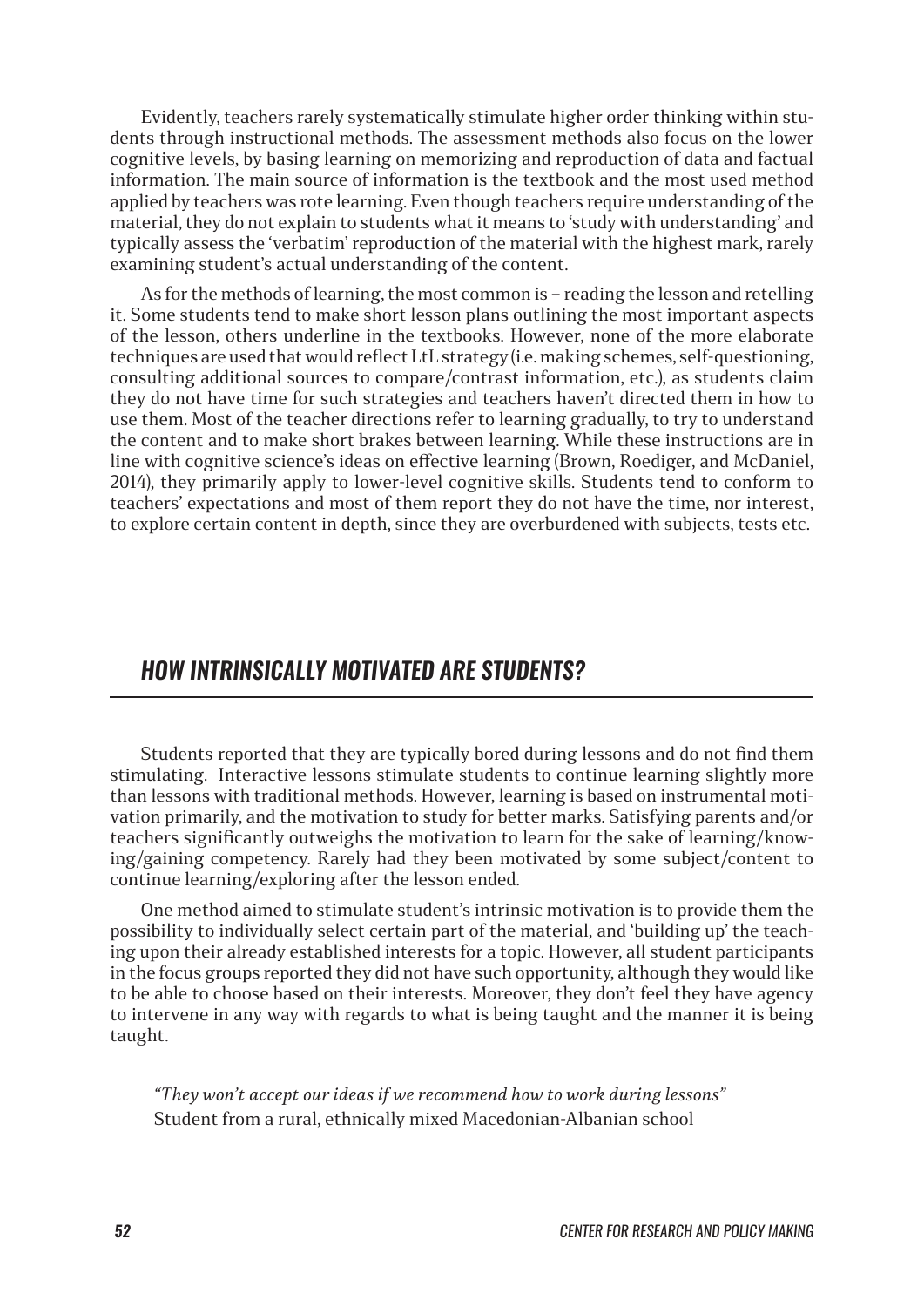Only few students mentioned a situation in which a topic interested them to the extent they were self-motivated to explore the issue after returning home from school. For the most part, however, teachers directed the learning experience in their lessons and assignments were standardized.

*"Once we learnt about Macedonian history and I got interested and researched some things at home on the Internet, and questioned my grandparents."* Student from an urban, majority ethnic Macedonian school

*"Last year we did some experiments during Chemistry class. I got interested and upon returning home, I watched similar experiments on the Internet."* Student from urban, majority ethnic Roma school

In general, the vast majority of students admitted that their main motive for learning is to receive good marks (to be able to enroll in the desired secondary school, satisfy their parents etc.). Likewise, if it weren't for marks, they probably would not study the majority of subjects, with the exception of English language, which is considered to be the most important subject. Focus group participants described scenarios that were far from LtL strategies described in the sections above. For the most part, students were only motivated by external reinforcement and were not stimulated to learn on their own.

#### *DO STUDENTS THINK ABOUT THEIR LEARNING?*

From the information reported by teachers it was evident that providing specific feedback on the learning process and assessing the learning methods/strategies are some of the least frequently employed techniques used in schools. Students also confirmed that they either do not receive feedback by teachers related to their learning, or receive very broad/general directions. The directions mostly refer to the process of learning, which some teachers emphasize should be systematic, "read one paragraph, then repeat. Then another paragraph, etc."

Without specific directions from the teacher on what is required in terms of learning goals and potential methods for achieving them, students employ the following learning strategies while studying at home: reading the content and retelling it, underlining important points in the textbook, making concepts with the most important ideas. However, many also noted that they tend to learn the contents 'verbatim', as written in the textbook, because that is the most certain way to receive a good grade.

*"By heart, there are some words we don't understand and they [teachers] don't explain them to us."*

Student from an urban, majority ethnic Macedonian school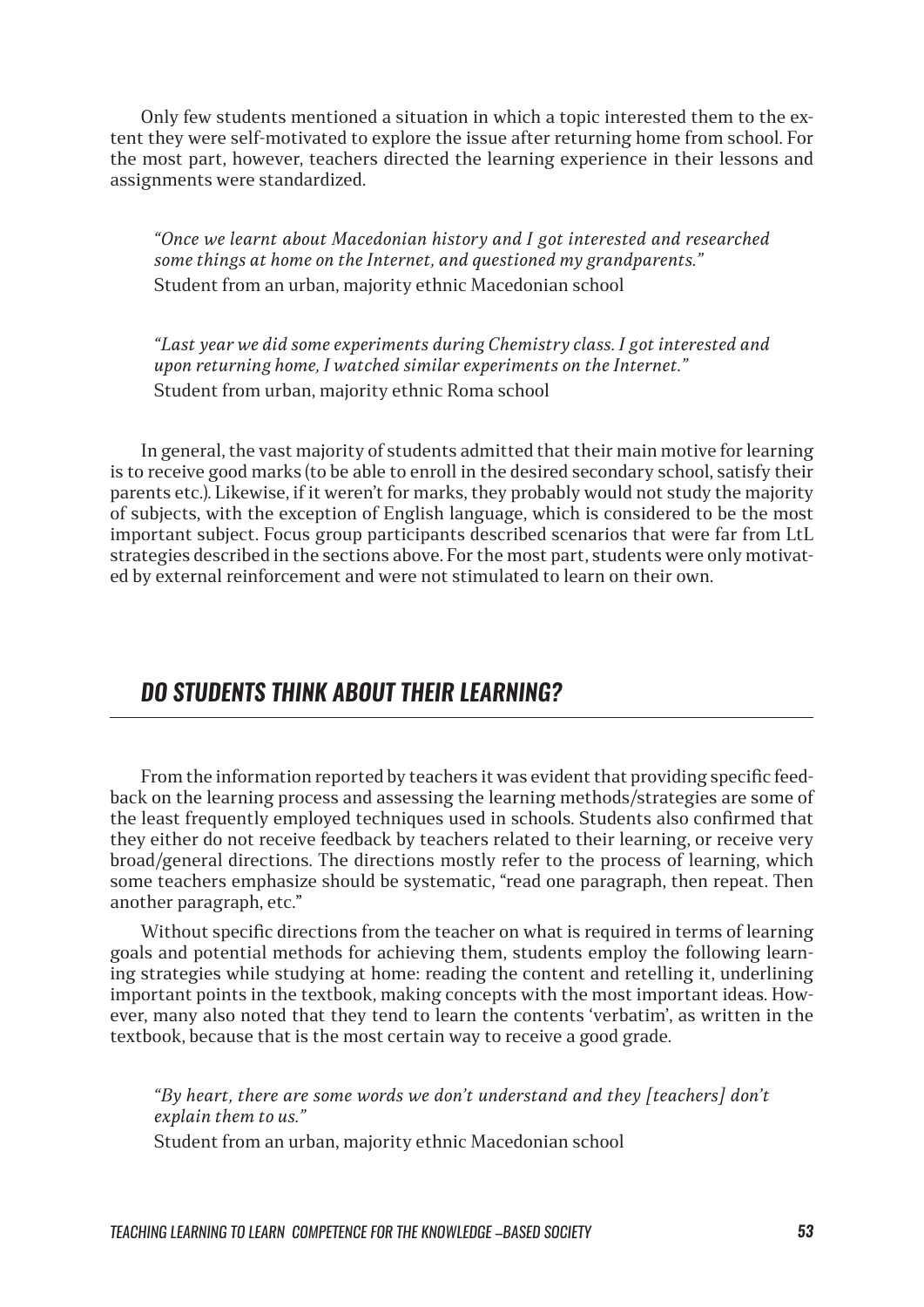Few students said they sometimes use different techniques for connecting the content and making relations between concepts, such as schemes, concept-maps etc., but almost never practice these techniques while studying at home, since they do not see a need nor a value in going steps further what is required by the teachers. As some students put it:

*"You need one hour to learn one lesson, and there are many lessons. We don't have time to make schemes."*

Student from an urban, majority ethnic Macedonian school

*"I don't go into so much effort. No point."* Student from urban, majority ethnic Roma school

When asked about the importance of receiving specific feedback from teachers, all students agreed that it is very useful and it is easier for them to study once the teacher directed them how, then when they are left on their own, without directions.

Finally, it is important to note that there were no large differences in the responses of students from different types of schools (with regards to location and/or ethnic composition). Their experiences are very relatable, which is consistent with findings from the PISA 2015 assessment (OECD, 2016) indicating no significant differences in attainment among schools in Macedonia.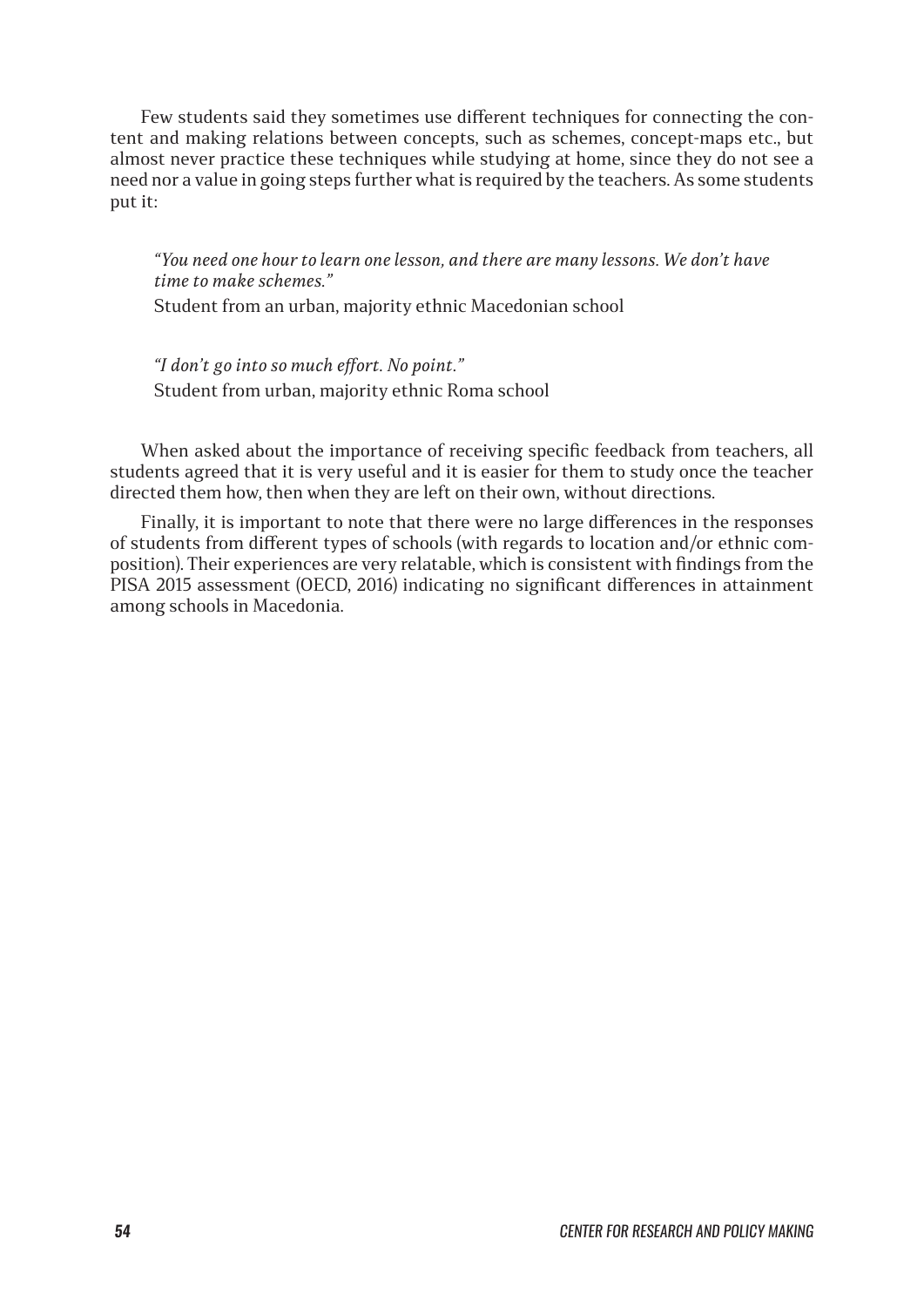# CONCLUSIONS AND RECOMMENDATIONS

This study examined the use of instructional strategies used by teachers in Macedonian schools and assessed how much they incorporate elements which should support development of LtL competence. Data indicate that a majority of teachers tend to use certain instructional methods which support LtL competence. However, only one in four teachers was found to report applying such methods consistently and systematically. This implies that teachers are not trained to use LtL supporting methods, but they are also not required to use them, which leaves the decision on the type of instructional practices used on the teacher and his/her personal motivation for continuous professional development. The analysis indicated that teachers who are more likely to use instructional methods which support the development of LtL in their practice have higher education (four-year university and post graduate degree), are younger, have attended more trainings, and have an incremental mindset (i.e. a belief that the intelligence is malleable). Moreover, the style of a teacher and his/her instructional methods were not found to be related to the environment s/he works in (urban or rural school) or the type of students s/ he works with (ethnic background).

The question arising is – how can the issue of developing LtL competence be addressed on a systemic level, in order for each stakeholder to know his/her objectives and have the tools for achieving them. As studies find, critical thinking skills (one of the core aspects of the LtL competence) are important to be incorporated as an explicit objective of the course/subject and embedded into the content, in order to be translated in the instruction (Abrami et al, 2008). However, the impact is even greater if this is combined with a training or other professional development interventions related to teaching the skill (Abrami et al. 2008).

However, in the case of Macedonian teachers, the first requirement (introduction of LtL in the curriculum and the subjects' content) is inconsistent, while the second (receiving specialized training for stimulating LtL) is almost non-existent. As described by the teachers interviewed for this study, because of a lack of formal requirement and guidance to use LtL supporting methods, they tend to act intuitively and on the basis of personal experience in different learning-related situations. Moreover, as data from other studies (Mickovska-Raleva, 2013) indicates the system conducts inconsistent expectations from teachers. On one side, the messages received by the BDE Advisors and the Educational Inspection are in direction of using student-centered learning methods, developing higher cognitive skills; while on the other side – the external assessment tested students with multiple-choice items, which evoked memorization. This leaves the decision on the frequency and level of use of instructional practice supporting LtL on the teacher and his/ her personal motivation for continuous professional development. Therefore, they apply LtL supporting instruction in certain situations, mostly related to the affective dimension of the competence, but not in others, typically related to the cognitive dimension. This is why more than half of teachers were found to only partially support LtL competence through their instruction, i.e. while stimulating some of its aspects, they neglect others. The likely reason for this approach is the insufficient formal knowledge on the interaction between cognitive and affective domains of the student-learner and the insufficient analysis of what works in their classrooms when it comes to more effective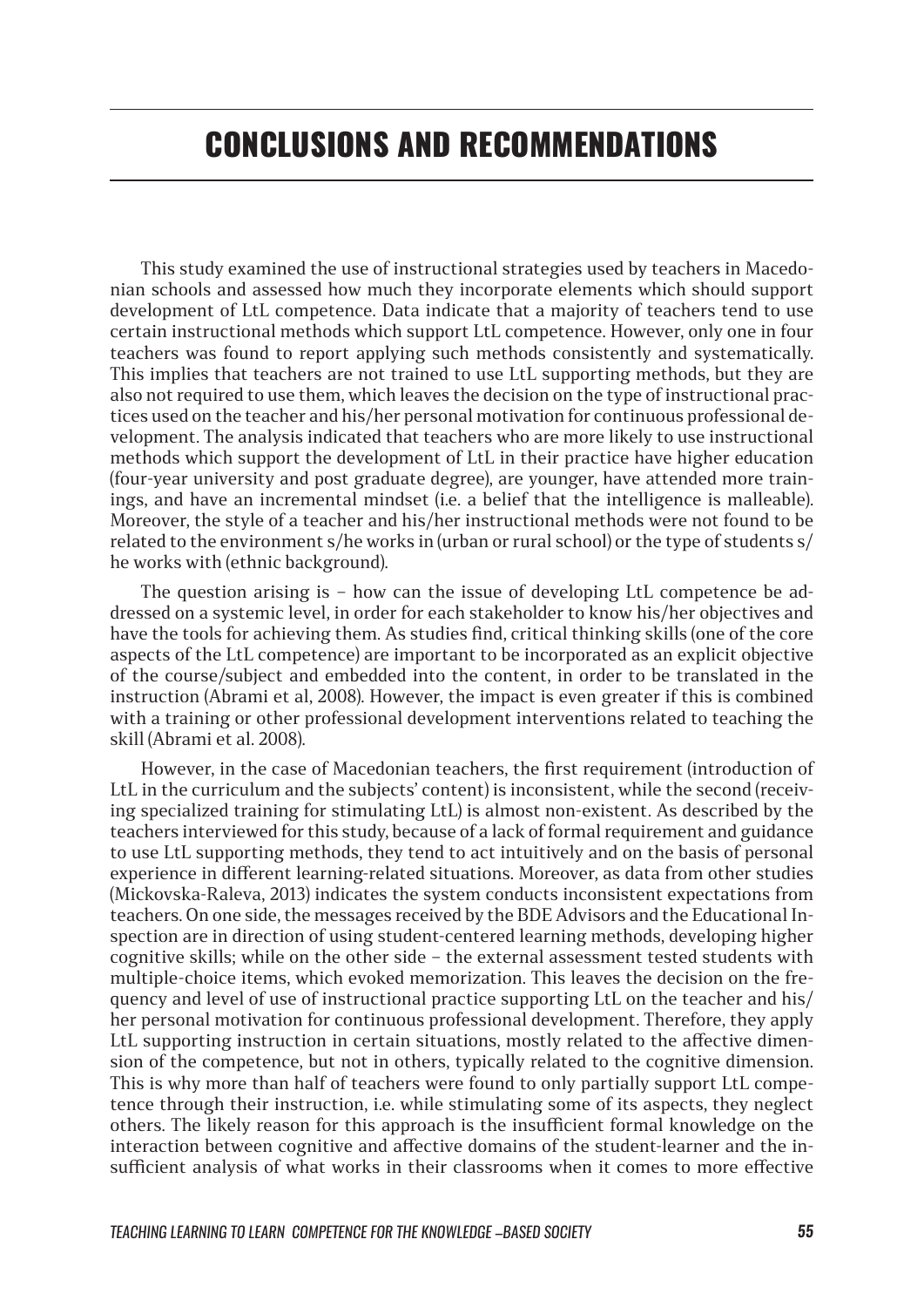learning and creating self-directed learners. In addition, the insufficiently developed LtL competence within the majority of teachers likely leads to them not being competent enough to transfer the required skills to their students (Dembo, 2001).

There is a clear mismatch in the responses of teachers and students, when it comes to the instructional methods typically used in the classroom. Although a majority of teachers responded to use contemporary student-centered methods, on their own or in combination with the traditional approaches, students were especially critical of the instructional methods typically used by teachers and their teachers' impact in developing lasting knowledge, genuine interest in the subject matter and will for continuous learning. Students assessed the use of contemporary methods as more effective, especially the active interaction with the teacher where they have freedom to question the material without being judged or criticized; although they confirmed it occurs less frequently compared to the traditional approach. However, students feel lack of agency to make a change in the learning process by adjusting the methods or/and the contents to their needs.

Both teachers and students admitted that learning in the classroom is mainly driven by external stimuli (marks, rewards from parents) and that most of the contents are not perceived as relevant to students' lives and intrinsically stimulating. While teachers tend to perceive effort and persistence as important factor in achieving good outcomes in school and life, the majority of teachers lack the knowledge and skills how to utilize effort in order to achieve the learning goals. This leaves students on a half-way path in the development of the LtL competence. They receive messages that they should not give up and should try harder in order to achieve the tasks they are faced with, but are not provided with a diverse set of strategies (cognitive, meta-cognitive and affective) how to do that.

In order to address some of these issues, the following recommendations are provided:

### *POLICY LEVEL*

The concept of LtL, although mentioned in certain national policy documents, is not systematically included as part of the policy agenda. Hence it is not recognized as important competence to be gained at the end of primary school. Therefore, it is recommended for:

- Learning to Learn competence to be clearly included in main national policy documents (Laws on primary and secondary education, Strategy for Development of Education) as one of the goals of the education/schooling process. These would enable the competence to be incorporated in the curricula through the learning goals/expected outcomes of the learning process (e.g. 'students should acquire skills for self-guided learning').
- In addition, in order to be able to systematically follow the attainment of the competence (through its integral parts), assessment guidelines should be developed and achievement standards should be incorporated in curricula.
- The system for teacher monitoring should be consistent. Bureau for Development of Education advisers, Educational Inspectors, in-school teacher appraisal) should be guided by the same principles, and the development of LtL competencies within students should be part of this system.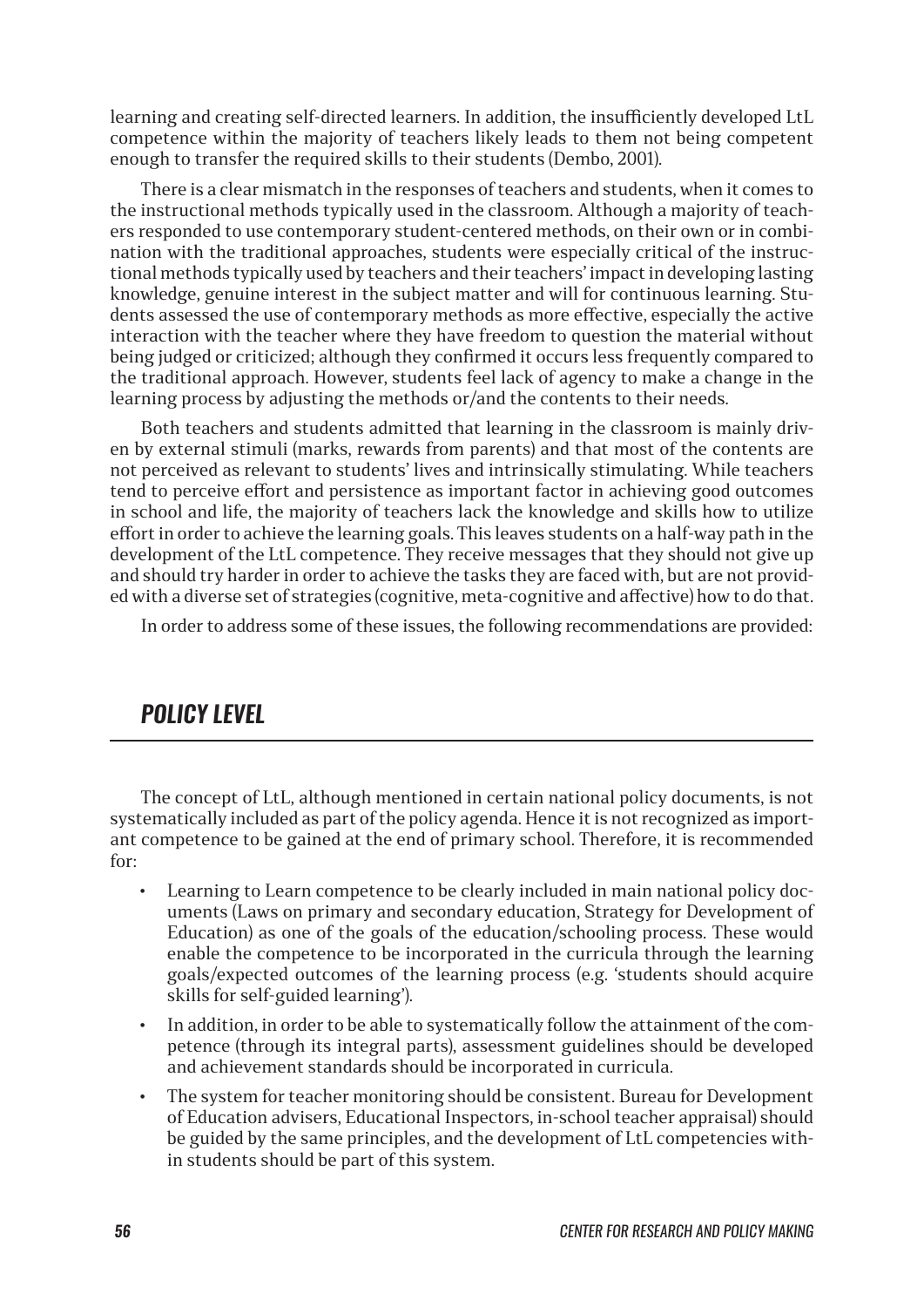- Awareness should be raised among the expert public (education policy makers, teachers, school management) and among parents on the importance of LtL competence.
- The aspects of LtL competence encompassed within international assessments should be popularized and translated within the national assessment system (which is to be developed).
- Central-level institutions, such as the Ministry of Education and Science, the Bureau for Development of Education should host web pages for exchange of good practices among teachers. In addition, they can engage in development of teachers' guide encompassing effective strategies for developing different dimensions of the LtL construct (e.g., meta-cognitive strategies, instructional approaches for developing critical thinking, directions on providing feedback to students, etc).

### *PRE-SERVICE TEACHER EDUCATION*

Teachers haven't had sufficient training to understand the significance of LtL, its composing aspects and their interrelation. Hence they act intuitively and often inconsistently in situations which provide opportunities for addressing the competence. Future teachers would benefit from:

- Learning instructional practices which stimulate LtL in a consistent manner, i.e. through acknowledging the interaction of the different personality domains for creating effective learners. In this regard, cognitive psychology principles for effective learning which take into account the whole personality should be a requirement for prospective teachers.
- However, as research shows, it is not sufficient for pre-service teachers to know the principles, but they need to be able to apply them in their own learning (by experiential learning during the pre-service training) in order to be able to successfully transfer them in their pre-service practice and in their teaching practice latter on.

### *IN-SERVICE TEACHER EDUCATION*

Data from this study indicate that certain types and forms of in-service continuous education are linked to teachers' more frequent use of LtL stimulating methods. Teachers also confirm that they need additional training/instruction for applying such methods. Therefore, it is recommended to:

• Develop an in-service training curriculum on methods for supporting LtL (or self-directed learning). It could incorporate certain contents from the trainings found to be related to more frequent use of such method, but focus on addressing all aspects of the construct as a whole.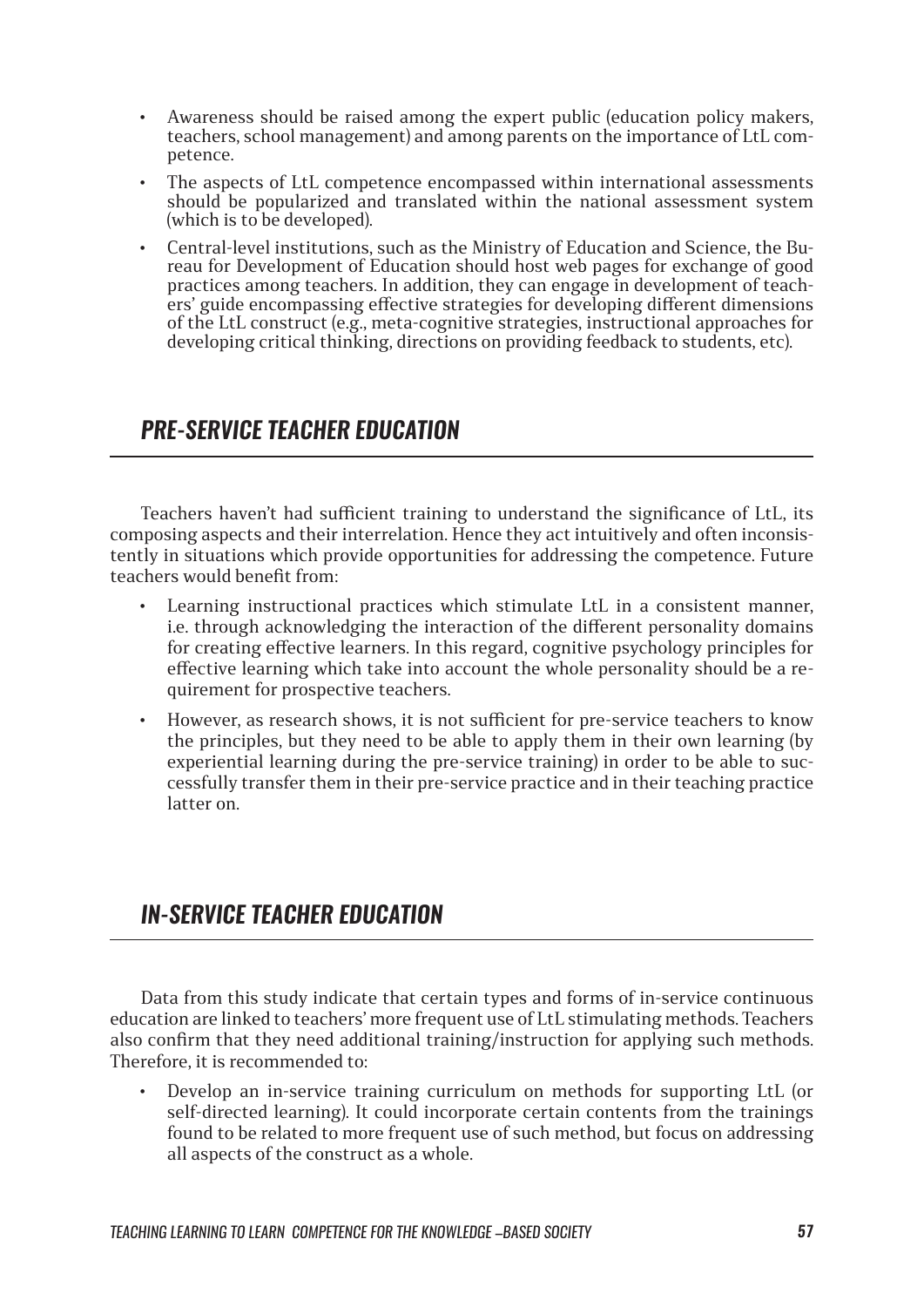• Build a collegial support-system for teachers to be able to exchange experience with regards to effective methods of teaching, learning and assessment of LtL-related skills. Schools and teachers should be supported in conducting action research focused on developing LtL competence.

### *WAY FORWARD*

#### **1. Addressing methodological issues**

- The study was primarily exploratory and included designing new instruments/ questionnaires to enable in-depth analysis of the issue. During the initial phase of instrument design, it was considered critical to elicit responses which would resemble teachers' actual classroom practices. Hence the decision to use teacher questionnaire based on open-ended vignettes with hypothetical situations. Although multiple choice questions would have yielded more exact data, they represent a threat for providing socially (i.e. educationally) desirable responses by teachers. The open-ended questions reduce this threat, although teachers nevertheless have a tendency to present their practices in a socially desirable light, and provide responses which are in line with the contemporary educational requirements. Therefore, it is expected that the responses provided are still skewed towards more favorable instructional methods and towards 'ideal' reactions instead of actual. This is confirmed by responses of students, according to which the methods and reactions described by their teachers are rather rare.
- In addition, the process of coding and scoring the open-ended responses was open to interpretations. This threat was reduced by engaging three independent reviewers, and afterwards-fine tuning the item scores in case of low inter-rater reliability. In this way, the lead researcher was engaged in developing the coding scheme (assessment rubrics), and in fine-tuning the final scores in line with the theoretical framework; while the actual scoring was left to the reviewers in order to reduce the subjectivity in scoring and reduce the 'expectations threat' on behalf of the lead researcher.
- Bearing in mind these methodological issues, the topic should be further explored by the academia. In particular- the instruments for assessing the instructional methods used should be further developed, validated and possibly standardized. In addition, the level of development of LtL competence within students should be assessed based on adaptation of the instruments used in other countries.

#### **2. Informing policy making**

• The policy makers should analyse how the findings from this and related studies can be used to support the education and labor market policies and achieve the goal of improving the employability skills of the Macedonian citizens.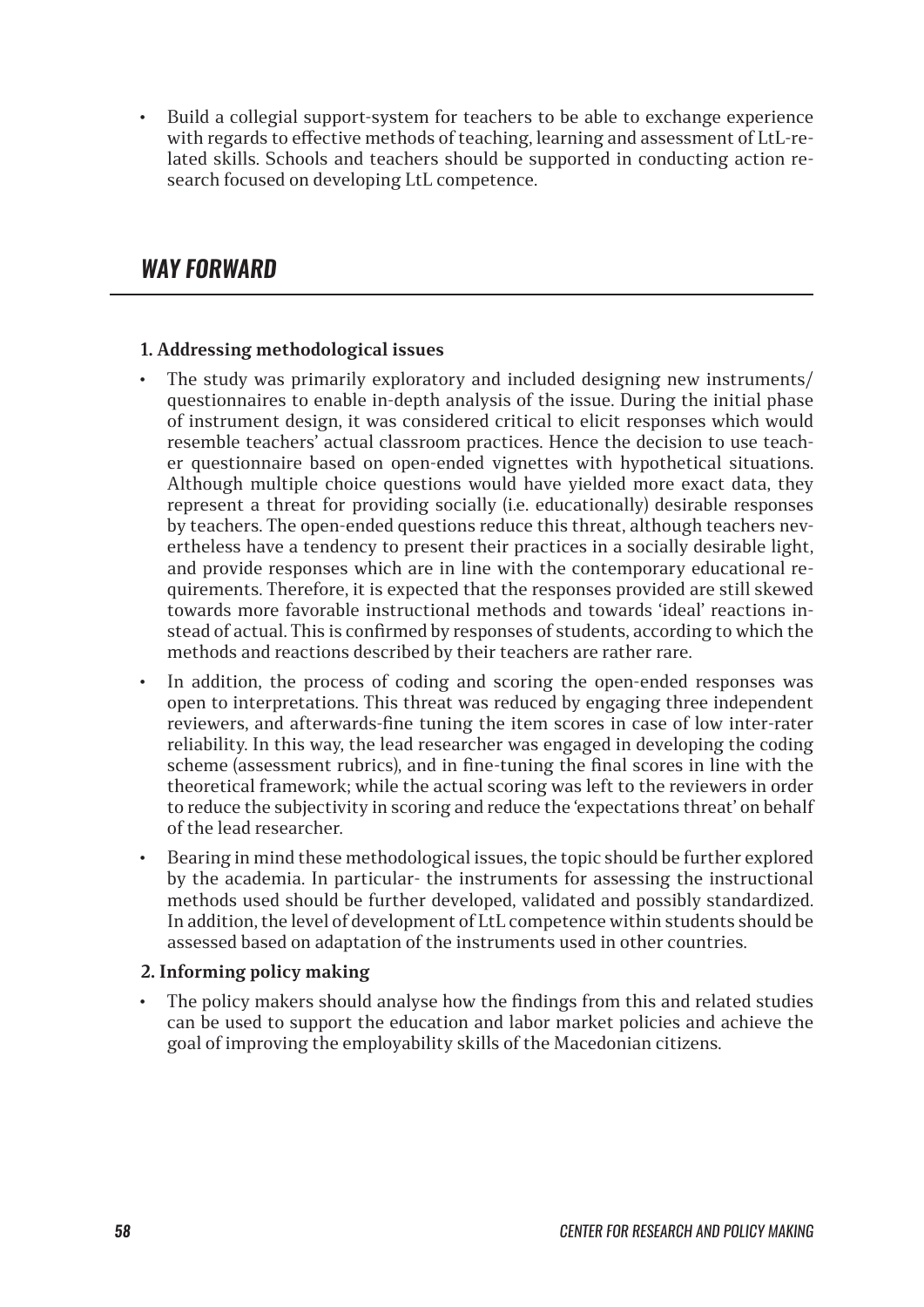# **BIBLIOGRAPHY**

- Abrami, P. C., Bernard, R. M., Borokhovski, E., Wade, A., Surkes, M. A., Tamim, R., Zhang, Dai., Instructional Interventions Affecting Critical Thinking Skills and Dispositions: A Stage 1 Meta-Analysis, Review of Educational Research, Vol 78, Issue 4, pp. 1102 – 1134, 2008
- Aleksova, A., Mitreski, B., TIMSS 2003. Report on the achievement of students in the Republic of Macedonia, Bureau for development of education, 2007
- Arjomand, G., Erstad, O., Gilje, O., Gordon, J., Kallunki, V., Kearney, C., Rey, O., Siewiorek, A., Vivitsou, M. & von Reis Saari, J.KeyCoNet 2013 Literature Review: Key competence development in school education in Europe, 2013
- Boyle H.. Opening Minds: A competency-based curriculum for the twenty first century. National Teacher Research Panel, 2006
- Brown P.C., Roediger H.L., McDaniel M., Make it Stick: the Science of successful Learning. The Belknal Press of harward University Press, 2014
- Brunello G., Schlotter M., Non Cognitive Skills and Personality Traits: Labour Market Relevance and their Development in Education & Training Systems. University of Munich Discussion Paper No. 5743 May 2011
- Boudet, А. М. М. Yes you Can: A program to develop socio-emotionalskills among middle schoolers
- The World Bank, Skopje, FYR Macedonia, March 23, 2018 (PPT presentation of main findings)
- Creswell, J.W. Research Design: Qualitative, Quantitative, and Mixed Methods Approaches, SAGE Publications, 2009
- Cornelius-White, J. Learner-Centered Teacher-Student Relationships Are Effective: A Meta-Analysis, Review of Educational Research, Vol. 77, No. 1 (Mar., 2007), pp. 113-143 Published by: American Educational Research Association
- Farrington, C.A., Roderick, M., Allensworth, E., Nagaoka, J., Keyes, T.S., Johnson, D.W., &Beechum, N.O.
- Teaching adolescents to become learners. The role of noncognitive factors in shaping school performance: A critical literature review. Chicago: University of Chicago Consortium on Chicago School Research, 2012
- Hattie J., Visible Learning. A synthesis of Over 800 Meta-analyses Relating to Achievement, Routledge, 2009
- Deakin Crick R., Stringher C., Ren K. *Learning to Learn: International perspectives from theory and practice,* Routledge, 2014
- Dembo M.H., Learning To Teach Is Not Enough—Future Teachers Also Need To Learn How To Learn Teacher Education Quarterly, Vol. 28, No. 4, From Preservice Admission to the First Year of Teaching (Fall 2001), pp. 23-35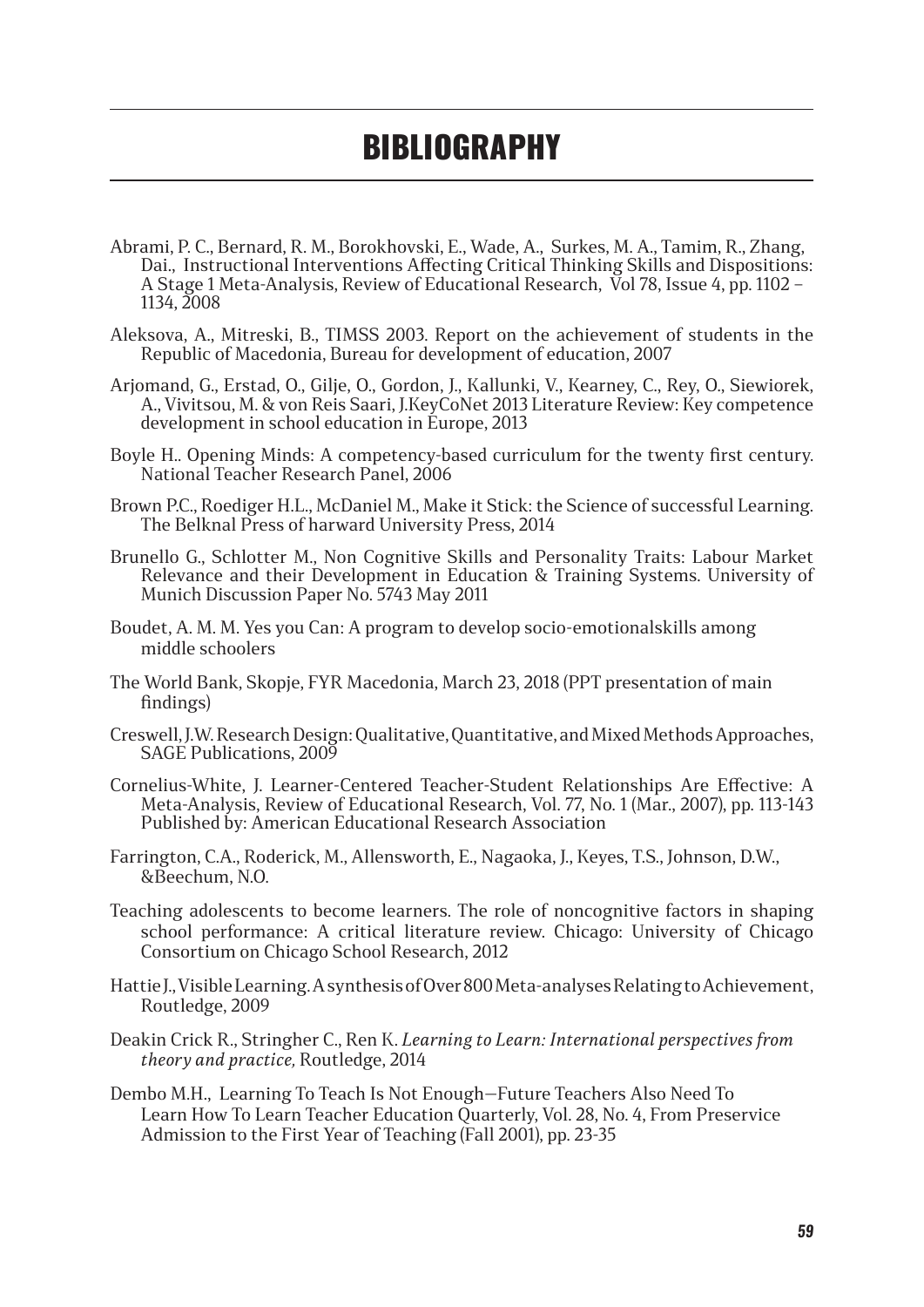- Developing Key Competences at School in Europe. Challenges and Opportunities for Policy, Eurydice, 2012
- Dweck, C.S. (1999) Self-Theories: Their role in motivation, personality and development. Taylor and Francis/Psychology Press, Philadelphia
- Dweck, C.S., and Leggett, E.L. (1988). A social-cognitive approach to motivation and personality, Psychological Review, 95, 256-273
- European Report on Quality of School Education. Sixteen Quality Indicators. Report based on the work of the Working Committee on Quality Indicators. European Commission. Directorate General for Education and Culture, 2000
- Education Council (2006) Recommendation of the European Parliament and the Council of 18 December 2006 on key competencies for lifelong learning. Brussels: Official Journal of the European Union, 30.12.2006
- Fasih T., Linking Education Policy to Labor Market Outcomes, The International Bank for Reconstruction and Development / The World Bank, 2008
- Foundation for Education and Cultural Initiatives "Step by Step" Macedonia Main findings and recommendations from the nationwide assessment of reading and numeracy skills in early grade students, USAID, 2017
- Goia, D., Learning to learn Guide of activities in schools. Project: PRESTO Peer Related Education Supporting Tools, 2010
- Goldspink, C, Foster, M., Learning to learn at a whole-system level: development of the South Australian Teaching for Effective Leaning Framework (145-169) In Learning to Learn: International perspectives from theory and practice, Deakin Crik, Stringher Ren (Eds.], Routledge, 2014
- Hautamäki, J., Arinen P., Eronen S., Hautamäki, A., Kupiainen S., Lindblom B., Niemivirta M., Pakaslahti L., Rantanen P., Scheinin P. Assessing Learning-to-Learn: A Framework, Centre for Educational Assessment Helsinki University, in collaboration with the National Board of Education in Finland Helsinki, Finland 2002
- Hoskins B., Fredriksson U., Learning to Learn: What is it and can it be measured?, European Commission Joint Research Centre Institute for the Protection and Security of the Citizen, 2008
- Janevski V., Pendev D., Angeloska Galevska N., Trajkov B., Key competences for Lifelong Learning. Competences 'Learning to Learn' and 'Entrepreneurship'. Final Report of the Former Yugoslav Republic of Macedonia. ETF, 2007
- Lameva B., Chonteva, Z. A Cross-ethnic comparison of mathematics achievement in the Trends in International Mathematics and Science Study 2011. paper presented at the 5th IEA International Research Conference (2013)
- Mickovska-Raleva A., Teachers' implicit theories of pupils' intelligence and motivation: a comparative analysis between Macedonian and English teachers, CRPM, 2010
- Мицковска-Ралева А. Квалитетот на системот за обезбедување квалитет во основното образование, Центар за истражување и креирање политики, 2013 [Mickovska-Raleva A., The Quality of the Quality Assurance System in Primary Education, CRPM, 2013]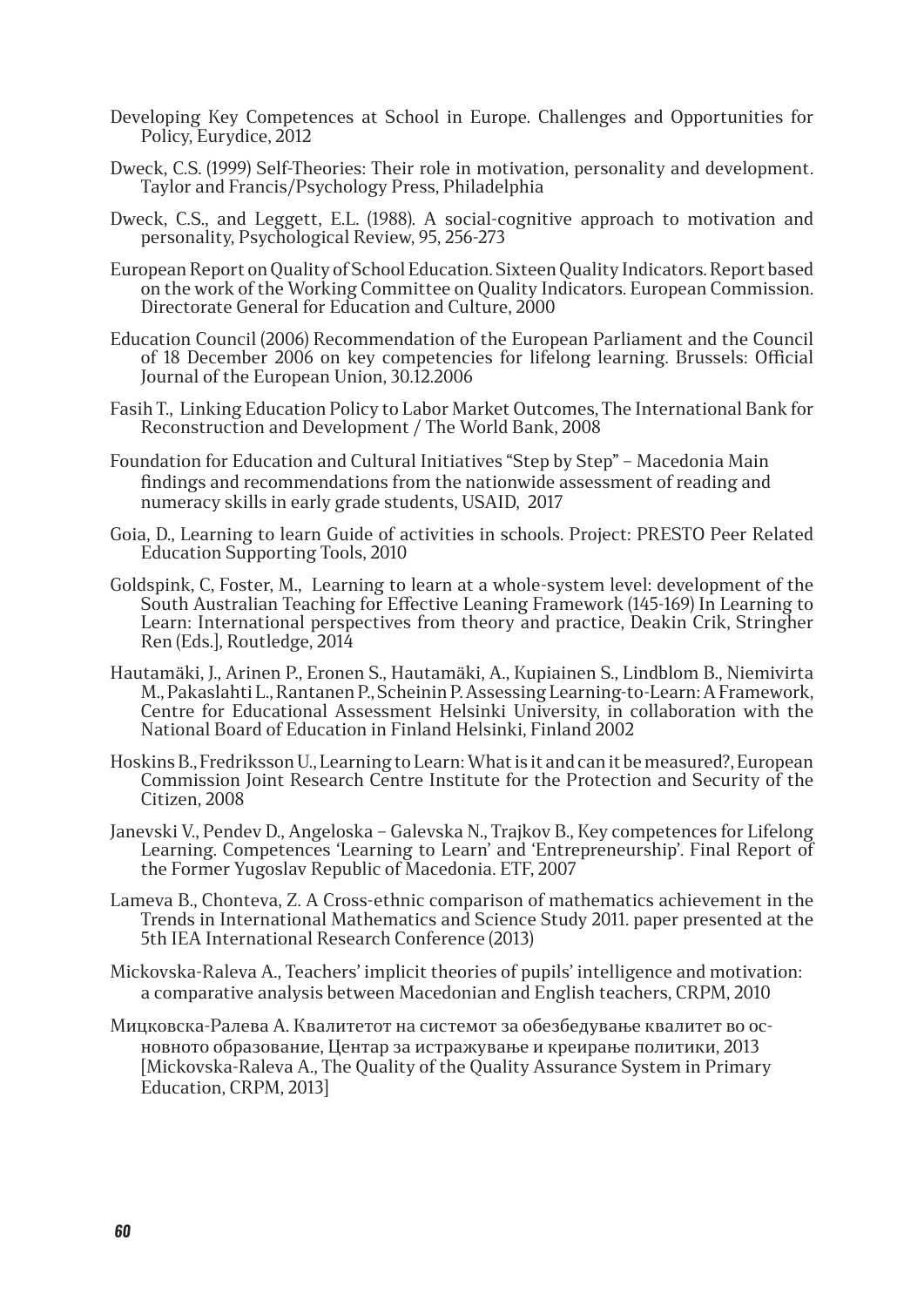- Мицковска-Ралева А., Томовска-Мисоска А, Христовска-Заева О, Черепналковска С, Костиќ-Ивановиќ В. Од бројки кон пракса – идентификување и анализа на индикаторите поврзани со квалитетот на образованието во основното образование во Македонија, Finance Think, септември, 2017 [Mickovska-Raleva A., Tomovska-Misoska A, Hristovska-Zaeva O, Cerepnalkovska S, Kostik-Ivanovik V., From numbers to practice – identification and analysis of the indicators related to the quality of the didactic process in the primary education in Macedonia. Finance Think, September 2017]
- Министерство за образование и наука. Закон за основното образование. Службен весник на Република Македонија" бр. 103/2008, 33/2010, 116/2010, 156/2010, 18/2011, 42/2011, 51/2011, 6/2012, 100/2012, 24/2013, 41/2014, 116/2014, 135/2014, 10/2015, 98/2015, 145/2015 и 30/2016 [Ministry of Education and Science (MoES). Law on Primary Education]
- Министерство за образование и наука. Закон за средното образование. Службен весник на Република Македонија" бр. 44/1995, 24/1996, 34/1996, 35/1997, 82/1999, 29/2002, 40/2003, 42/2003, 67/2004, 55/2005, 113/2005, 35/2006, 30/2007, 49/2007, 81/2008, 92/2008, 33/2010, 116/2010, 156/2010, 18/2011, 42/2011, 51/2011, 6/2012, 100/2012, 24/2013, 41/2014, 116/2014, 135/2014, 10/2015, 98/2015 и 145/2015 [Ministry of Education and Science (MoES). Law on Secondary Education]
- Министерство за образование и наука. Сеопфатна стратегија за образованието 2018- 2025. [Ministry of Education and Science (MoES). Comprehensive Education Strategy 2018-2025]
- Министерство за труд и социјална политика (МТСП). Национална стратегија за намалување на сиромаштијата и социјалната исклученост во Република Македонија (2010-2020) [Ministry of Labour and Social Policy (MLSP). National Strategy on Alleviation of Poverty and Social Exclusion in the Republic of Macedonia (2010-2020)]
- Министерство за труд и социјална политика (МТСП). Акциски план за вработување на младите 2015, 2012 [Ministry of Labour and Social Policy (MLSP), Action Plan on Youth Employment 2015, 2012]
- Министерство за образование и наука и Биро за развој на образованието. Концепција за деветгодишно основно образование, 2007. [Ministry of Education and Science and Bureay for Development of Education. Conception for Nine-year Primary Education, 2007]
- OECD. PISA 2015 Results (Volume I): Excellence and Equity in Education. OECD Publishing, Paris, 2016
- OECD. PISA 2009 Results: Learning to Learn Student Engagement, strategies and practices, Vol III, 2010
- Patrick C. Kyllonen. Measurement of 21st Century Skills Within the Common Core State Standards Educational Testing Service, Invitational Research Symposium on Technology Enhanced Assessments, 2012
- Research Programme on Life as Learning (LEARN) 2002-2006. Evaluation Report. Academy of Finland, 2009
- Shapiro H., René J., Lauritzen K., Irving P., Emerging Skills and Competences- A transatlantic study. EU-US Study for the European Commission, DG EAC 2011
- Stringher C., What is Learning to learn? A learning to learn process and output model(9-32) in Learning to Learn: International perspectives from theory and practice, Deakin Crik, Stringher Ren (Eds.], Routledge, 2014

State Statistical Office of Macedonia, Labor Force Survey data, 2005-2014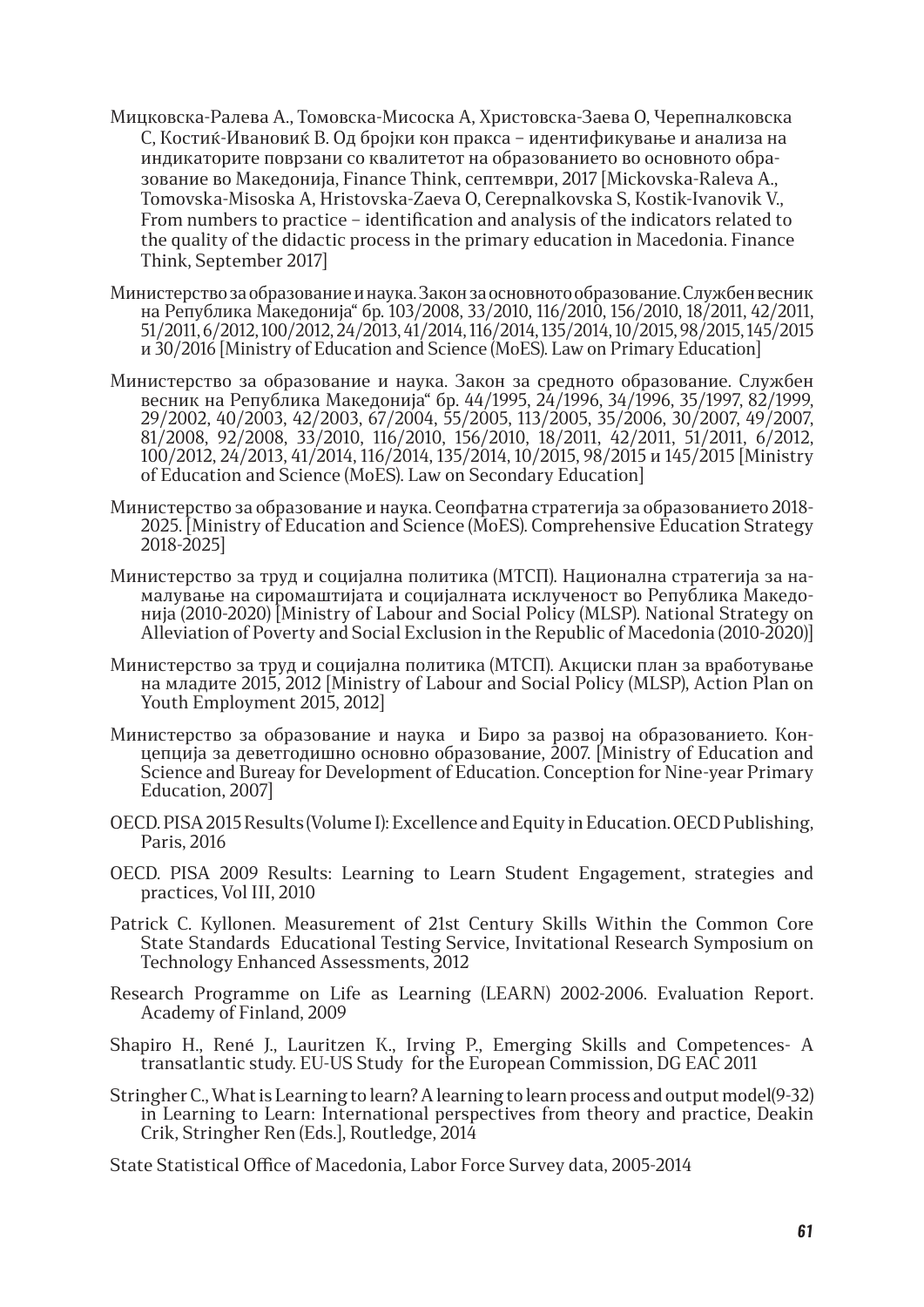- Stechner B.M, Vi-Nuhuan Le, Hamilton L.S., Robyin A., Lockwood J.R., Using Structured Classroom Vignettes to Measure Instructional Practices in Mathematics, RAND Education working paper series, 2006
- The World Bank, Demand for Skills in FYR Macedonia. Technical Note, to serve as Input for a World Bank Workshop and the Government of FYR Macedonia, June 16, 2010
- Sondergaard L.,Murthi M., Abu-Ghaida D., Bodewig C., Rutkowski J. Skills, Not Just Diplomas. Managing Education for Results in Eastern Europe and Central Asia,The World Bank, 2012
- Veysova Z. Evaluation of 'Learning to Learn' metacompetency using active learning and authentic assessment tools paper presented at the International Association for Educational Assessment, Singapore, 40th Annual Conference (2014)

Willingham D.T. Why Students Don't Like School. Jossey-Bass, 2009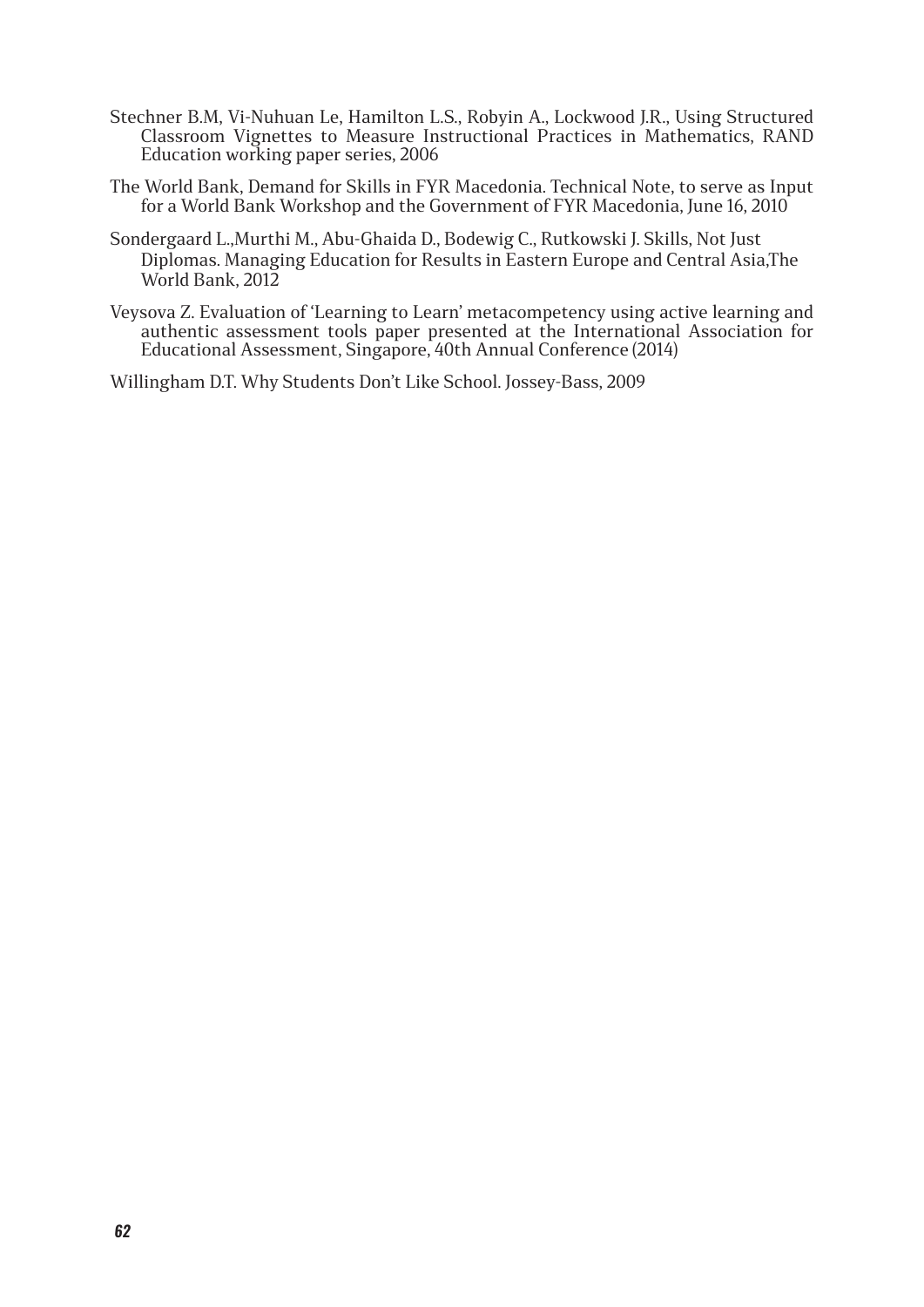### Annex 1: Research Instruments

#### Questionnaire for teachers

Dear teachers, the following statements describe everyday examples of pupils' performance and learning. Please read each one carefully and indicate how you would respond should such a situation occur in your school. If you have experienced such an event in your practice, please try to recall the way you reacted then. If you have not had a similar experience, then try to imagine the way you would most probably react. There are no right or wrong answers, we are only interested in your honest opinions.

Note: **It is important for us to receive diverse responses which would be used for presenting and promoting good practices within Macedonia, but also outside the country.**

1. A child in one of the classes you teach is of average ability and achievement for his age. You have noticed that recently he has begun working much harder compared with the rest of your pupils. He pays attention during the lessons, shows interest in the subject, and finishes all assignments on time. Do you believe it is possible for him to achieve the highest grades in his class within the next 2 years if he continues to work at this level?

(please circle the answer which best reflects your preferred choice)

Yes No

2. Two pupils in your class are performing at approximately equivalent levels ontheir schoolwork. However, pupil A, whom you judge to be very bright, is not workingvery hard. On the other hand, pupil B whilst not so capable, works very hard. Which pupil do you think is likely to be the most successful provided they both develop in similar conditions?

- by the end of secondary school?

Pupil A \_\_ Pupil B

- in the longer term?

Pupil A \_\_ Pupil B\_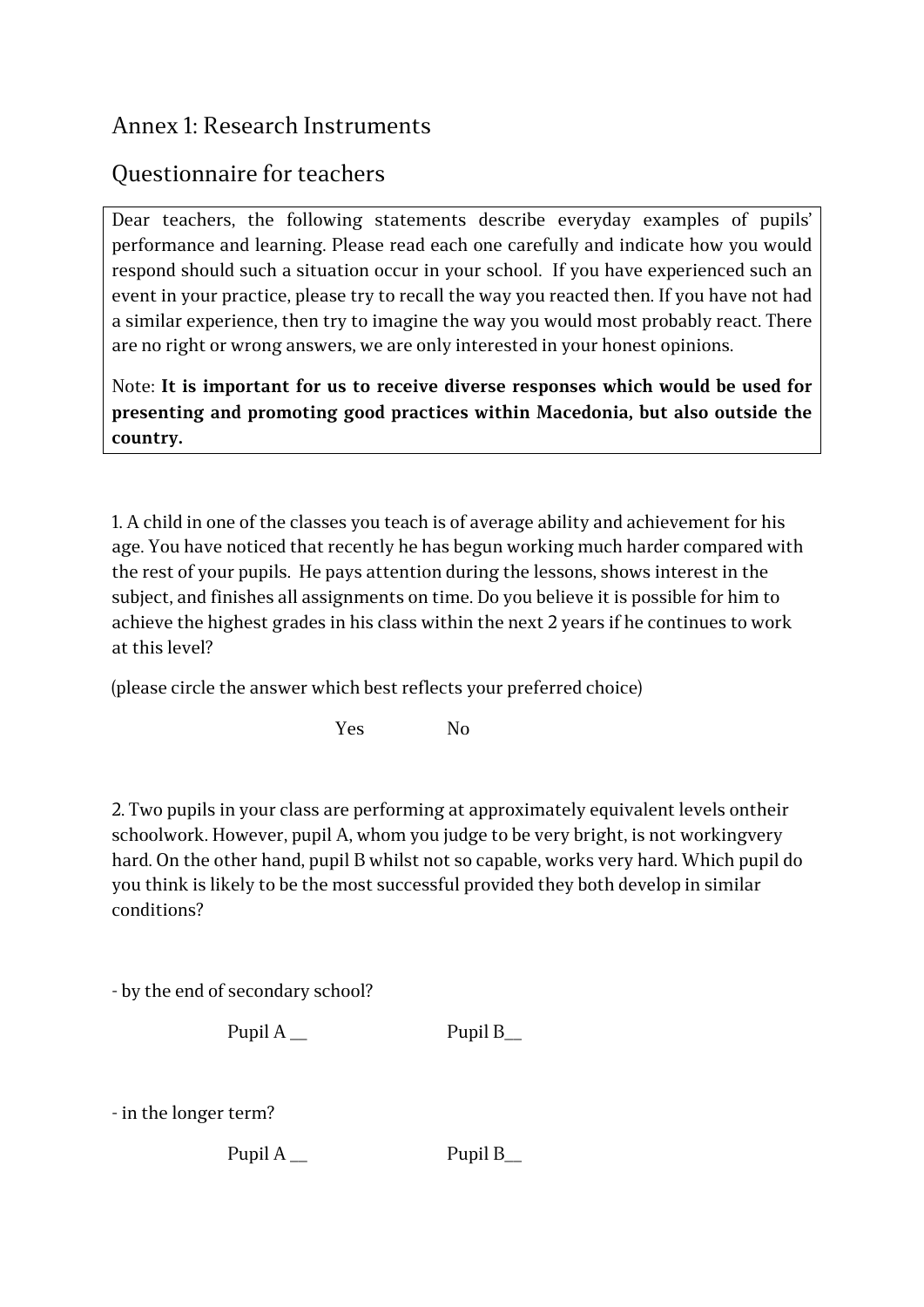3. You have a **new curricular unit** to present in your class. The pupils have only basic knowledge on the topic. **Describe how you would proceed with the lesson**. (It is not expected to provide detailed description of the lesson, but only state the methods, techniques and forms of teaching and learning).

|                     | Beginning of class:                                                             |  |  |
|---------------------|---------------------------------------------------------------------------------|--|--|
| Main part of class: |                                                                                 |  |  |
| Ending of class:    |                                                                                 |  |  |
|                     | Among the methods you described above, which one do you feel is most effective: |  |  |
|                     | How frequently do you use that method?                                          |  |  |
|                     |                                                                                 |  |  |

4. Part of the students in a class have **difficulties understanding the material as a result of the problems in understanding certain terminology**. You want to **help them understand better**. How would you do that? If you have faced a similar situation in your practice, note the specific case.

Everyday

*5.* Some students in the class think that they know a certain content which you are covering during a lesson from their everyday life, and do not pay enough attention during the class. You notice that they have big misconceptions about the topic. **What would you do to point out their misconceptions and regain their interest***?*

6. You give your students to learn part of the material on their own, wanting to develop a habit for individual learning. **Do you provide them with directions on how to organize their learning, or you don't direct them?**

If you do direct them, what do you suggest to them?

Very rarely

What types of questions do you pose to discover how they learned?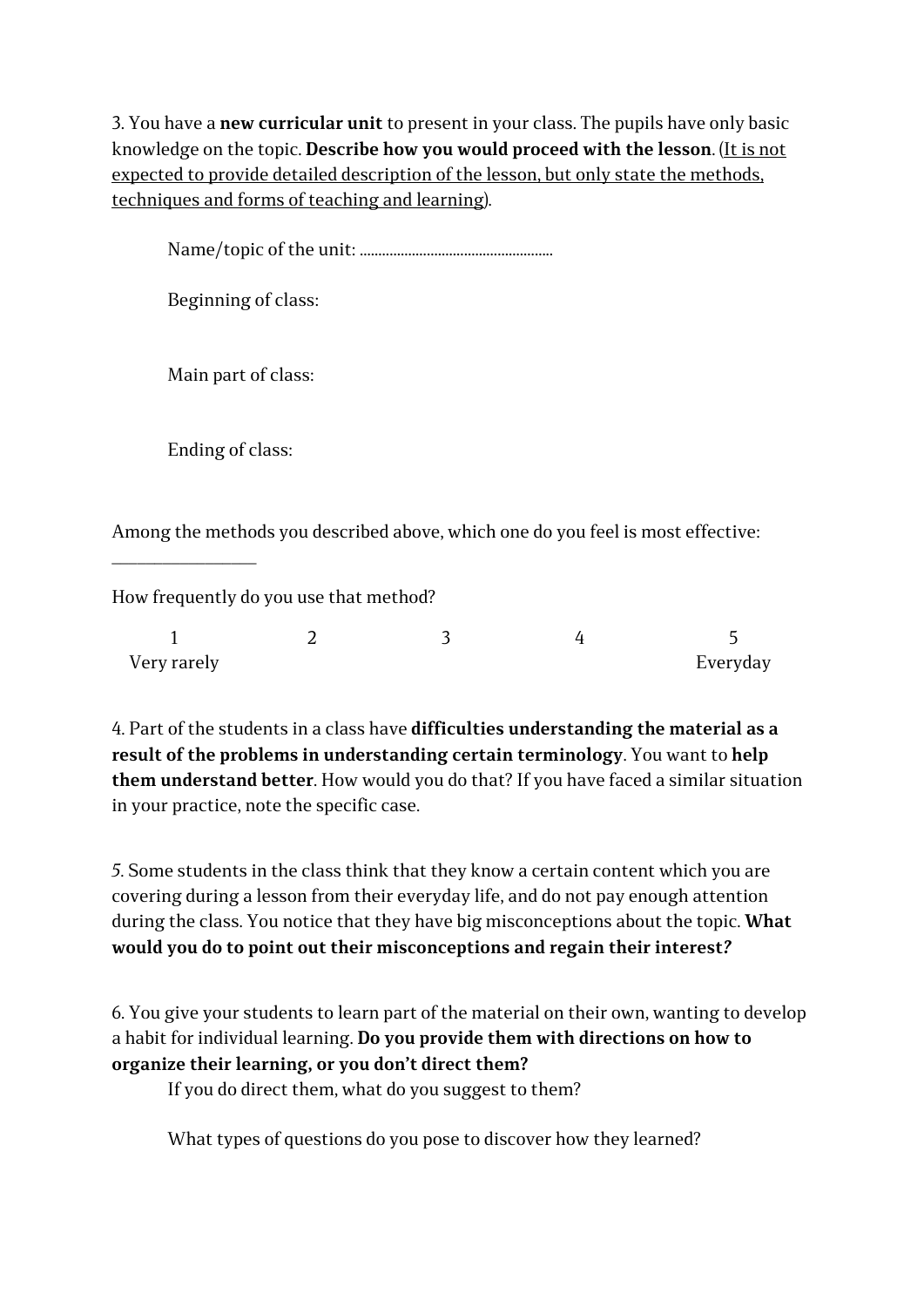How do you check what they have learned after the learning?

7. After a completed written assignment, few students complain on the grades received. You are aware that they haven't understood the matter, since they did not learn in the right way, i.e. they relied on 'rote learning'. **What do you suggest to them how to learn in future?**

8. Student A. frequently re-examines what you present during the lessons, criticizes the textbooks and has her point of view on things. On one written assignment, she reacts that the **questions are not posed well, and they have dual meaning. How do you react to this behavior?**

9. Student R. is very active during your lessons; he keeps asking questions and answering your questions. However, his responses are sometimes unusual and do not fit into what you would expect to hear.

**How do you react when he provides a response that is unexpected** (not correct, but not completely incorrect)?

10. Your colleague confides to you that she is not sure how to motivate students to discuss more during classes. She says that when she poses a question, students usually respond with yes-no or short responses, but there is no active exchange of opinions. **What would you suggest to her to change this?**

11. A new student has joined one of the classes you teach. You don't know how capable he is of completing the schoolwork required, but in your lessons he doesn't do any of the assignments. When you give him a task or ask him a question, he doesn't even attempt to do it or give an answer. When you ask him why he doesn't try, he says **he is just not good at your subject. How would you respond to his comment?** 

12. A pupil had been performing well in your subject until she received a low mark for a piece of work. Since then, any time she is faced with a more challenging task, she gives up saying she isn't clever enough to complete it**. What sort of tasks would you give her in order to raise her performance?**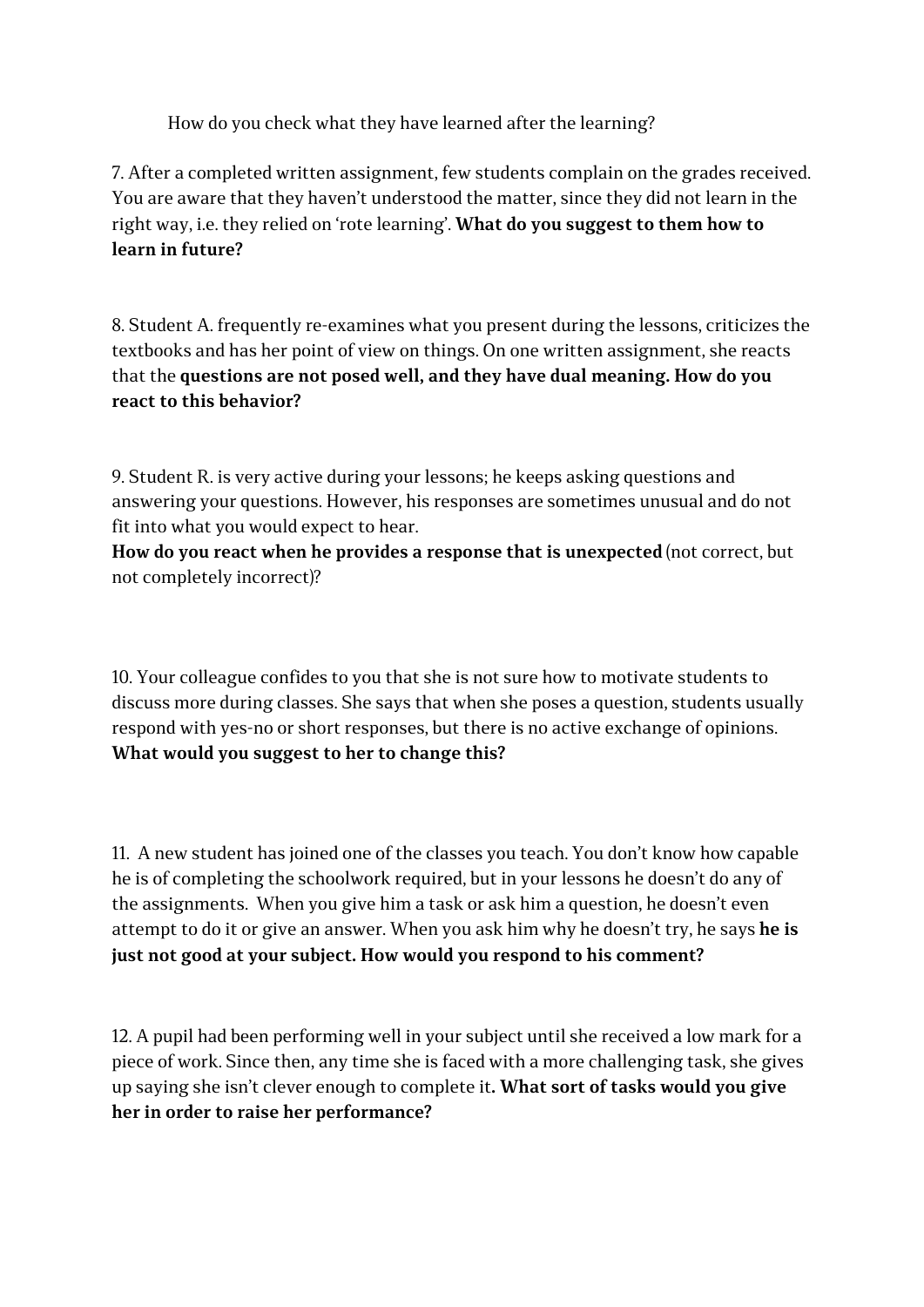13. Pupil Y has been working very hard at your lessons. He always does his homework, finishes all of the assignments given, shows interest in the subject and asks questions. However, during the first term, his work was never assessed higher than grade C. Still, he doesn't give up and is determined to improve the mark. At the beginning of the second term, **he asks you what he should do in order to improve his achievement. What do you tell him?**

15. You notice that students X and Y are talking while you are lecturing. By doing this, they disrupt the lesson. You approach them and understand that they discuss about the topic you are covering. **What is your reaction?**

| Please respond to the demographic and general questions below                                                                                         |             |         |              |
|-------------------------------------------------------------------------------------------------------------------------------------------------------|-------------|---------|--------------|
| 1. Gender                                                                                                                                             |             |         |              |
| A. female                                                                                                                                             | 6. male     |         |              |
| $2.$ Age                                                                                                                                              |             |         |              |
| $A.22 - 34$                                                                                                                                           | $6.35 - 49$ | $B.50+$ |              |
| 3. Education attained (educational degree, Faculty/University):                                                                                       |             |         |              |
|                                                                                                                                                       |             |         |              |
|                                                                                                                                                       |             |         |              |
| 5. Years of experience as a teacher:                                                                                                                  |             |         |              |
| 6. Have you attended some of the below stated trainings/workshops during the past 10<br>years?                                                        |             |         |              |
| If you have, please circle the number in front of the ones you have attended and write<br>how many days they lasted.                                  |             |         |              |
| In addition, mark the extent you consider whatyou have learned as useful in your<br>everyday practice (1- completely useless, 5 - completely useful). |             |         |              |
| If you have visited additional trainings/workshops, which are not stated in the table,<br>please write them down in the empty fields.                 |             |         |              |
| Name/topic of training/workshop                                                                                                                       |             |         | Level of use |
|                                                                                                                                                       |             |         | $(1-5)$      |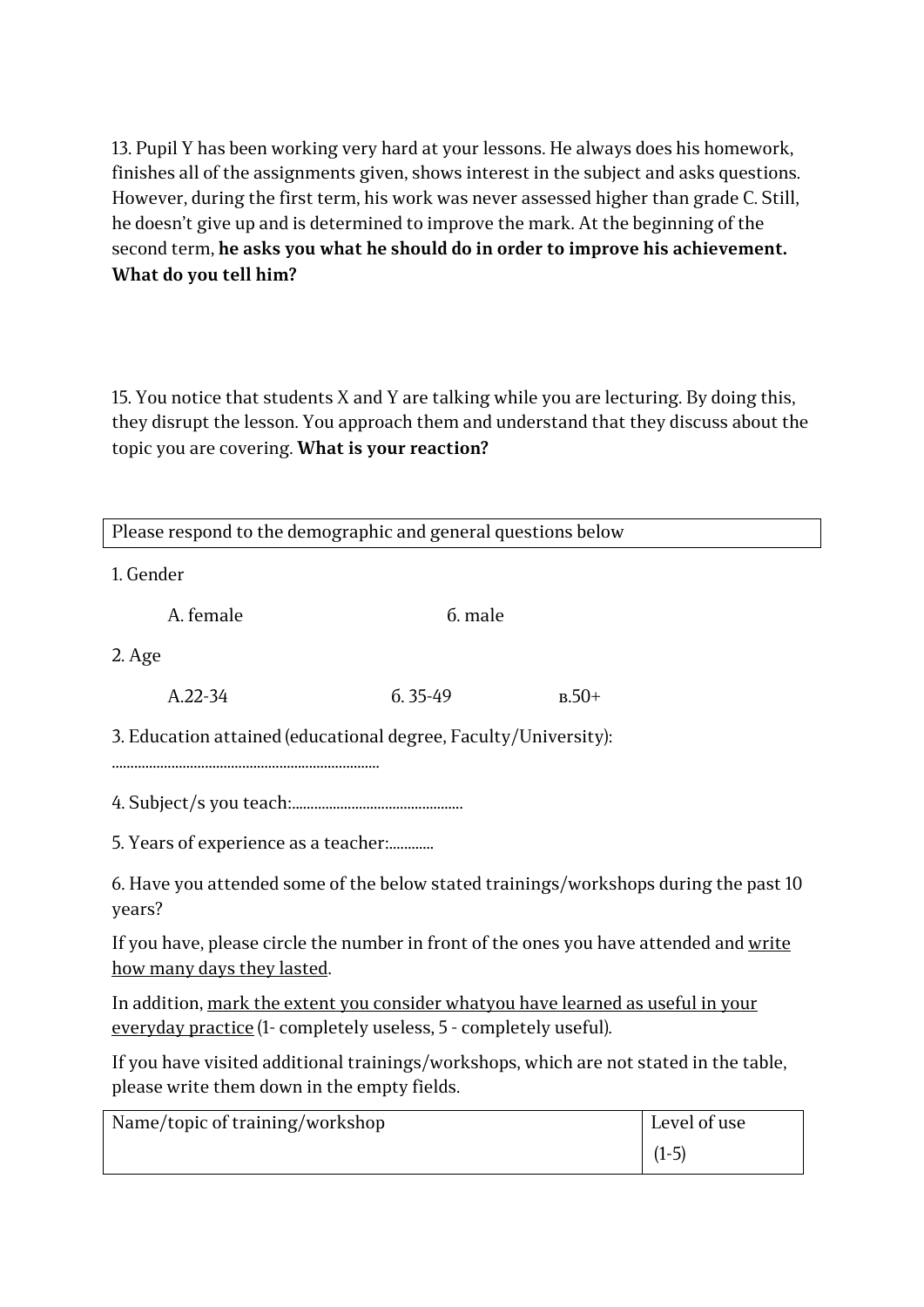|     | PEP project: Improving school-based assessment (Formative<br>assessment) |  |
|-----|--------------------------------------------------------------------------|--|
| 2.  | PEP project: Improving mathematics and natural science<br>education      |  |
|     | 3. PEP project: ICT in education                                         |  |
| 4.  | Education modernization (World Bank)                                     |  |
| 5.  | Mathematics and language literacy (UNICEF)                               |  |
|     | 6. Inclusive education (UNICEF)                                          |  |
|     | 7. Self-directed learning (World Bank)                                   |  |
| 8.  |                                                                          |  |
| 9.  |                                                                          |  |
| 10. |                                                                          |  |

7. Please mark your level of satisfaction with the below stated aspects of your work.

| How satisfied are you with the cooperation with your colleague teachers in the school? |                                                                                          |                      |               |  |
|----------------------------------------------------------------------------------------|------------------------------------------------------------------------------------------|----------------------|---------------|--|
| (please circle)                                                                        |                                                                                          |                      |               |  |
|                                                                                        | $\overline{2}$                                                                           | 3                    | 4             |  |
| Highly unsatisfied                                                                     | Moderately                                                                               | Moderately satisfied | Highly        |  |
|                                                                                        | unsatisfied                                                                              |                      | satisfied     |  |
|                                                                                        | How satisfied are you with the cooperation with the support staff in the school? (please |                      |               |  |
| circle)                                                                                |                                                                                          |                      |               |  |
|                                                                                        | $\overline{2}$                                                                           | 3                    | 4             |  |
| Highly unsatisfied                                                                     | Moderately                                                                               | Moderately satisfied | <b>Highly</b> |  |
|                                                                                        | unsatisfied                                                                              |                      | satisfied     |  |
| How satisfied are you with the cooperation with the school management? (please circle) |                                                                                          |                      |               |  |
|                                                                                        | 2                                                                                        |                      | 4             |  |
| Highly unsatisfied                                                                     | Moderately                                                                               | Moderately satisfied | <b>Highly</b> |  |
|                                                                                        | unsatisfied                                                                              |                      | satisfied     |  |
| How satisfied are you with your profession as a teacher? (please circle)               |                                                                                          |                      |               |  |
|                                                                                        | 2                                                                                        |                      | 4             |  |
| Highly unsatisfied                                                                     | Moderately                                                                               | Moderately satisfied | <b>Highly</b> |  |
|                                                                                        | unsatisfied                                                                              |                      | satisfied     |  |

9. If you have an opportunity to start a new career, would you choose to be a teacher again?(please circle)

a. Very likely Yes b. Probably yes c. Probably no d. Very likely No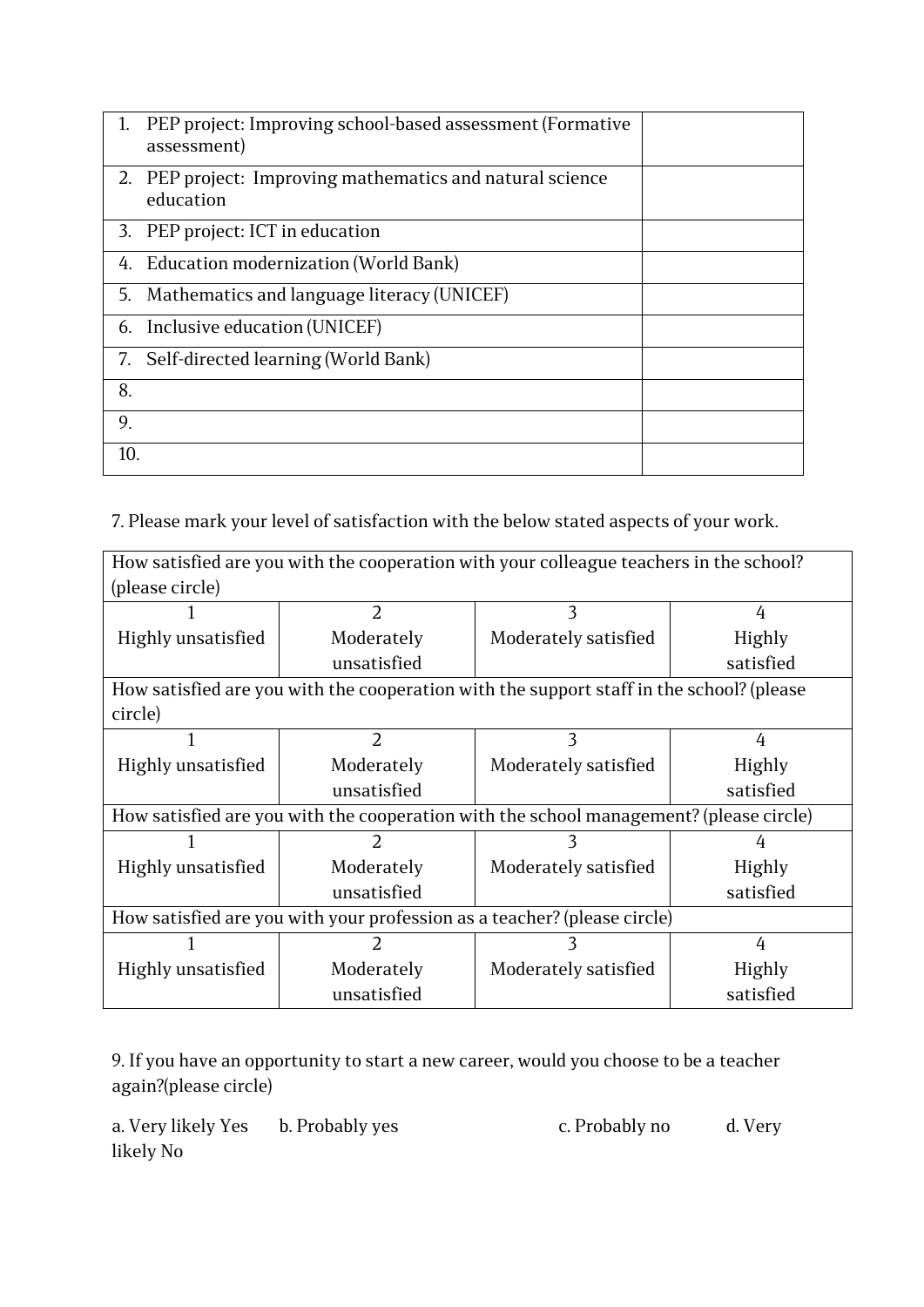#### 

Would you accept to be interviewed with regards to the topics covered in this questionnaire? (please circle)

Yes No

If you answered – Yes, please leave your telephone number for us to contact you.

............................................................

Thank you for your time!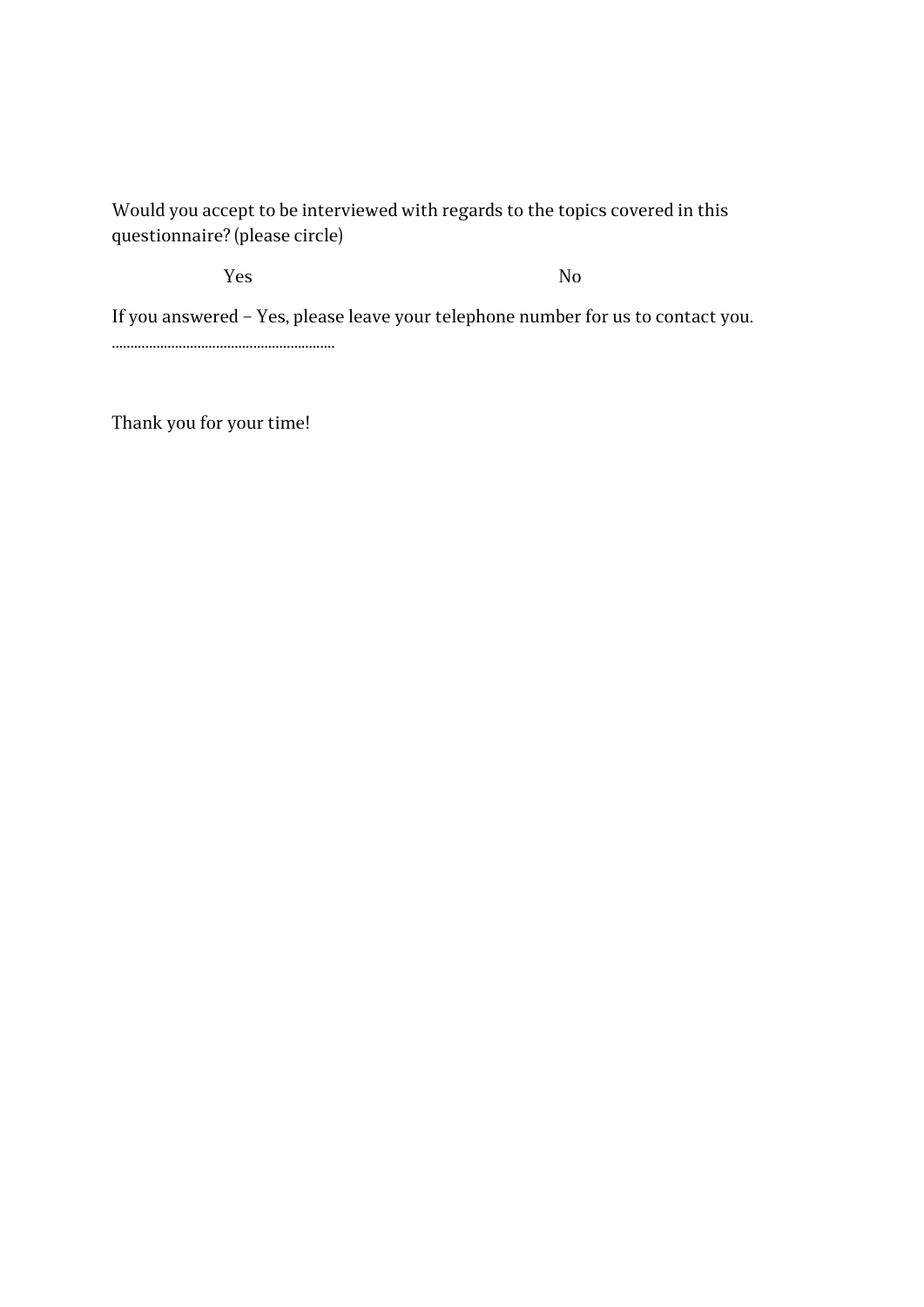## Individual Interview Guide for Teachers-

1. What do you think is most important to develop within your students?

Probe: What type/s of knowledge, skills, competencies?

2. What is your opinion, how influential is the teacher in forming the students' personality?

3. What do you think best **motivates students for learning**?

- Probe: How motivating are the grades?
- Probe: The future career/enrollment into secondary school, university?
- Probe: The satisfaction from the learning/acquiring new understanding?

4. If you hear someone say that a **student knows how to learn**, what does it mean to you?

5. What do you understand under **– problem solving ability/competence** within students? What should a student know/be able to do so you would say s/he has a highly developed problem-solving ability?

Probes: (What types of activities can support the development of this competence? How can you recognize if students have developed this competence? Assess the level of development? What problems do you face when trying to develop this competence?)

6. What do you understand under **– creative thinking ability/competence** within students? What should a student know/be able to do in order for you to say that s/he has highly developed creative thinking competence? Do you think that all students are able to think creatively? If you hear that a student is creative, what does it mean to you? Some teachers consider that these students are problematic at school. What is your opinion?

Probes: (What types of activities can support the development of this competence? How can you recognize is students have developed this competence? Assess the level of development? What problems do you face when trying to develop this competence?)

7. What do you understand under **– lifelong learning competence** within students? What do you think are the best ways to develop this competence within students? How big of a factor is the teacher?

8. How much do you think that the **perseverance (in learning)** is an important aspect of the school success? Is it more or less important than intelligence? According to you, which student would be more successful in life, the one that is persistent, or the one that is intelligent? Why?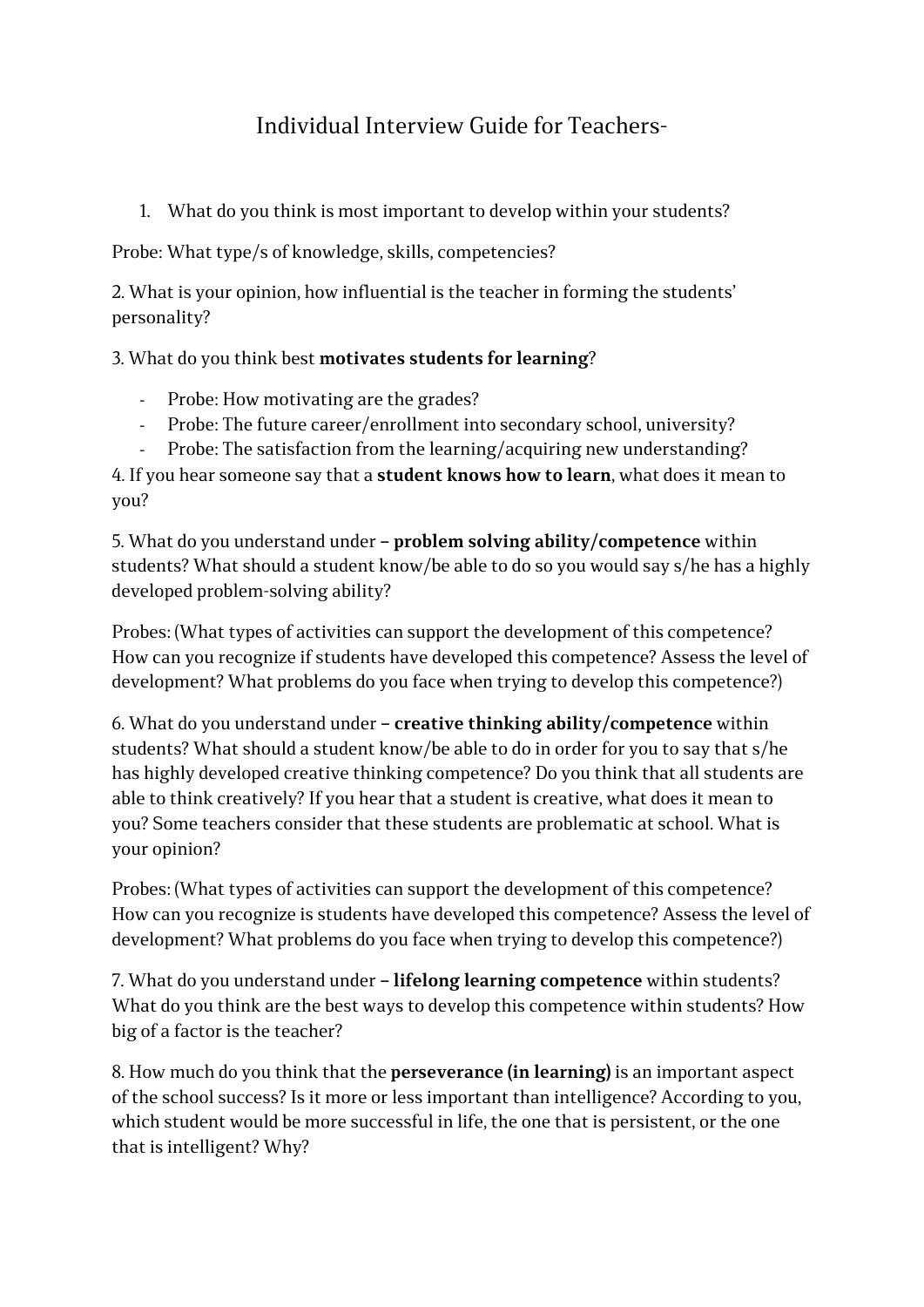9. What is your opinion - How important it is that students are **aware of the way in which they learn/acquire knowledge and skills/arrive at solutions**? Why yes/no? How much do you focus on the process of learning during the classes? Which methods do you use to assess the manners in which students learn and use this to improve their learning?

### Focus Group Guide for Students

Ice-breaking activity for getting to know the students and relaxing the atmosphere

1. Which **class/subject** is the **most interesting** to you? Why?

Probes: What do you do at the class? How does the teacher teach? What do you (the students) do? Are you allowed to ask questions? How does the teacher respond to the questions? How motivated/interested are you to continue learning at home?

2. Which **class/subject** is the **most boring** to you? Why?

Probes: What do you do at the class? How does the teacher teach? What do you (the students) do? Are you allowed to ask questions? How does the teacher respond to the questions? How motivated/interested are you to continue learning at home?

3. Describe how often you have an opportunity to **work independently** during classes?

Probes: Do teachers provide you with guidelines how to work/learn or leave you alone? How do they check what you have learnt?

4. Describe how often you have an opportunity to **work in small groups** during classes?

Probes: Do teachers provide you with guidelines how to work/learn or leave you alone? How do they check what you have learnt?

5. Describe how often you have an opportunity to **choose what you would like to learn**/ learn in more depth?

Probe: example. There is some topic that interests you a lot and you would like to learn more things about it. How encouraging are teachers in letting you do that? Providing you with materials/directions?)

6. Describe a time when  $\cdot$ 

- The teacher **poses a problem** which you need to solve/discuss about it? Would you like this to happen more frequently? Why yes/no?
- The teacher **presents you with contradictory ideas** and says you should represent one of them/discuss about them? Would you like this to happen more frequently? Why yes/no?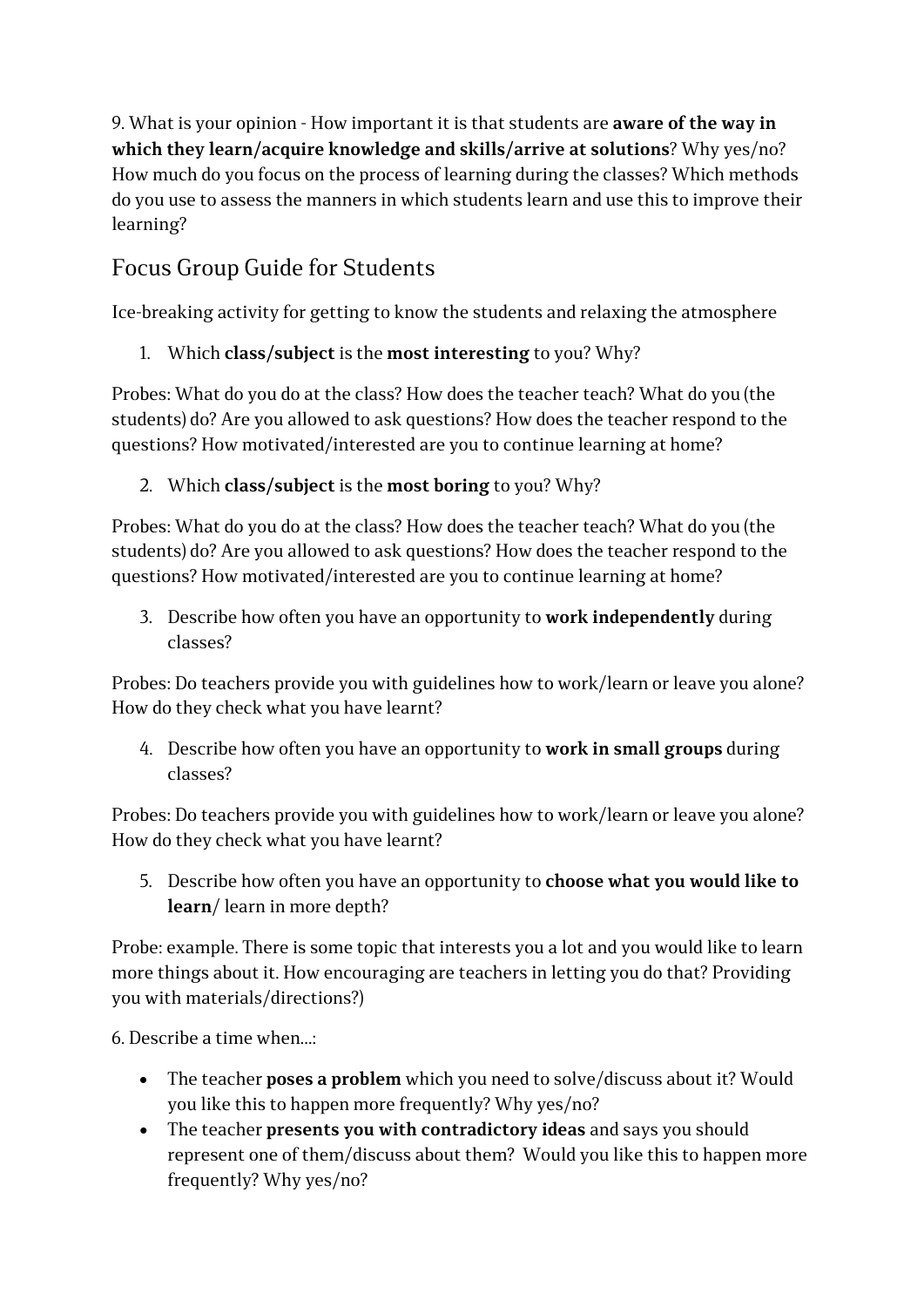• The teacher gives you a **topic/problem to research/explore**? Would you like this to happen more frequently? Why yes/no?

How frequently do following events happen during classes

#### 6. **How do you usually study/learn best**?

Probes: In school? At home? Describe the process? How do you know that you have learned something?

8. What do you learn with **the greatest interest**? What with the **least interest**? Why?

9. Did it happen that something you've learned in school interested you so much, that you've continued to read, search the topic? What was it? Why did it raise your interest?

Describe a time when the topic interested you so much that you pursued your own learning." Probes can then be "what did you do?" "What was the result?"s

10. How much what you learn in school, do you think will be **useful in your life**?

Probes: What would be most useful? What less useful?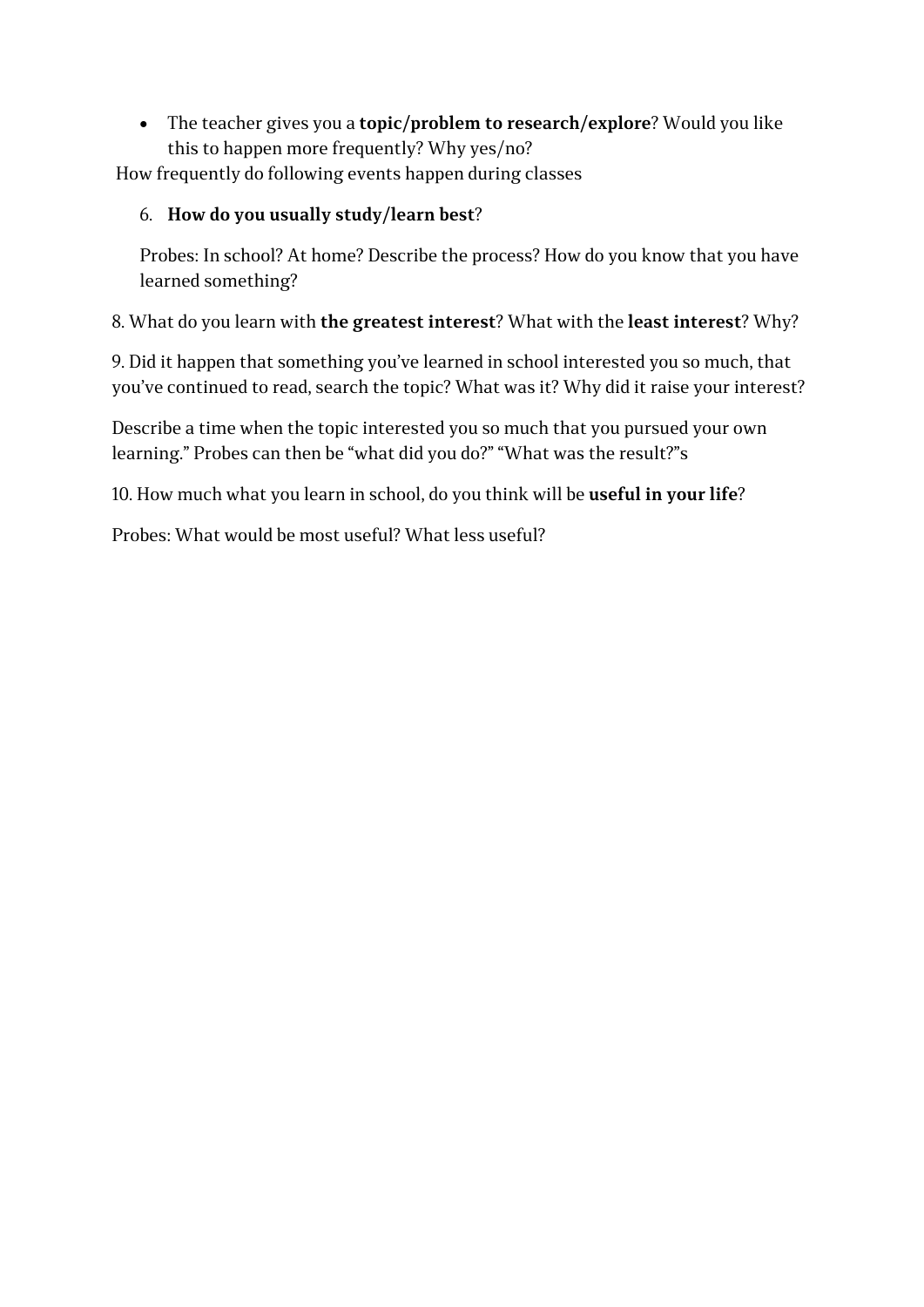## Annex 2. Classification of qualitative responses by categories

| Question<br>no. | <b>Categories of responses</b>                                                                         |
|-----------------|--------------------------------------------------------------------------------------------------------|
| General         | 1-does not use LtL supporting techniques                                                               |
| categories      | 2- partially uses LtL supporting techniques                                                            |
|                 | 3- fully uses LtL supporting techniques                                                                |
|                 | (if the response contains more categories, it is categorized according to the                          |
|                 | one on the highest level)                                                                              |
| 3               | 1. Uses traditional methods which do not require activity from students                                |
|                 | 2. Combines traditional and interactive methods                                                        |
|                 | 3. Uses interactive student-centered methods which require activity,                                   |
|                 | critical thinking, problem solving, application of knowledge                                           |
| 4               | 1. Explains through familiar/simpler terms                                                             |
|                 | 2. Explains through connecting with real life                                                          |
|                 | 3. Explains and requires application of the term/concept; Enables students                             |
|                 | to research on their own and reach conclusions                                                         |
| 5               | 1. Gives everyday examples, animations, etc.                                                           |
|                 | 2. Opens a discussion on the topic                                                                     |
|                 | 3. Puts students in a cognitive conflict, to they come to a conclusion they                            |
|                 | don't know; Requires practical application of knowledge (through                                       |
|                 | simulation, role play); Requires students to research the topic on their own                           |
| 6               | 1. Does not provide direction to the student                                                           |
|                 | 2. Provides general directions (eg. To study with understanding, asks                                  |
|                 | questions related to the material)                                                                     |
|                 | 3. Provides specific directions (eg. To focus on something they are                                    |
|                 | interested in, to separate important from unimportant information, to<br>self-question while learning) |
|                 |                                                                                                        |
| 7               | 1. Does not provide direction to the student                                                           |
|                 | 2. Provides general directions (eg. To study with understanding,                                       |
|                 | continuously, to relate with everyday life)                                                            |
|                 | 3. Provides specific directions (eg. To focus on something they are                                    |
|                 | interested in, offers learning strategies, requires from students to question                          |
|                 | him/her, to use additional resources)                                                                  |
| 8               | 1. Does not accept the student's opinion, maintains that the questions are                             |
|                 | well posed / the teacher is correct                                                                    |
|                 | 2. Explains what the question specifically requires, reformulates the                                  |
|                 | question                                                                                               |
|                 | 3. Asks which part/aspect of the question is unclear, allows reformulating<br>from the students        |
|                 |                                                                                                        |
| 9               | 1. Tells the student not to interfere with the work of teacher, does not                               |
|                 | accept the opinion                                                                                     |
|                 | 2. Hears the student out, but does not accept his opinion                                              |